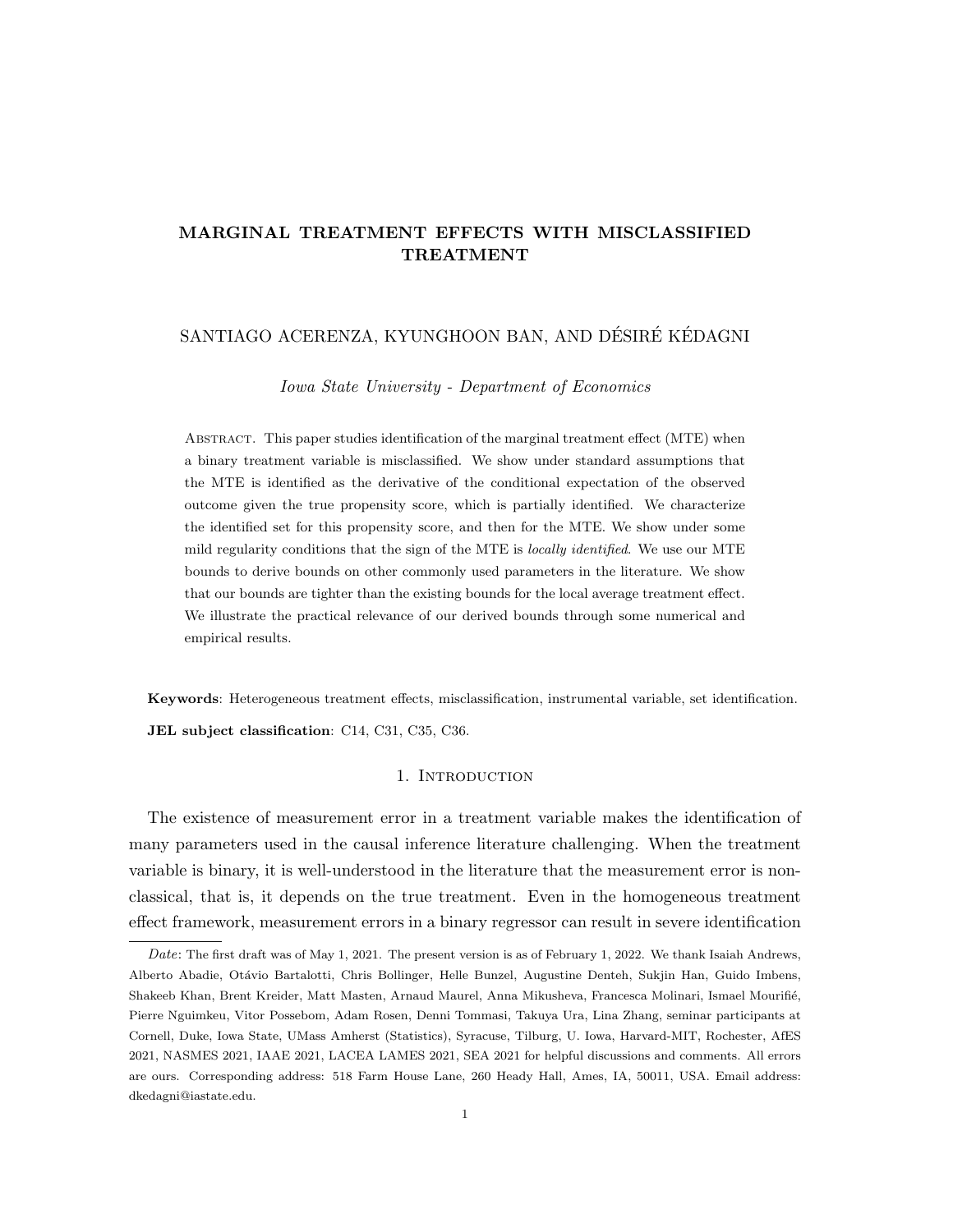deterioration of regression coefficients [\(Kreider, 2010\)](#page-58-0). [Ura](#page-59-0) [\(2018\)](#page-59-0) appears to be the first to investigate the identifying power of an instrumental variable (IV) in the (unobserved) heterogeneous treatment effect model when the treatment is endogenous and mismeasured. He derives bounds on the local average treatment effect (LATE) when a binary instrument is available.[1](#page-1-0) [Calvi, Lewbel, and Tommasi](#page-57-0) [\(2018\)](#page-57-0) propose a new estimand for the LATE, called the measurement robust LATE (MR-LATE), and obtain point-identification in an alternative framework. [Yanagi](#page-60-0) [\(2019\)](#page-60-0) shows that with the help of exogenous covariates, point-identification of the LATE can be obtained under some conditions when there is misclassification in the treatment. [Tommasi and Zhang](#page-59-1) [\(2020\)](#page-59-1) extend the results in [Ura](#page-59-0) [\(2018\)](#page-59-0), and [Calvi, Lewbel, and Tommasi](#page-57-0) [\(2018\)](#page-57-0) to the case with multivalued discrete instruments.

This paper investigates the identification of the MTE in settings where a binary treatment variable is misclassified, and a valid instrument is available. We show under standard assumptions that the MTE is identified as the derivative of the conditional expectation of the observed outcome given the true propensity score, which is partially identified. We provide a tractable characterization (which is an outer set) of the identified set for this propensity score, and then for the MTE. We show under some mild regularity conditions that the sign of the MTE is locally identified. We also derive functional sharp bounds for this propensity score when the misclassification is non-differential. We use our MTE bounds to derive bounds on other commonly used parameters in the literature. In particular, we show that our bounds for the LATE are tighter than the existing [Ura'](#page-59-0)s [\(2018\)](#page-59-0) and [Tommasi and](#page-59-1) [Zhang'](#page-59-1)s [\(2020\)](#page-59-1) bounds when the instrument is discrete. We illustrate the practical relevance of our derived bounds through some numerical and empirical results. More precisely, we apply our methodology on data from the third wave of the Indonesia Family Life Survey to measure marginal returns to upper secondary or higher schooling while allowing for the possibility that education be mismeasured. We find that the return is heterogeneous and weakly decreases with the unobserved schooling cost.

Related literature. Several papers have extensively studied issues related to misclassification in treatment variables. See, for example, [Aigner](#page-57-1) [\(1973\)](#page-57-1), [Bollinger](#page-57-2) [\(1996\)](#page-57-2), [Hausman,](#page-58-1) [Abrevaya, and Scott-Morton](#page-58-1) [\(1998\)](#page-58-1), [Molinari](#page-59-2) [\(2008\)](#page-59-2), [Hu](#page-58-2) [\(2008\)](#page-58-2), [Hu and Schennach](#page-58-3) [\(2008\)](#page-58-3), etc. Recently, [Mahajan](#page-59-3) [\(2006\)](#page-59-3) uses an additional instrument, which he called "instrumentlike variable," to nonparametrically identify the regression function in models with a misclassified binary regressor. Considering the same model as [Mahajan](#page-59-3) [\(2006\)](#page-59-3) under different

<span id="page-1-0"></span><sup>&</sup>lt;sup>1</sup>[Mahajan](#page-59-3) [\(2006\)](#page-59-3) and [Lewbel](#page-59-4) [\(2007\)](#page-59-4) allow for heterogeneous treatment effect through observed covariates.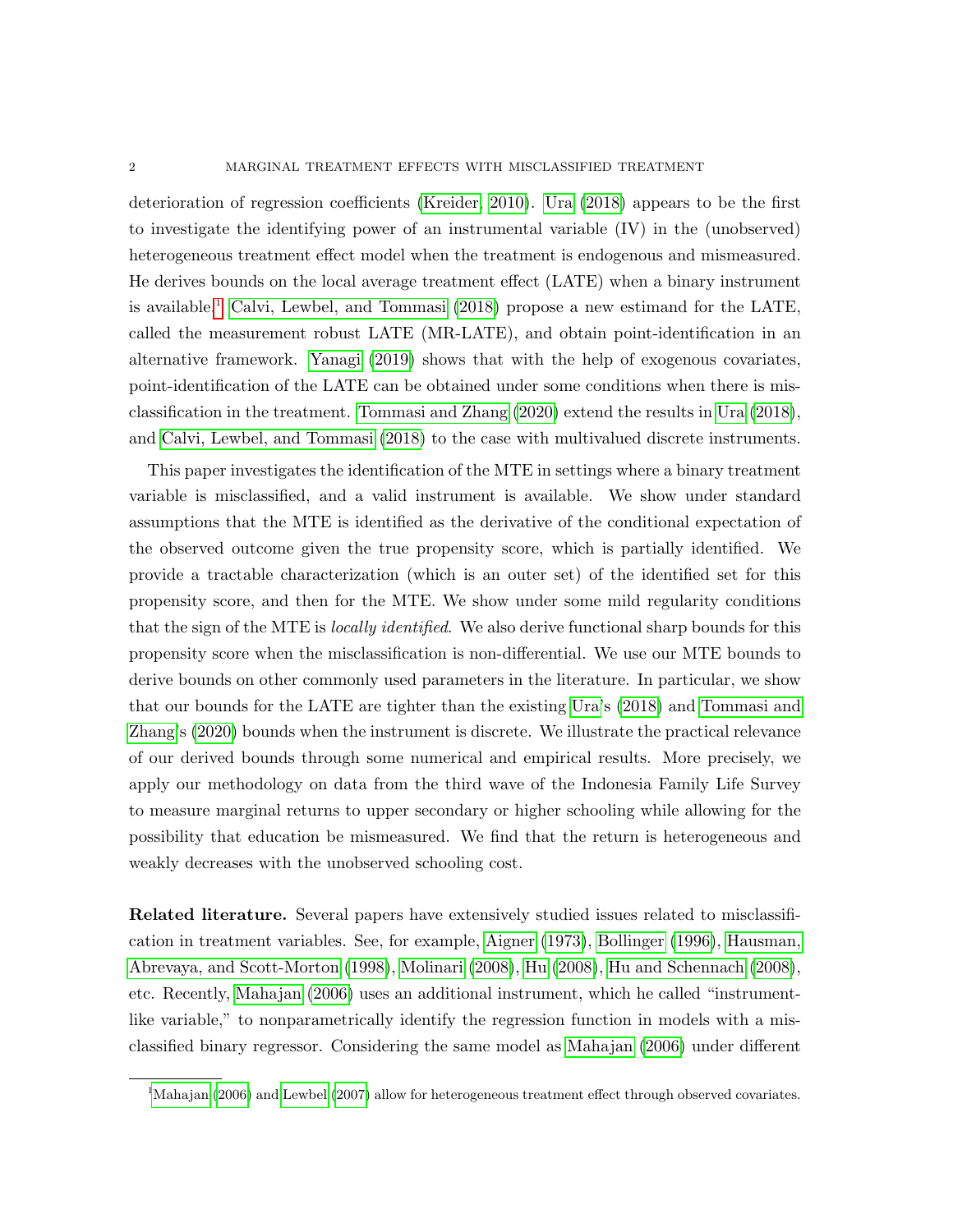assumptions, [Lewbel](#page-59-4) [\(2007\)](#page-59-4) also uses a "second" instrument to nonparametrically identify the average treatment effect (ATE) when the treatment is misclassified. However, their results hold when the true treatment is exogenous. [DiTraglia and Garcia-Jimeno](#page-58-4) [\(2019\)](#page-58-4) show that the identification result in [Mahajan](#page-59-3) [\(2006\)](#page-59-3) does not extend to the case of an endogenous treatment. In that context, they derive bounds on the average treatment effect under standard assumptions. [Nguimkeu, Denteh, and Tchernis](#page-59-5) [\(2019\)](#page-59-5) study a homogenous treatment effect linear regression model in which a binary regressor is potentially misclassified and endogenous. They use exclusion restrictions for both the participation equation and measurement error equation to identify the regression coefficient with endogenous participation and one-sided endogenous misreporting. [Millimet](#page-59-6) [\(2011\)](#page-59-6) studies the performance of several commonly used estimators in the causal inference literature when there is measurement error in a binary treatment, and warns researchers about the consequences of ignoring the presence of measurement errors. [Kreider et al.](#page-59-7) [\(2012\)](#page-59-7) partially identify the average effects of food stamps on health outcomes of children when participation is endogenous and misreported by using relatively weak nonparametric assumptions and information from auxiliary data. Our paper studies potential heterogeneity in the treatment effect through the marginal treatment effect when the treatment is endogenous and mismeasured. A more related work to ours is [Ura](#page-60-1) [\(2020\)](#page-60-1), who investigates heterogeneous treatment effects in the presence of a misclassified endogenous binary treatment variable through the instrumental variable quantile regression model.

Our paper also complements the work of [Battistin and Sianesi](#page-57-3) [\(2011\)](#page-57-3) and [Battistin,](#page-57-4) [De Nadai, and Sianesi](#page-57-4) [\(2014\)](#page-57-4), who investigate the identification of average returns to education in the United Kingdom when attainment is potentially measured with error. While these authors focus on average returns, we investigate marginal returns, which may reveal (unobserved) heterogeneity in the treatment effects that would otherwise be hidden when looking at only average effects. Our work is also related to [Chalak'](#page-58-5)s [\(2017\)](#page-58-5) who discusses the interpretation of various estimands (Wald, local IV) when the instrument is mismeasured, but the treatment variable is correctly measured. Differently from his framework, the instrument is observed with no error, while the treatment variable is potentially misreported. Recently, [Jiang and Ding](#page-58-6) [\(2020\)](#page-58-6) study identification in the binary IV model when allowing for simultaneous measurement errors in the instrument, treatment and/or outcome. They derive sharp bounds on the LATE assuming non-differential measurement errors and a valid IV. Our framework encompasses multivalued discrete/continuous outcomes and instruments, while the treatment variable is maintained binary. But, we only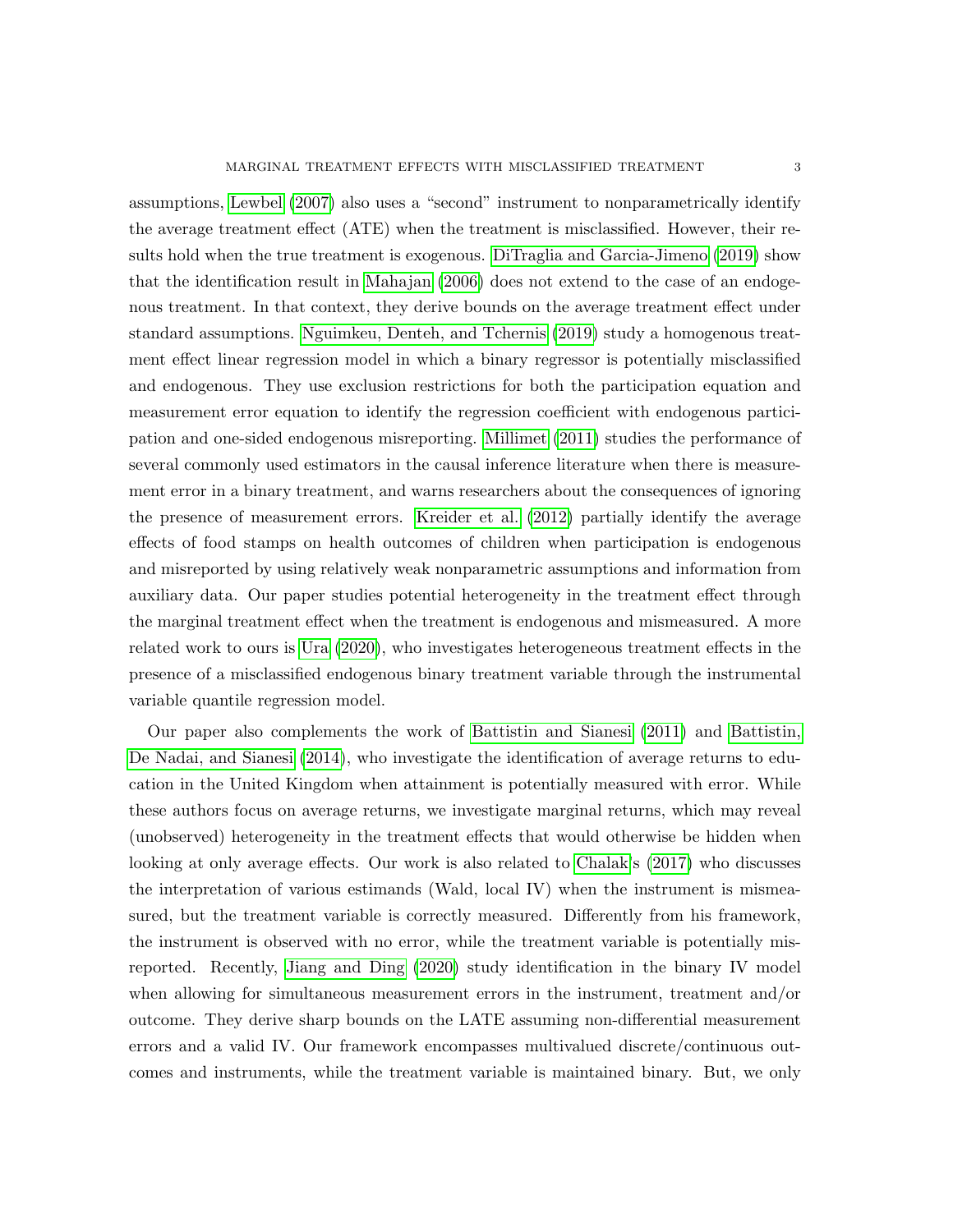allow for misclassification in the treatment variable. Using a framework similar to ours, [Possebom](#page-59-8) [\(2021\)](#page-59-8) derives complementary identification results for the MTE, allowing for dependence between the instrument and the misclassification variable. While we focus on the case where the instrument is completely randomly assigned, we show in Appendix [G](#page-40-0) how our approach can be extended to the situation where there is dependence between the instrument and the misclassification variable. This extension is similar to [Ura'](#page-59-0)s [\(2018\)](#page-59-0) in the LATE framework. Note that [Kasahara and Shimotsu](#page-58-7) [\(2021\)](#page-58-7) study identification in regression models when an endogenous binary regressor is misclassified, allowing for correlation between the instrument and the misclassification error. They show identification of the regression coefficient when a "special" covariate in the outcome equation is excluded from the misclassification probability. While they allow for heterogeneity in the average effect through observed covariates, we focus on unobserved heterogeneity using marginal treatment effects.

Outline. The remainder of the paper is organized as follows. Section [2](#page-3-0) introduces the model and discusses the assumptions. Section [3](#page-6-0) presents the main identification results, Section [4](#page-18-0) discusses how information about the false positive/negative misclassification rates can be helpful for our identification approach. Section [5](#page-22-0) illustrates the empirical relevance of the MTE bounds, Section [6](#page-22-1) presents some extensions, Section [7](#page-25-0) provides a real world empirical example, and Section [8](#page-33-0) concludes. Proofs of the main results are relegated to the appendix.

### 2. Analytical Framework

<span id="page-3-0"></span>Consider the following model:<sup>[2](#page-3-1)</sup>

<span id="page-3-2"></span>
$$
\begin{cases}\nY = Y_1 D^* + Y_0 (1 - D^*) \\
D^* = 1 \{ V \le P(Z) \} \\
D = D^* (1 - \varepsilon) + (1 - D^*) \varepsilon\n\end{cases}
$$
\n(2.1)

where the vector  $(Y, D, Z)$  represents the observed data, while the vector  $(Y_1, Y_0, V, D^*, \varepsilon)$ is latent. In this model,  $Y \in \mathcal{Y}$  is the observed outcome,  $D^* \in \{0, 1\}$  is the unobserved true treatment variable, while  $D \in \{0, 1\}$  is the observed mismeasured treatment,  $\varepsilon \in \{0, 1\}$  is

<span id="page-3-1"></span><sup>&</sup>lt;sup>2</sup>We show in [A](#page-34-0)ppendix A that the specification  $D = D^*(1 - \varepsilon) + (1 - D^*)\varepsilon$  is without loss of generality. Existing papers such as [Ura](#page-59-0) [\(2018\)](#page-59-0), [Calvi, Lewbel, and Tommasi](#page-57-0) [\(2018\)](#page-57-0), [Tommasi and Zhang](#page-59-1) [\(2020\)](#page-59-1), among others have considered the following specification  $D = D^* \varepsilon_1 + (1 - D^*) \varepsilon_0$ . We show that the binary nature of D and  $D^*$  imposes that  $\varepsilon_0 + \varepsilon_1 = 1$ . This restriction brings some extra information that helps in our identification strategy.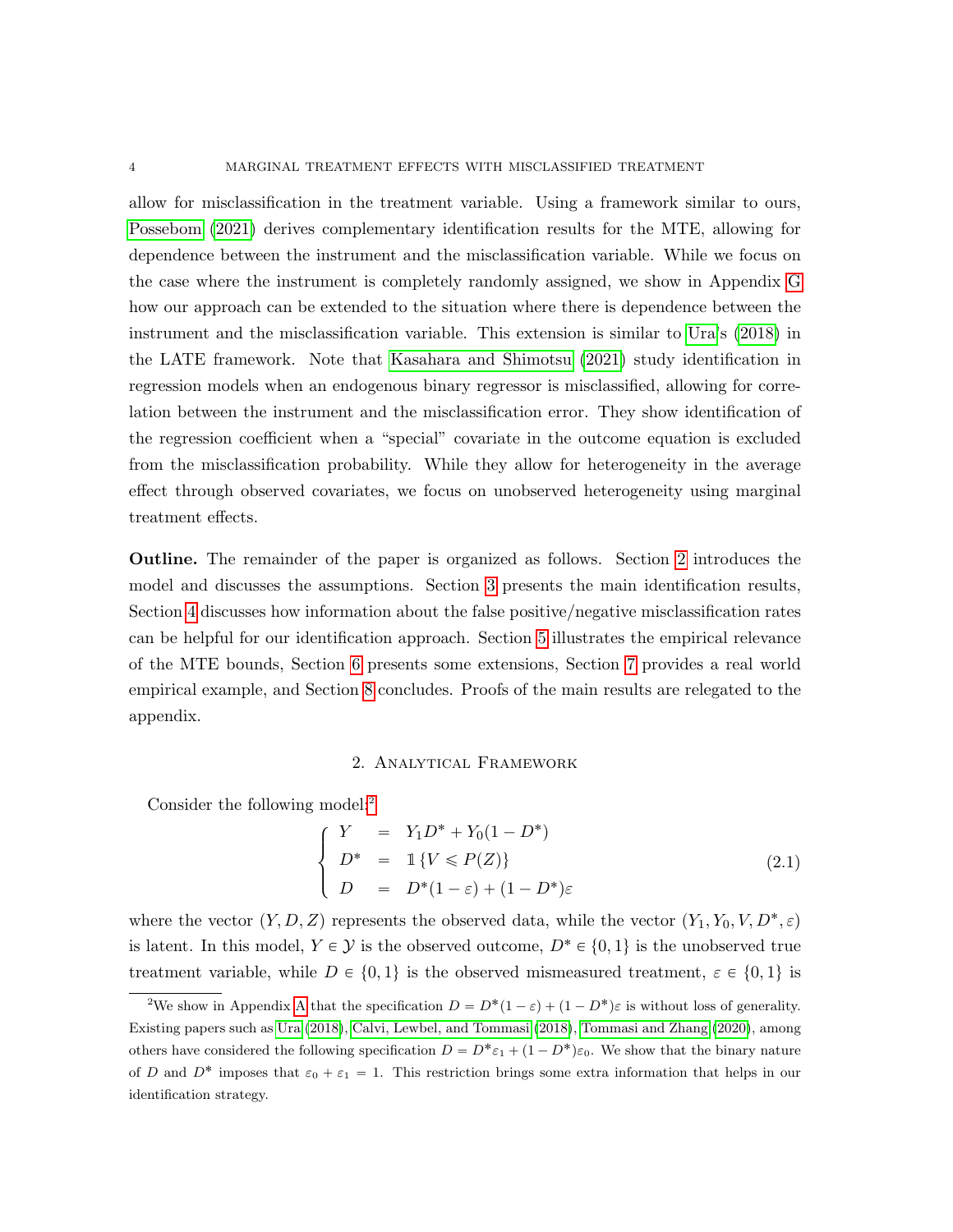an indicator for misreporting,  $Y_0$  and  $Y_1$  are the potential outcomes that would have been observed if the true treatment  $D^*$  had been externally set to 0 and 1, respectively. The variable  $Z \in \mathcal{Z}$  is an instrument. In this paper, we are interested in identifying the marginal treatment effect defined as

$$
MTE(p) \equiv \mathbb{E}[Y_1 - Y_0 | V = p].
$$

<span id="page-4-1"></span>Example 1 (Marginal returns to schooling (leading example)). In this example, we assume that the researcher is interested in measuring marginal returns to college education. It is well-documented that education is usually mismeasured. For example, [Black, Sanders, and](#page-57-5) [Taylor](#page-57-5) [\(2003\)](#page-57-5) find that more than a third of respondents to the U.S. Census claiming to hold a professional degree have no such degree. In this case, the variable Y is earnings/wage, and D is the indicator for college degree. The variable Z could be distance to college. The latent variable V could be interpreted as an index for the cost of going to college (which includes the financial cost, the opportunity cost, the psychological cost, etc.), while  $Y_1$  is the potential earnings for someone with a college degree, and  $Y_0$  is the potential earnings for someone without a college degree. The variable  $D^*$  is the individual's true indicator for college degree.  $\Box$ 

Example 2 (Marginal effects of masks). The variable Y could be the indicator that an individual tests positive to Covid-19,  $D^*$  the indicator that the individual actually wears masks, D the indicator that the individual reports wearing masks, V the disutility/discomfort (cost) of wearing masks, and Z could be a shifter for the benefit of wearing masks (number of children).<sup>[3](#page-4-0)</sup> People could report wearing masks while they actually do not (for example, because of social pressure). They could also pretend to wear mask while they do not wear it properly. On the other hand, someone could report not wearing regularly a mask (because of political reasons for example), while she actually does (because of her underlying health conditions). These facts could lead to misclassification in the report of mask wearing, and therefore induce some bias in the measurement of the marginal effects of mask wearing on the positivity rate.  $Y_1$  could be the indicator that the individual tests positive to Covid-19 while she is wearing masks, and  $Y_0$  could be the indicator that the individual tests positive to Covid-19 while she is not wearing masks. The effect of wearing masks on the positivity rate could be heterogeneous. Healthy individuals tend to think that they are immune or they will

<span id="page-4-0"></span><sup>3</sup>Children are less likely to get the virus, and therefore less likely to contaminate others. Hence, the variable number of children in the households is likely to satisfy the exclusion restriction assumption. We may add the number of adults in the households as a control variable to the model. However, the validity of number of children as instrument remains questionable, as is the distance to college instrument in Example [1.](#page-4-1)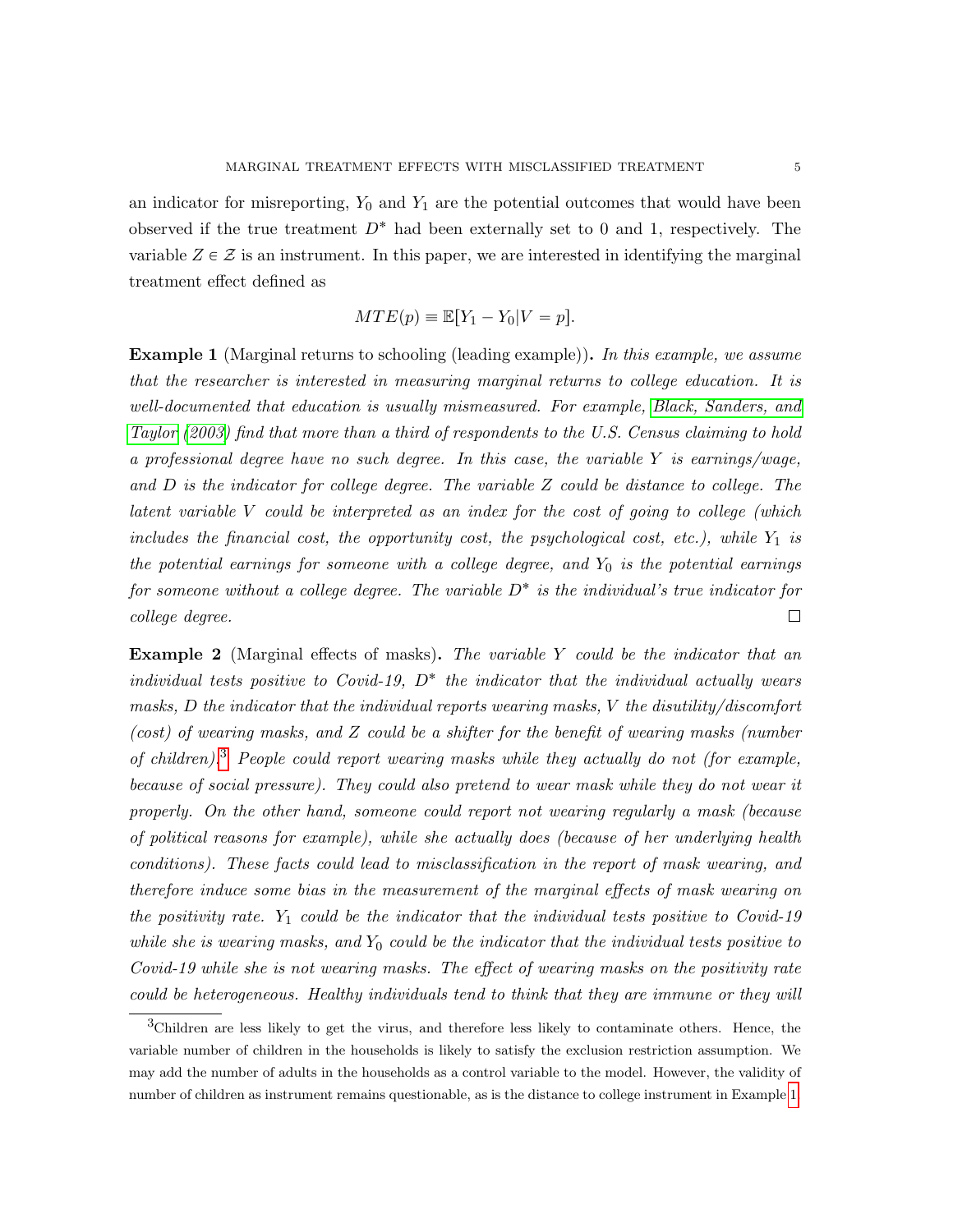survive if they are infected. For them, the disutility of wearing masks may be higher, and they may be less likely to wear masks. We are interested in measuring the effect of wearing masks on the positivity rate for different levels of the disutility, i.e.,  $\mathbb{E}[Y_1 - Y_0|V = p]$ .

 $\Box$ 

We will use the following assumptions for identification:

<span id="page-5-0"></span>**Assumption 1** (Random assignment). The instrument Z is independent of  $(Y_d, V, \varepsilon)$ , i.e.,  $\Box$  $Z \perp\!\!\!\perp (Y_d, V, \varepsilon)$ , for each  $d \in \{0, 1\}$ .

Assumption [1](#page-5-0) requires that  $Z$  be a valid instrument, in the sense that it is statistically independent of all the unobservables in the model. This is a commonly used assumption in the literature. Note that the model [\(2.1\)](#page-3-2) implicitly assumes that exclusion restriction holds, i.e.,  $Y_{dz} = Y_d$  for all d and z. For this reason, we do not state this assumption explicitly. Assumption [1](#page-5-0) requires more than the standard random assignment assumption when there is no misclassification (i.e.,  $\varepsilon = 0$  a.s.), which states that Z is statistically independent of  $(Y_d, V)$  for each treatment arm d. Assumption [1](#page-5-0) extends the standard random assignment assumption to include the misclassification variable  $\varepsilon$ . Strictly speaking, we should have called this assumption "extended random assignment." We are abusing notation by simply calling it *random assignment*. As discussed in [Possebom](#page-59-8) [\(2021\)](#page-59-8), the independence between the instrument Z and the misclassification variable  $\varepsilon$  could be too restrictive in practice. We discuss how this assumption can be relaxed in Appendix [G.](#page-40-0) Note however that this assumption has been considered in existing work such as [Ura](#page-59-0) [\(2018\)](#page-59-0), [Calvi, Lewbel, and](#page-57-0) [Tommasi](#page-57-0) [\(2018\)](#page-57-0), [Tommasi and Zhang](#page-59-1) [\(2020\)](#page-59-1), etc.

In our framework, the measurement error is nonclassical by definition of the model. Indeed, we can rewrite  $D = D^* + (1 - 2D^*)\varepsilon$ . So, the measurement error  $(1 - 2D^*)\varepsilon$ is dependent on the true unobserved treatment  $D^*$ . This fact is well-documented and understood in the literature. See [Aigner](#page-57-1) [\(1973\)](#page-57-1), [Mahajan](#page-59-3) [\(2006\)](#page-59-3), [Lewbel](#page-59-4) [\(2007\)](#page-59-4), [Kreider](#page-59-7) [et al.](#page-59-7) [\(2012\)](#page-59-7), [Ura](#page-59-0) [\(2018\)](#page-59-0), [Yanagi](#page-60-0) [\(2019\)](#page-60-0), etc.

<span id="page-5-1"></span>**Assumption 2** (Absolute continuity of V). The latent variable V is absolutely continuous. Without loss of generality, the unconditional distribution of V is uniform over  $[0, 1]$ , and the support of the function  $P(z)$  is included in [0, 1].  $\Box$ 

This assumption is standard in the literature and has been considered in [Heckman and](#page-58-8) [Vytlacil](#page-58-8) [\(1999,](#page-58-8) [2001,](#page-58-9) [2005\)](#page-58-10), [Carneiro and Lee](#page-57-6) [\(2009\)](#page-57-6), [Carneiro, Heckman, and Vytlacil](#page-57-7) [\(2010,](#page-57-7) [2011\)](#page-57-8), etc. It does not require that the conditional density of V given  $\varepsilon$  exists, as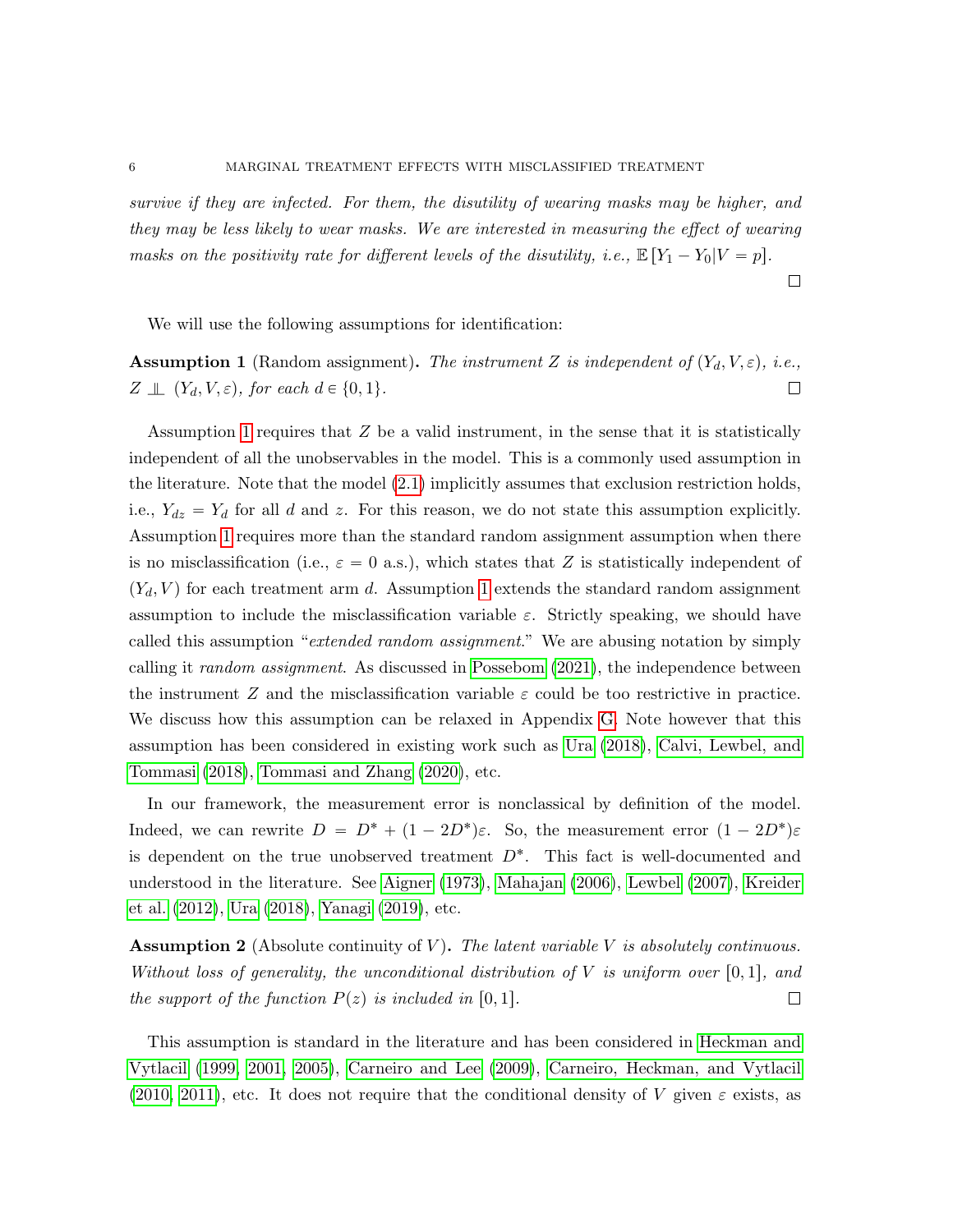will be apparent in the different specifications we consider in the appendix. This assumption implies the following:

<span id="page-6-3"></span>
$$
\mathbb{P}(\varepsilon = 1) F_{V|\varepsilon=1}(p) + \mathbb{P}(\varepsilon = 0) F_{V|\varepsilon=0}(p) = p \text{ for all } p \in [0, 1],
$$
\n(2.2)

where  $F_{V|\varepsilon}$  denotes the conditional distribution of V given  $\varepsilon$ .

<span id="page-6-1"></span>Assumption 3 (Continuous instrument). The instrument Z is continuous such that the support of the random variable  $P(Z)$  is an interval.  $\Box$ 

Assumption [3](#page-6-1) is also standard in the literature and is crucial for our identification methodology for the MTE. In Section [6,](#page-22-1) we show how our methodology can be used to identify multiple LATEs when the instrument is discrete. Identification results for the MTE with discrete instruments have been developed in [Acerenza](#page-57-9) [\(2021\)](#page-57-9), which built on insights from the current paper and [Mogstad, Santos, and Torgovitsky](#page-59-9) [\(2018\)](#page-59-9).

<span id="page-6-2"></span>**Assumption 4** (Upper bound on misclassification rate). The *(unconditional)* misclassification rate  $\alpha \equiv \mathbb{P}(\varepsilon = 1)$  has a known upper bound  $\bar{\alpha}$ , that is,  $\alpha \in [0, \bar{\alpha}]$ .  $\Box$ 

A similar assumption to Assumption [4](#page-6-2) has been considered in [Horowitz and Manski](#page-58-11) [\(1995\)](#page-58-11), [Kreider and Pepper](#page-58-12) [\(2007\)](#page-58-12), [Molinari](#page-59-2) [\(2008\)](#page-59-2), [Kreider et al.](#page-59-7) [\(2012\)](#page-59-7), etc. For example, one can combine information from different sources (e.g., government, universities, etc.) to bound the extent of the misclassification. For example, universities can provide information on the number of individuals who actually have a college degree. This information can help identify  $\mathbb{P}(D^* = 1)$ . One can then use the absolute difference between  $\mathbb{P}(D^* = 1)$  and  $\mathbb{P}(D = 1)$  as  $\bar{\alpha}$ , an upper bound for the misclassification rate. The case  $\bar{\alpha} = 1$  corresponds to the scenario where the researcher is agnostic about the range of the misclassification rate. All our derived results still hold in this case.

#### 3. Identification Results

### <span id="page-6-0"></span>3.1. Identification of the MTE. We have

<span id="page-6-4"></span>
$$
\mathbb{E}[Y|P(Z) = p] = \mathbb{E}[Y_1D^* + Y_0(1 - D^*)|P(Z) = p],
$$
  
\n
$$
= \mathbb{E}[Y_11\{V \le p\} + Y_01\{V > p\}],
$$
  
\n
$$
= \int_0^p \mathbb{E}[Y_1|V = v] dv + \int_p^1 \mathbb{E}[Y_0|V = v] dv,
$$
 (3.1)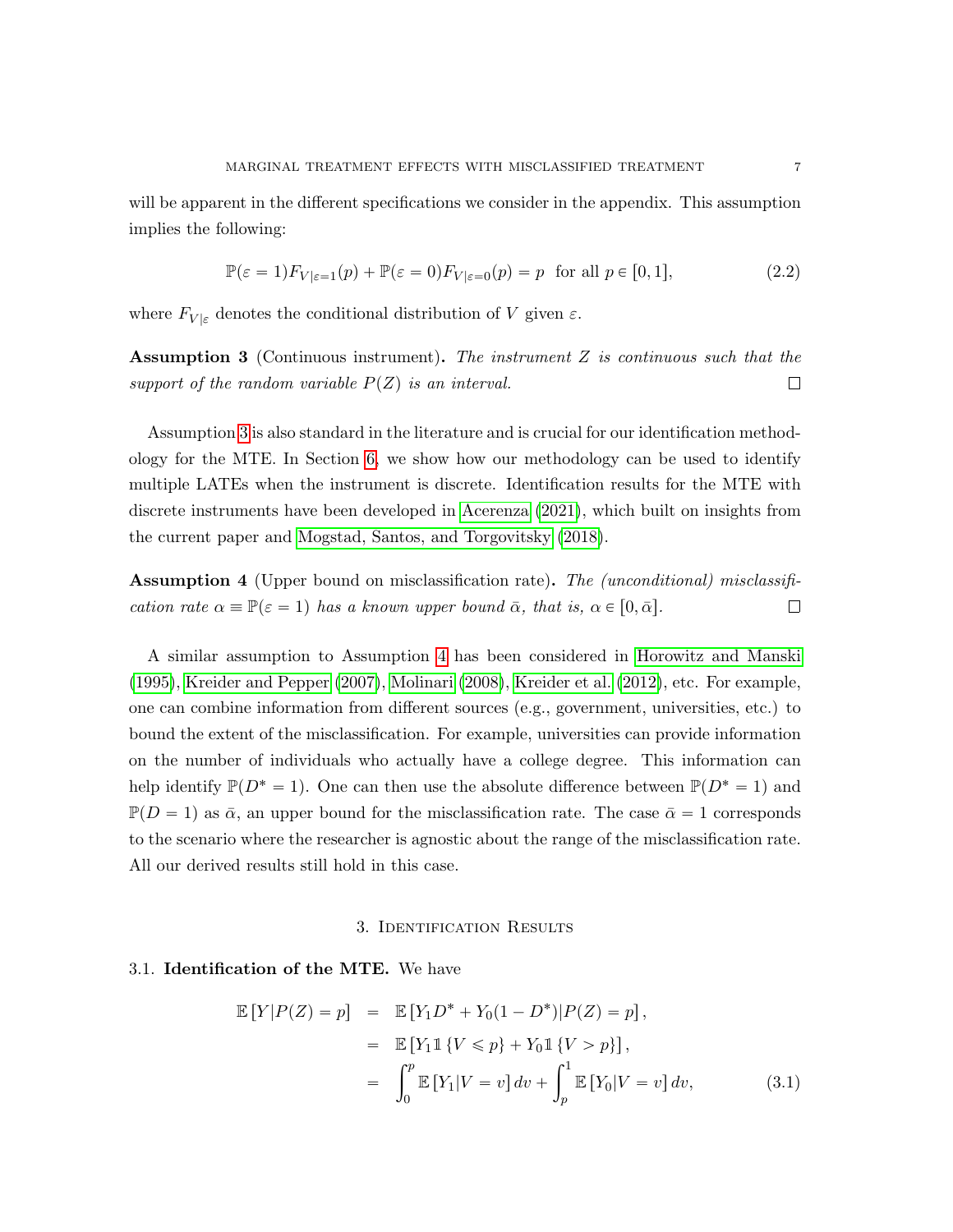where the first equality holds from the definition of the model, the second holds from Assumption [1,](#page-5-0) and the third equality holds from Assumption [2.](#page-5-1) Under Assumption [3,](#page-6-1) we can differentiate each side of the equation with respect to  $p$ . Hence, we obtain

$$
\frac{\partial \mathbb{E}[Y|P(Z) = p]}{\partial p} = \mathbb{E}[Y_1 - Y_0|V = p].
$$

Below, we summarize this result in Lemma [1.](#page-7-0)

<span id="page-7-0"></span>**Lemma 1.** Suppose that model  $(2.1)$  along with Assumptions [1–](#page-5-0)[3](#page-6-1) hold. Then, the marginal treatment effect is identified as

 $\Box$ 

$$
MTE(p) = \frac{\partial \mathbb{E}[Y|P(Z) = p]}{\partial p},
$$

where the function  $P(z)$  is partially identified as explained below.

The result in Lemma [1](#page-7-0) shows that the marginal treatment still has the local instrumental variable (LIV) interpretation as in [Heckman and Vytlacil](#page-58-8) [\(1999,](#page-58-8) [2001,](#page-58-9) [2005\)](#page-58-10), except that the true propensity score  $P(z)$  is now set-identified, because of the presence of misclassification. The intuition is that the conditional expectation  $\mathbb{E}[Y|P(Z) = p]$  can be decomposed between the treatment and control groups as usual, even if these groups are unobserved due to the presence of misclassification. The above result holds whether there is misclassification or not, since the model assumes that misreporting does not have a direct effect on the outcome variable. Now, the fact that the treatment and control groups are observed with some noise leaves the propensity score  $P(z)$  partially identified.

## 3.2. Identification of  $P(z)$ . For any Borel set A, we have

<span id="page-7-1"></span>
$$
\mathbb{P}(Y \in A, D = 1 | Z = z) = \mathbb{P}(Y \in A, D = 1, D^* = 1 | Z = z) + \mathbb{P}(Y \in A, D = 1, D^* = 0 | Z = z),
$$
  
=  $\mathbb{P}(Y_1 \in A, \varepsilon = 0, V \le P(z)) + \mathbb{P}(Y_0 \in A, \varepsilon = 1, V > P(z)),$  (3.2)

where the first equality holds from the law of total probability, and the second equality follows from the definition of the model and Assumption [1.](#page-5-0) In the special case where  $A = Y$ , we have

<span id="page-7-2"></span>
$$
\mathbb{P}(D=1|Z=z) = \mathbb{P}(\varepsilon=0, V \leq P(z)) + \mathbb{P}(\varepsilon=1, V > P(z)).
$$
\n(3.3)

When there is no misclassification in the treatment, i.e.,  $\varepsilon = 0$  a.s., then  $P(z)$  is identified as the propensity score  $\mathbb{P}(D = 1|Z = z)$ , since the distribution of V is normalized to be uniform over [0, 1]. When the treatment is *completely* misclassified, i.e.,  $\varepsilon = 1$  a.s.,  $P(z)$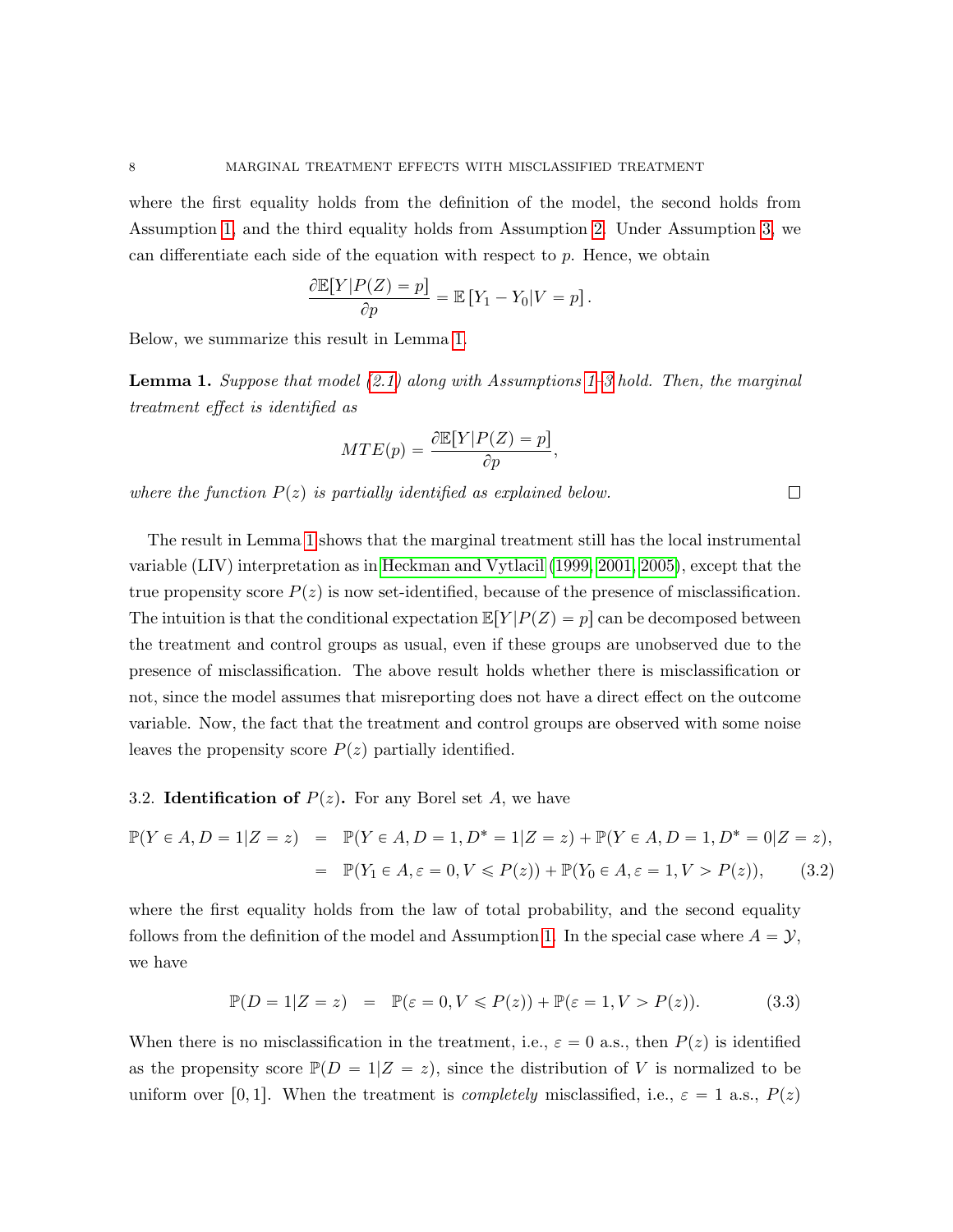is identified under the previous normalization as  $\mathbb{P}(D = 0|Z = z)$ . We can rewrite the last equality as follows:

<span id="page-8-0"></span>
$$
\mathbb{P}(D = 1|Z = z) = (1 - \alpha)F_{V|\varepsilon = 0}(P(z)) + \alpha(1 - F_{V|\varepsilon = 1}(P(z))).
$$
 (3.4)

We have  $\mathbb{P}(D^* = 1|Z = z) = \mathbb{P}(V \leq P(z)) = P(z)$ . Thus,  $P(z)$  is the true (unidentified) propensity score. We show that the propensity score  $P(z)$  is partially identified using Equations  $(2.2)$  and  $(3.4)$ . Equation  $(3.4)$  implies

$$
\mathbb{P}(D = 1|P(Z) = p) = (1 - \alpha)F_{V|\varepsilon = 0}(p) + \alpha(1 - F_{V|\varepsilon = 1}(p)).
$$

For now, we assume  $\alpha \in (0, 1)$ , since the cases where  $\alpha \in \{0, 1\}$  can be dealt with separately. Combining this with Equation [\(2.2\)](#page-6-3), and solving for  $F_{V|\varepsilon=0}(p)$  and  $F_{V|\varepsilon=1}(p)$  in the system of equations, we obtain:

$$
F_{V|\varepsilon=1}(p) = \frac{p + \alpha - \mathbb{P}(D = 1|P(Z) = p)}{2\alpha},
$$
  

$$
F_{V|\varepsilon=0}(p) = \frac{p - \alpha + \mathbb{P}(D = 1|P(Z) = p)}{2(1 - \alpha)}.
$$

Therefore, the above functions need to satisfy all required conditions for a cumulative distribution on [0,1]: monotonicity, right-continuity,  $F_{V|\varepsilon=1}(0) = F_{V|\varepsilon=0}(0) = 0$ , and  $F_{V|\varepsilon=1}(1) = F_{V|\varepsilon=0}(1) = 1$ . In general, it will be difficult to nonparametrically characterize the sharp identification region for the propensity score function  $P(z)$  using those conditions. We are going to focus on the monotonicity condition and the fact that the probabilities  $F_{V|\varepsilon=1}(P(z))$  and  $F_{V|\varepsilon=0}(P(z))$  lie between 0 and 1. For any z and z' such that  $P(z') < P(z)$ , we have:

$$
0 \leqslant F_{V|\varepsilon=0}(P(z)) - F_{V|\varepsilon=0}(P(z')) \leqslant 1,
$$
  

$$
0 \leqslant F_{V|\varepsilon=1}(P(z)) - F_{V|\varepsilon=1}(P(z')) \leqslant 1.
$$

which implies

$$
0 \leq \frac{\mathbb{P}(D = 1|Z = z) - \mathbb{P}(D = 1|Z = z') + P(z) - P(z')}{2(1 - \alpha)} \leq 1,
$$
  

$$
0 \leq \frac{P(z) - P(z') - \mathbb{P}(D = 1|Z = z) + \mathbb{P}(D = 1|Z = z')}{2\alpha} \leq 1.
$$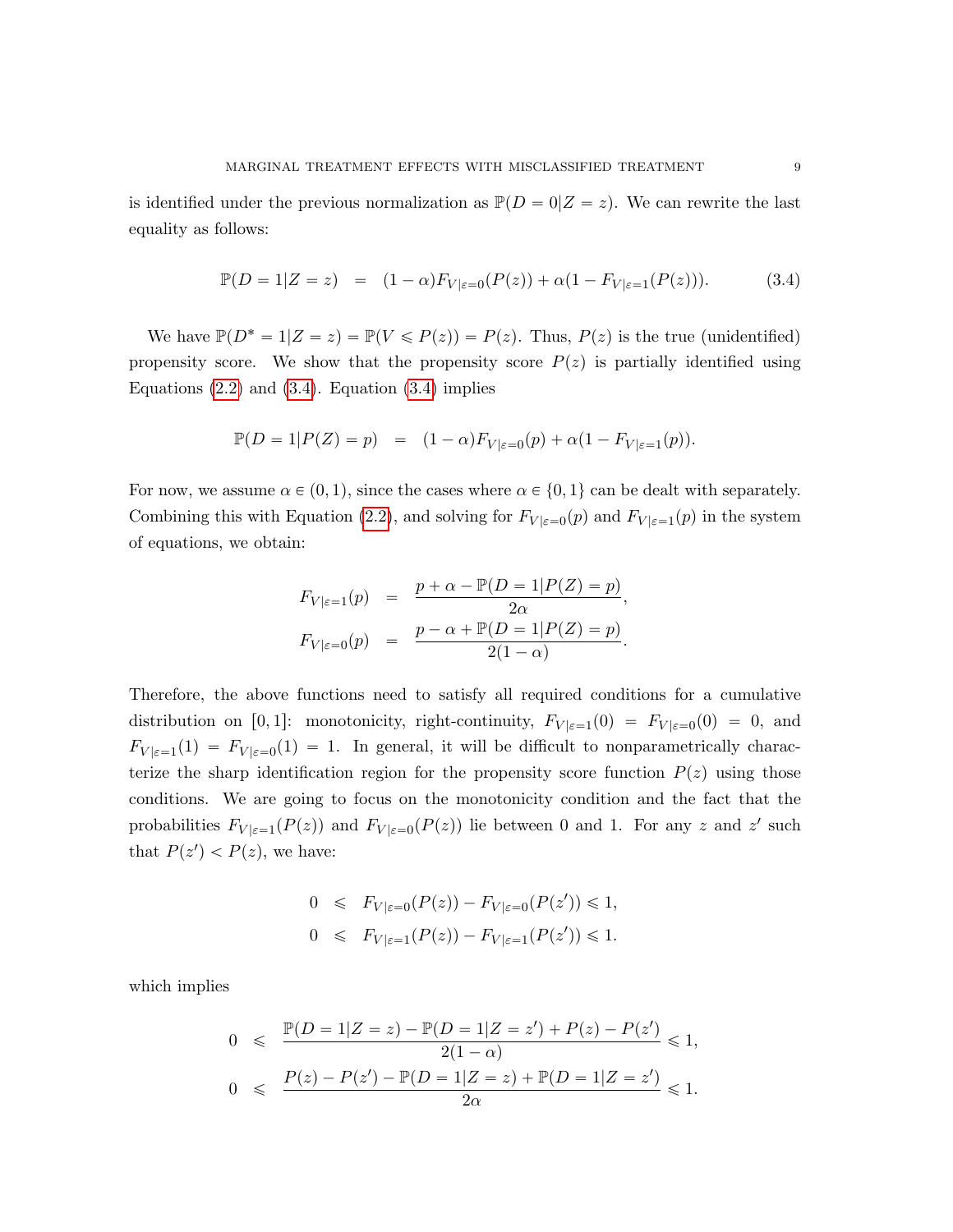This latter inequalities respectively imply

<span id="page-9-1"></span>
$$
-\mathbb{P}(D = 1|Z = z) + \mathbb{P}(D = 1|Z = z') \leq P(z) - P(z')
$$
\n
$$
\leq 2(1 - \alpha) - \mathbb{P}(D = 1|Z = z) + \mathbb{P}(D = 1|Z = z'),
$$
\n
$$
\mathbb{P}(D = 1|Z = z) - \mathbb{P}(D = 1|Z = z') \leq P(z) - P(z')
$$
\n
$$
\leq 2\alpha + \mathbb{P}(D = 1|Z = z) - \mathbb{P}(D = 1|Z = z').
$$
\n(3.6)

In the special case where  $P(z') = 0$ , we have

$$
-\mathbb{P}(D = 1|Z = z) + \mathbb{P}(D = 1|P(Z) = 0) \le P(z)
$$
  
\n
$$
\le 2(1 - \alpha) - \mathbb{P}(D = 1|Z = z) + \mathbb{P}(D = 1|P(Z) = 0),
$$
  
\n
$$
\mathbb{P}(D = 1|Z = z) - \mathbb{P}(D = 1|P(Z) = 0) \le P(z)
$$
  
\n
$$
\le 2\alpha + \mathbb{P}(D = 1|Z = z) - \mathbb{P}(D = 1|P(Z) = 0).
$$

Using the condition that  $F_{V|\varepsilon=1}(0) = 0$ , we identify  $\mathbb{P}(D = 1|P(Z) = 0) = \alpha$ . Therefore, the above constraints on  $P(z)$  become

$$
\alpha - \mathbb{P}(D = 1|Z = z) \leq P(z) \leq 1 - \alpha + \mathbb{P}(D = 0|Z = z),
$$
  

$$
\mathbb{P}(D = 1|Z = z) - \alpha \leq P(z) \leq \alpha + \mathbb{P}(D = 1|Z = z).
$$

Similar argument holds for the special case where  $P(z) = 1$ , but this yields the above same constraints on  $P(z')$ . Hence, the following proposition holds.

<span id="page-9-0"></span>**Proposition 1.** Suppose that model  $(2.1)$  along with Assumptions [1,](#page-5-0) [2,](#page-5-1) and [4](#page-6-2) hold. We have the following bounds on  $P(z)$ :  $LB(z) \leq P(z) \leq UB(z)$ , where

 $\Box$ 

$$
LB(z) \equiv \inf_{\alpha \in [0,\bar{\alpha}]} \max \{ \mathbb{P}(D=1|Z=z) - \alpha, \alpha - \mathbb{P}(D=1|Z=z) \},
$$
  
\n
$$
UB(z) \equiv \sup_{\alpha \in [0,\bar{\alpha}]} \min \{ \mathbb{P}(D=1|Z=z) + \alpha, (1-\alpha) + \mathbb{P}(D=0|Z=z) \}.
$$

These bounds are pointwise sharp.

In Appendix [B,](#page-34-1) we provide two different specifications for the relationship between the decision to misreport  $\varepsilon$  and the unobserved heterogeneity V that achieve the above bounds on  $P(z)$ . However, these bounds are not necessarily functionally sharp in the language of Mourifié, Henry, and Méango [\(2020\)](#page-59-10), as taking the difference of the bounds for  $P(z)$  and  $P(z')$  will not necessarily yield the tightest bounds for the difference  $P(z) - P(z')$ . We show this in Subsection [3.3](#page-10-0) below. Intuitively, note that the pointwise bounds on  $P(z)$  in Proposition [1](#page-9-0) are derived using only information from the first stage equation. We are going to use information from the second stage equation to tighten the bounds on  $P(z) - P(z')$ .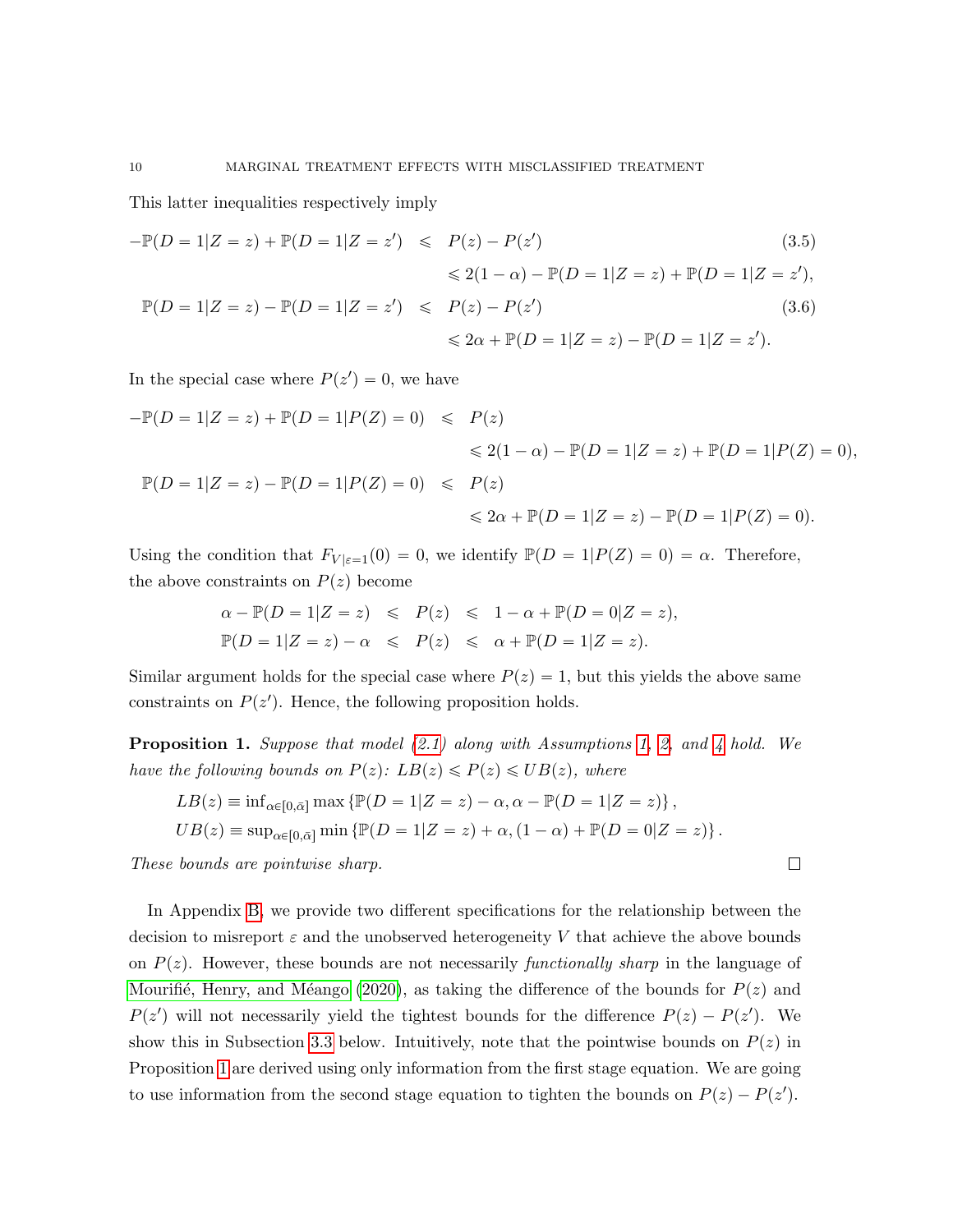**Remark [1](#page-9-0).** The bounds in Proposition 1 are non-informative if  $\bar{\alpha} = 1$ . Indeed, if  $\alpha =$  $\mathbb{P}(D = 1|Z = z)$ , then the lower bound on  $P(z)$  is 0, and if  $\alpha = \mathbb{P}(D = 0|Z = z)$ , then the upper bound on  $P(z)$  is 1. Also, note that the bounds on  $P(z)$  are monotonic in  $\bar{\alpha}$ : bigger values of  $\bar{\alpha}$  yield wider bounds, while smaller values of  $\bar{\alpha}$  lead to narrower bounds.  $\Box$ 

For the rest of the paper, we derive our results for each value of  $\alpha \in [0, \bar{\alpha}]$ . As in Proposition [1,](#page-9-0) one can take the infimum of the lower bound on the parameter of interest over the range  $[0, \bar{\alpha}]$ , and similarly the supremum of the upper bound over  $[0, \bar{\alpha}]$ .

<span id="page-10-0"></span>3.3. Analytical bounds for the MTE. In this subsection, we provide analytical bounds on the MTE. Define  $\Delta_{YZ}(z', z) \equiv \mathbb{E}[Y|Z = z] - \mathbb{E}[Y|Z = z']$  and  $\Delta_{DZ}(z', z) \equiv \mathbb{E}[D|Z = z']$  $z$ ]- $\mathbb{E}[D|Z = z']$ . Inequalities [\(3.5\)](#page-9-1) and [\(3.6\)](#page-9-1) imply the following bounds on the  $P(z) - P(z')$ when  $0 \leq P(z') < P(z) \leq 1$ .

$$
\left|\Delta_{DZ}(z',z)\right| \leqslant P(z) - P(z') \leqslant \min\left\{1,2\alpha+\Delta_{DZ}(z',z),2(1-\alpha)-\Delta_{DZ}(z',z)\right\}.
$$

These above bounds on the difference  $P(z) - P(z')$  can be tightened using Equations [\(3.10\)](#page-11-0) and [\(3.11\)](#page-11-1). Notice that the model implies the following index sufficiency result:

<span id="page-10-1"></span>
$$
\mathbb{P}(Y \in A, D = d | P(Z) = P(z)) = \mathbb{P}(Y \in A, D = d | Z = z) \text{ for all } z \text{ and } d. \tag{3.7}
$$

Indeed, similar to Equation [\(3.2\)](#page-7-1), the following holds under Assumption [1:](#page-5-0)

$$
\mathbb{P}(Y \in A, D = 1 | P(Z) = P(z)) = \mathbb{P}(Y_1 \in A, \varepsilon = 0, V \le P(z)) + \mathbb{P}(Y_0 \in A, \varepsilon = 1, V > P(z)).
$$

From Equation [\(3.2\)](#page-7-1), we can show under Assumptions [1](#page-5-0) and [2](#page-5-1) that

<span id="page-10-3"></span>
$$
\mathbb{P}(Y \in A, D = 1 | Z = z) = \int_0^{P(z)} \mathbb{P}(Y_1 \in A, \varepsilon = 0 | V = v) dv
$$

$$
+ \int_{P(z)}^1 \mathbb{P}(Y_0 \in A, \varepsilon = 1 | V = v) dv. \qquad (3.8)
$$

A similar result holds for the observed control group:

<span id="page-10-2"></span>
$$
\mathbb{P}(Y \in A, D = 0 | Z = z) = \int_0^{P(z)} \mathbb{P}(Y_1 \in A, \varepsilon = 1 | V = v) dv
$$

$$
+ \int_{P(z)}^1 \mathbb{P}(Y_0 \in A, \varepsilon = 0 | V = v) dv. \qquad (3.9)
$$

The above derived equalities allow us to characterize the functional identified set for  $P(z)$ .

**Definition 1.** The identified set for the function  $P : \mathcal{Z} \to [0, 1]$  is the collection

$$
\{P(z): 0 \le P(z) \le 1, z \in \mathcal{Z}\}
$$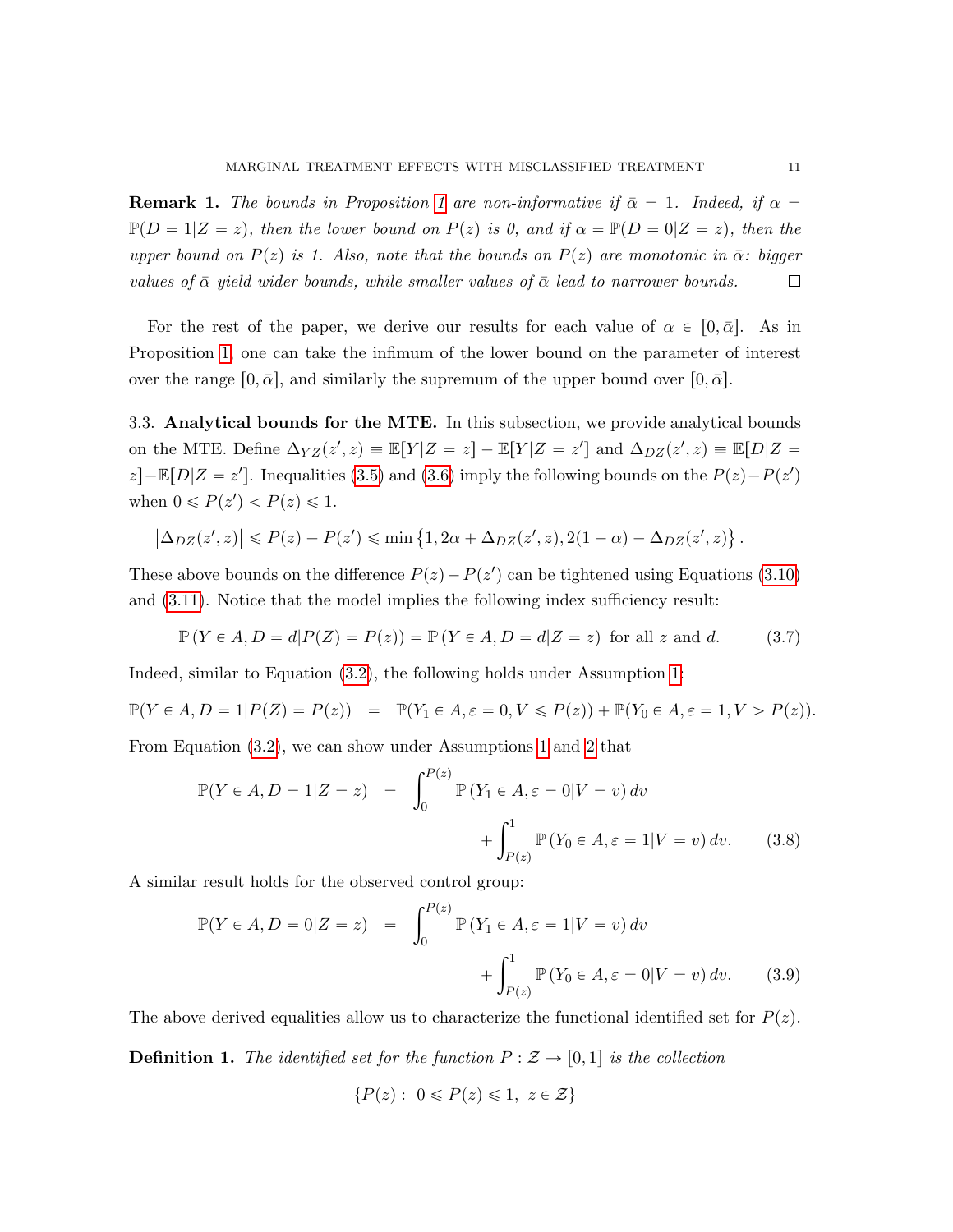such that there exists a joint distribution on  $(Y_0, Y_1, \varepsilon, V, Z)$  that satisfies model [\(2.1\)](#page-3-2), As-sumptions [1,](#page-5-0) [2,](#page-5-1) [4,](#page-6-2) and Equations  $(3.7)$ – $(3.9)$ .  $\Box$ 

This characterization of the identified set for  $P(z)$  is broad, but less tractable. We are going to derive analytical expressions for the MTE bounds based on the previous results.

Using equality [\(3.8\)](#page-10-3), we have for  $p > p'$ 

<span id="page-11-0"></span>
$$
\mathbb{P}(Y \in A, D = 1 | P(Z) = p) - \mathbb{P}(Y \in A, D = 1 | P(Z) = p')
$$
  
= 
$$
\int_{p'}^{p} \mathbb{P}(Y_1 \in A, \varepsilon = 0 | V = v) dv
$$
  

$$
- \int_{p'}^{p} \mathbb{P}(Y_0 \in A, \varepsilon = 1 | V = v) dv.
$$
 (3.10)

Similarly, from [\(3.9\)](#page-10-2) we have

<span id="page-11-1"></span>
$$
\mathbb{P}(Y \in A, D = 0 | P(Z) = p) - \mathbb{P}(Y \in A, D = 0 | P(Z) = p')
$$
  
= 
$$
\int_{p'}^{p} \mathbb{P}(Y_1 \in A, \varepsilon = 1 | V = v) dv
$$
  

$$
- \int_{p'}^{p} \mathbb{P}(Y_0 \in A, \varepsilon = 0 | V = v) dv.
$$
 (3.11)

Indeed, the density version of Equations [\(3.10\)](#page-11-0) and [\(3.11\)](#page-11-1) holds and implies respectively:

$$
f_{Y,D|P(Z)}(y,1|P(z)) - f_{Y,D|P(Z)}(y,1|P(z')) = \int_{P(z)}^{P(z)} f_{Y_{1},\varepsilon|V}(y,0|v)dv - \int_{P(z)}^{P(z)} f_{Y_{0},\varepsilon|V}(y,1|v)dv,
$$

and

$$
f_{Y,D|P(Z)}(y,0|P(z)) - f_{Y,D|P(Z)}(y,0|P(z')) = \int_{P(z')}^{P(z)} f_{Y_{1},\varepsilon|V}(y,1|v)dv - \int_{P(z')}^{P(z)} f_{Y_{0},\varepsilon|V}(y,0|v)dv,
$$

where  $f_{X|W}(x|w)$  is the conditional density of X given  $\{W = w\}$  that is absolutely continuous with respect to a known dominating measure  $\mu_X$ . The index sufficiency implication of the model [\(3.7\)](#page-10-1) implies  $f_{Y,D|P(Z)}(y, d|P(z)) = f_{Y,D|Z}(y, d|z)$ . Combining these results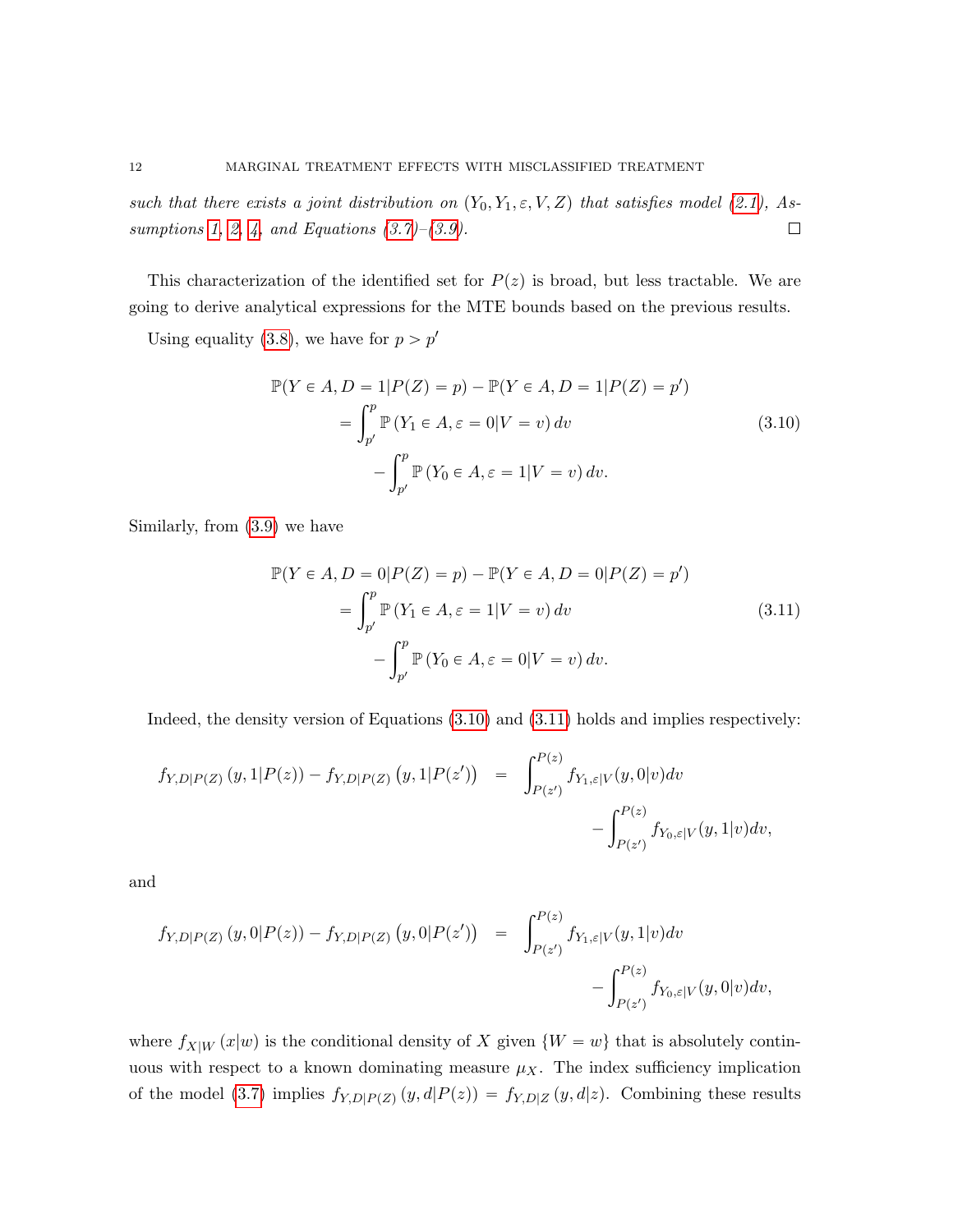with the triangle inequality, we have

$$
\begin{array}{lcl} \left|f_{Y,D|Z} \left(y,1|z\right)-f_{Y,D|Z} \left(y,1|z'\right)\right| & \leqslant & \displaystyle \int_{P(z)}^{P(z)} f_{Y_{1},\varepsilon |V} \big(y,0|v\big)dv \vspace{3mm} \\ & & \displaystyle + \int_{P(z)}^{P(z)} f_{Y_{0},\varepsilon |V} \big(y,1|v\big)dv. \end{array}
$$

Therefore, by integrating each side of the last inequality over the support  $\mathcal{Y}$ , and using the Fubini-Tonelli theorem, we have

$$
\int_{\mathcal{Y}} |f_{Y,D|Z}(y,1|z) - f_{Y,D|Z}(y,1|z')| d\mu_Y(y) \leq \int_{P(z')}^{P(z)} \mathbb{P}(\varepsilon = 0|V = v) dv + \int_{P(z')}^{P(z)} \mathbb{P}(\varepsilon = 1|V = v) dv,
$$
  
= 
$$
\int_{P(z')}^{P(z)} dv = P(z) - P(z').
$$

Hence, we have  $TV_{(Y,D=1)}(z',z) \leq P(z) - P(z')$ , where

$$
TV_{(Y,D=d)}(z',z) \equiv \int_{\mathcal{Y}} |f_{Y,D|Z}(y,d|z) - f_{Y,D|Z}(y,d|z')| d\mu_Y(y).
$$

Using a similar argument for the second equality implied by [\(3.11\)](#page-11-1), we have  $TV_{(Y,D=0)}(z',z) \le$  $P(z) - P(z')$ . Therefore, we obtain the following bounds on the difference  $P(z) - P(z')$ :

$$
\max \left\{ \left| \Delta_{DZ}(z', z) \right|, TV_{(Y, D=1)}(z', z), TV_{(Y, D=0)}(z', z) \right\}
$$
  
\$\le P(z) - P(z') \le \min \left\{ 1, 2\alpha + \Delta\_{DZ}(z', z), 2(1 - \alpha) - \Delta\_{DZ}(z', z) \right\}.

We can show that  $\max \{ TV_{(Y,D=1)}(z', z), TV_{(Y,D=0)}(z', z) \}$  $\geqslant |\Delta_{DZ}(z',z)|^{.4}$  $\geqslant |\Delta_{DZ}(z',z)|^{.4}$  $\geqslant |\Delta_{DZ}(z',z)|^{.4}$  Consequently, we have

<span id="page-12-1"></span>
$$
\max \left\{ TV_{(Y,D=1)}(z', z), TV_{(Y,D=0)}(z', z) \right\}
$$
  
\$\le P(z) - P(z') \le \min \left\{1, 2\alpha + \Delta\_{DZ}(z', z), 2(1 - \alpha) - \Delta\_{DZ}(z', z) \right\}. (3.12)

These above bounds on  $P(z) - P(z')$  are tighter than the ones one would get by taking the difference of the pointwise bounds derived previously in Proposition [1.](#page-9-0)

Define

$$
LB_p(z', z) = \max \{ TV_{(Y, D=1)}(z', z), TV_{(Y, D=0)}(z', z) \},
$$
  
\n
$$
UB_p(z', z) = \min \{ 1, 2\alpha + \Delta_{DZ}(z', z), 2(1 - \alpha) - \Delta_{DZ}(z', z) \}.
$$

<span id="page-12-0"></span><sup>4</sup>To show this, use the fact that for any  $\mu$ -integrable function  $h$ ,  $\left| \int_{\mathcal{Y}} h(y) d\mu_Y(y) \right| \leqslant$  $y |h(y)| d\mu_Y(y)$ , and  $\int_Y f_{Y,D|Z}(y, d|z) d\mu_Y(y) = \mathbb{P}(D = d|Z = z).$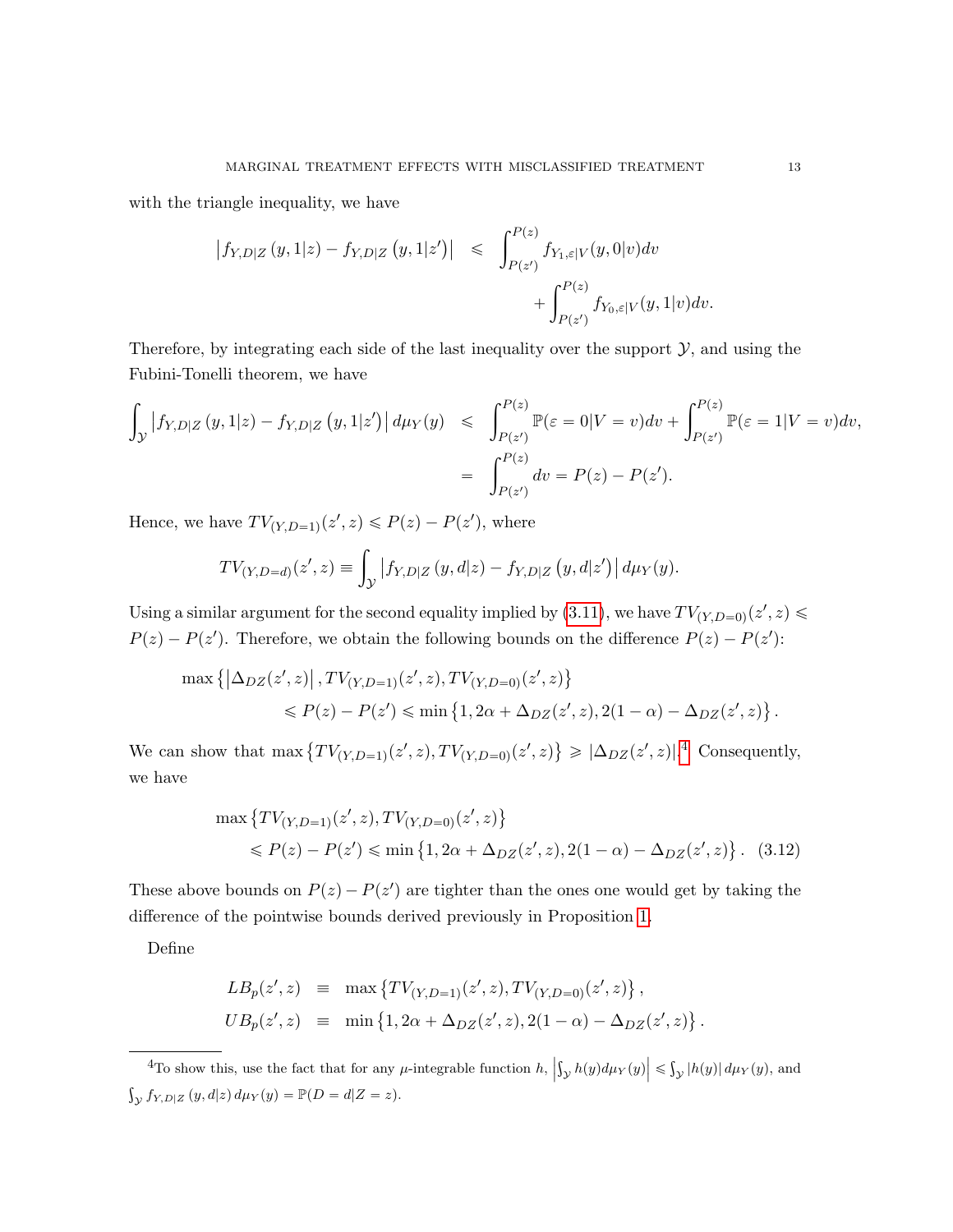Suppose  $LB_p(z', z) \neq 0$  and  $UB_p(z', z) \neq 0$ . Then, the following holds.

$$
\begin{cases} \n\frac{\Delta_{YZ}(z',z)}{UB_p(z',z)} \leq \frac{\Delta_{YZ}(z',z)}{P(z)-P(z')} \leq \frac{\Delta_{YZ}(z',z)}{LB_p(z',z)} \n\text{ if } \Delta_{YZ}(z',z) \geq 0, \\
\frac{\Delta_{YZ}(z',z)}{LB_p(z',z)} \leq \frac{\Delta_{YZ}(z',z)}{P(z)-P(z')} \leq \frac{\Delta_{YZ}(z',z)}{UB_p(z',z)} \n\text{ if } \Delta_{YZ}(z',z) < 0.\n\end{cases}
$$

Hence, we have

$$
\min\left\{\frac{\Delta_{YZ}(z',z)}{UB_p(z',z)}, \frac{\Delta_{YZ}(z',z)}{LB_p(z',z)}\right\}
$$
  

$$
\leq \frac{\mathbb{E}[Y|P(Z) = P(z)] - \mathbb{E}[Y|P(Z) = P(z')]}{P(z) - P(z')} \leq
$$
  

$$
\max\left\{\frac{\Delta_{YZ}(z',z)}{UB_p(z',z)}, \frac{\Delta_{YZ}(z',z)}{LB_p(z',z)}\right\}
$$

Therefore, we can take the limit of each side when z' goes to z. Suppose that  $\lim_{z'\to z} \frac{\Delta_{YZ}(z',z)}{UB_n(z',z)}$  $\frac{\Delta_{YZ}(z^{\prime},z)}{UB_p(z^{\prime},z)},$  $\lim_{z' \to z} \frac{\Delta_{YZ}(z',z)}{LB_n(z',z)}$  $\frac{\Delta_{YZ}(z',z)}{LB_p(z',z)}$ , and  $\lim_{z'\to z}\frac{\mathbb{E}[Y|P(Z)=P(z)]-\mathbb{E}[Y|P(Z)=P(z')]}{P(z)-P(z')}$  $\frac{P(z)|-\mathbb{E}[Y|P(Z)=P(z')]}{P(z)-P(z')}$  exist.<sup>[5](#page-13-0)</sup> Then, using the fact that the functions min and max are continuous, we obtain

<span id="page-13-1"></span>
$$
\min\left\{\lim_{z'\to z} \frac{\Delta_{YZ}(z',z)}{UB_p(z',z)}, \lim_{z'\to z} \frac{\Delta_{YZ}(z',z)}{LB_p(z',z)}\right\}\n\leq MTE(P(z))\leq\n\max\left\{\lim_{z'\to z} \frac{\Delta_{YZ}(z',z)}{UB_p(z',z)}, \lim_{z'\to z} \frac{\Delta_{YZ}(z',z)}{LB_p(z',z)}\right\}.
$$
\n(3.13)

\* .

 $\Box$ 

These bounds may not be sharp, but they provide a *tractable outer set* of the identified set for  $MTE(P(z))$ . In practice, we may set  $P(z)$  to be equal to the midpoint of its bounds derived in the previous subsection. We summarize the results in the following proposition.

<span id="page-13-2"></span>**Proposition 2.** Suppose that model  $(2.1)$  along with Assumptions [1,](#page-5-0) [2,](#page-5-1) [3](#page-6-1) and [4](#page-6-2) hold. Also, suppose that  $\lim_{z' \to z} \frac{\Delta_{YZ}(z',z)}{UB_n(z',z)}$  $\frac{\Delta_{YZ}(z',z)}{UB_p(z',z)}, \lim_{z' \to z} \frac{\Delta_{YZ}(z',z)}{LB_p(z',z)}$  $\frac{\Delta_{YZ}(z',z)}{LB_p(z',z)}$ , and  $\lim_{z'\to z}\frac{\mathbb{E}[Y|P(Z)=P(z)]-\mathbb{E}[Y|P(Z)=P(z')]}{P(z)-P(z')}$  $P(z) - P(z')$ exist. The following statements hold:

(i) If  $\bar{\alpha} = 0$ , then  $MTE(P(z))$  is point-identified as

$$
\lim_{z' \to z} \frac{\mathbb{E}[Y|Z=z] - \mathbb{E}[Y|Z=z']}{\mathbb{E}[D|Z=z] - \mathbb{E}[D|Z=z']}.
$$

(ii) If  $\bar{\alpha} > 0$ , then  $MTE(P(z))$  is partially-identified:

$$
\min\left\{0,\lim_{z'\to z}\frac{\Delta_{YZ}(z',z)}{LB_p(z',z)}\right\} \leq MTE(P(z)) \leq \max\left\{0,\lim_{z'\to z}\frac{\Delta_{YZ}(z',z)}{LB_p(z',z)}\right\}.
$$

<span id="page-13-0"></span> ${}^{5}\text{Then, we have } \lim_{z' \to z} \frac{\mathbb{E}[Y|P(Z)=P(z)]-\mathbb{E}[Y|P(Z)=P(z')] }{P(z)-P(z')} = \frac{\partial \mathbb{E}[Y|P(Z)=p]}{\partial p}|_{p=P(z)} = MTE(P(z)).$  When the first two limits do not exist, we replace them by lim inf and lim sup in the lower and upper bounds of [\(3.13\)](#page-13-1).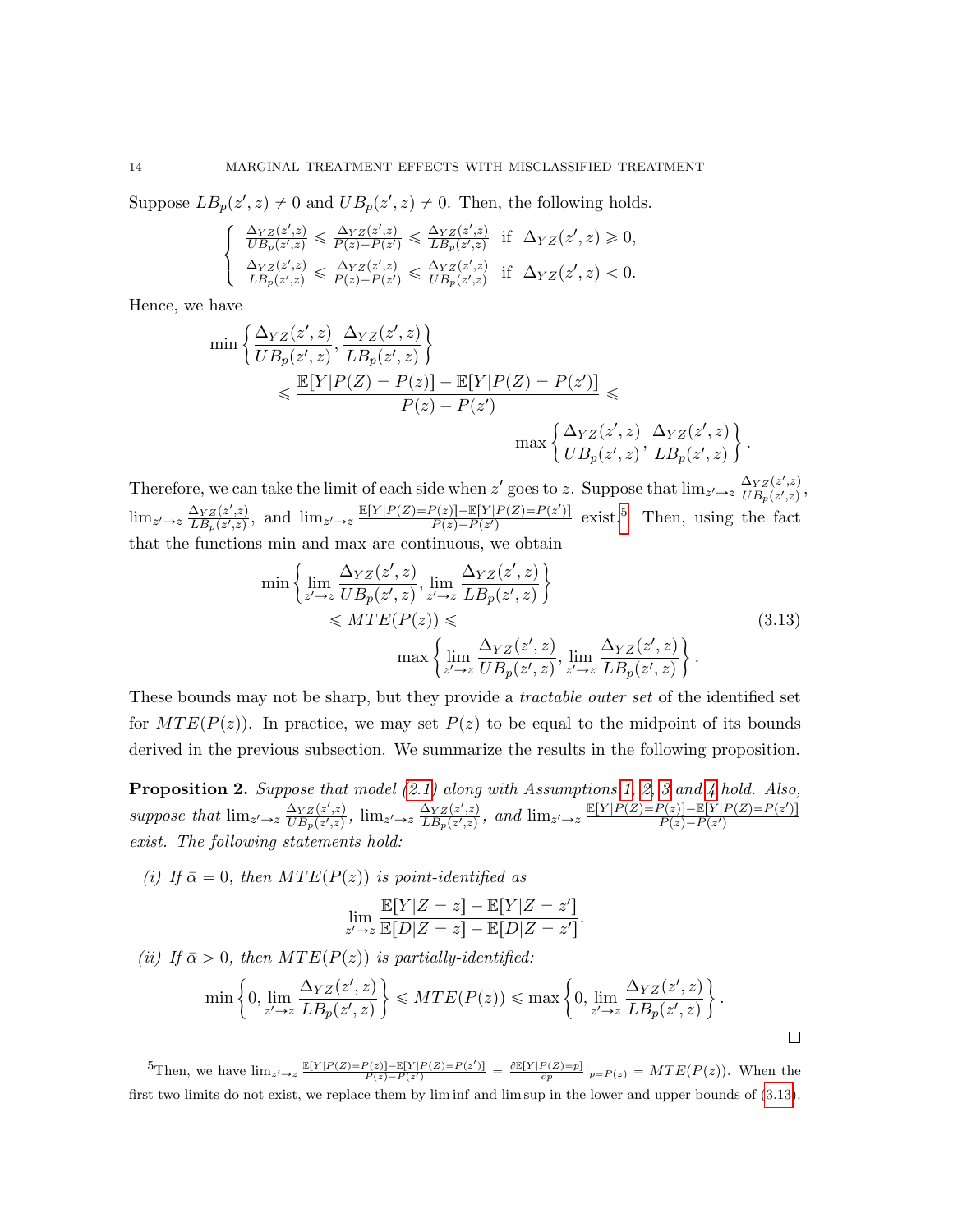The proof on Proposition [2](#page-13-2) is shown in Appendix [C.](#page-35-0) This proposition shows that when there is no misclassification ( $\bar{\alpha} = 0$ ), our bounds collapse to a point, which is the standard MTE estimand as a limit of a generalized LATE. When  $\bar{\alpha} > 0$ , the sign of the MTE is locally identified for each value z.

<span id="page-14-1"></span>Numerical illustration. We consider the following data generating process (DGP) \$

<span id="page-14-0"></span>
$$
\begin{cases}\nY &= \beta D^* + U \\
D^* &= \mathbb{1}\{V \le \Phi(2Z)\} \\
D &= D^*(1-\varepsilon) + (1-D^*)\varepsilon \\
\varepsilon &= \mathbb{1}\{\xi \le \alpha\}\n\end{cases}
$$
\n(3.14)

where 
$$
V = \Phi(V^*), \xi = \Phi(\xi^*), \begin{pmatrix} \beta \\ U \\ V^* \\ \xi^* \\ Z \end{pmatrix} \sim \mathcal{N}(\mu, \Sigma)
$$
, with  $\mu = \begin{pmatrix} 2 \\ 2 \\ 0 \\ 0 \\ 2 \end{pmatrix}$ , and  $\Sigma = \begin{pmatrix} 1 & 0.5 & -0.5 & 0.5 & 0 \\ 0.5 & 1 & 0.5 & 0.5 & 0 \\ -0.5 & 0.5 & 1 & \rho & 0 \\ 0.5 & 0.5 & \rho & 1 & 0 \\ 0 & 0 & 0 & 0 & 1 \end{pmatrix}$ .

Details on the DGP are provided in Subsection [I.1](#page-53-0) in the appendix. As we can see on Fig-ure [1,](#page-15-0) the upper bound becomes closer to the true MTE as the misclassification rate  $\alpha$ approaches 0 or 1. The MTE is positive for all values of  $p$  in this example, and our bounds identify this sign. In some cases, our derived bounds appear tight and informative. The coefficient  $\rho$  captures the degree of dependence between the unobserved heterogeneity V and the indicator for misreporting  $\varepsilon$ . It is unclear how this dependence parameter  $\rho$  affects the bounds.

Figure [10](#page-55-0) in Appendix [I.1](#page-53-0) displays the MTE bounds, the local IV estimand and the true MTE curve for  $\rho = 0$  and different values of  $\alpha$ . In most cases, we see that the standard LIV estimand does not lie within our derived bounds. Therefore, ignoring the presence of measurement errors in the treatment variable may result in an important bias in the MTE function. Our proposed bounds always cover the true MTE function, when our identifying assumptions holds.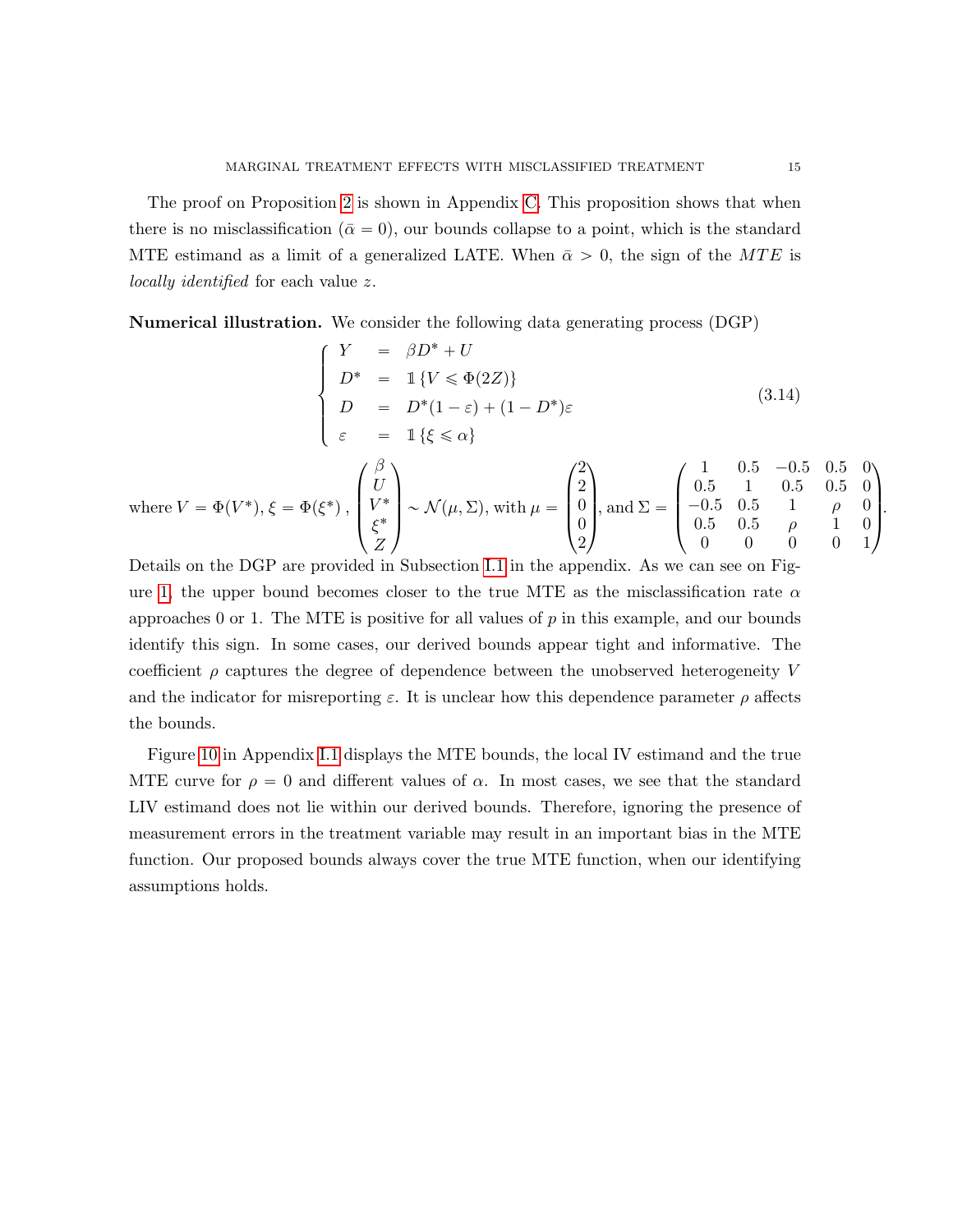

\* The black line represents the true MTE from the model.

 $*$  The red circles (blue triangles) are the approximated upper (lower) bound at each grid point of  $p$ .

<span id="page-15-0"></span>FIGURE 1. Numerical illustration of the MTE bounds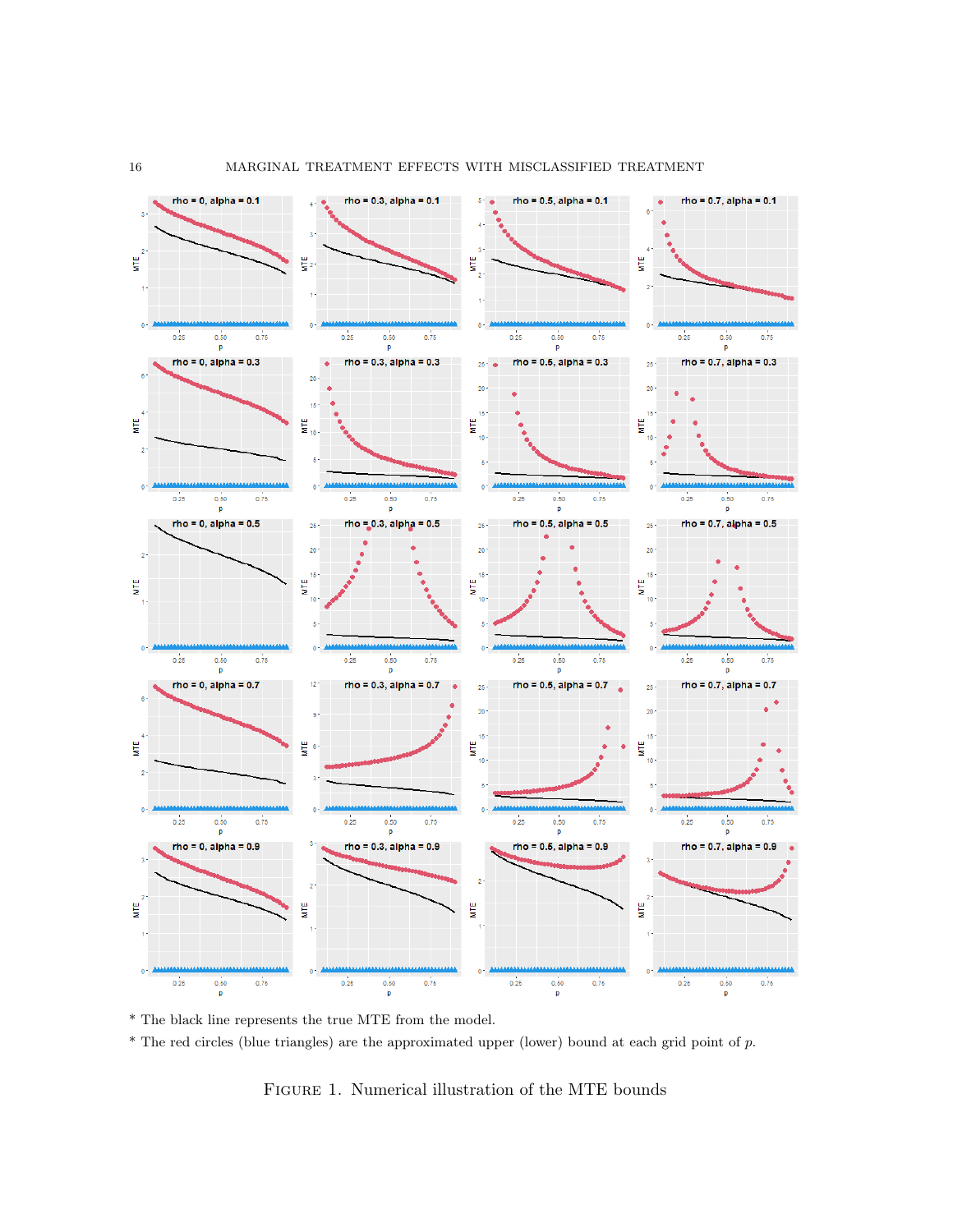3.4. When the distribution of V given  $\varepsilon$  is absolutely continuous. In this subsection, we are going to characterize the (sharp) identified set for the MTE. We add the nondifferential measurement error assumption to the set of our identifying assumptions.

<span id="page-16-0"></span>**Assumption 5** (Non-differential misclassification). The misclassification variable  $\varepsilon$  is in- $\Box$ dependent of  $Y_d$  conditional on V, i.e.,  $\varepsilon \perp Y_d | V$ , for each  $d \in \{0, 1\}$ .

This assumption states that conditional on the unobserved heterogeneity that drives the selection into treatment, misreporting is independent of the potential outcomes. Combined with Assumption [1,](#page-5-0) it implies that misreporting is independent of the outcome conditional on the true treatment. This assumption could be too restrictive, as there may exist some returns to misreporting. In our leading example, there could exist some "returns to lying" about college completion, as discussed in [Hu and Lewbel](#page-58-13) [\(2012\)](#page-58-13), and [DiTraglia and Garcia-](#page-58-4)[Jimeno](#page-58-4) [\(2019\)](#page-58-4).

We have

<span id="page-16-3"></span>
$$
\mathbb{P}(Y \in A, D = 1 | P(Z) = p) = \mathbb{P}(Y_1 \in A, \varepsilon = 0, V \le p) + \mathbb{P}(Y_0 \in A, \varepsilon = 1, V > p),
$$

$$
= (1 - \alpha) \int_0^p \mathbb{P}(Y_1 \in A | V = v, \varepsilon = 0) f_{V | \varepsilon = 0}(v) dv
$$

$$
+ \alpha \int_p^1 \mathbb{P}(Y_0 \in A | V = v, \varepsilon = 1) f_{V | \varepsilon = 1}(v) dv. \qquad (3.15)
$$

where the first equality follows from the results derived in the previous subsection, and the second equality holds from the law of iterated expections. Therefore, by taking the derivatives of both sides of this equality with respect to  $p$ , we obtain the following:

<span id="page-16-1"></span>
$$
\frac{\partial \mathbb{P}(Y \in A, D = 1 | P(Z) = p)}{\partial p} = (1 - \alpha) f_{V | \varepsilon = 0}(p) \mathbb{P}(Y_1 \in A | V = p, \varepsilon = 0)
$$

$$
-\alpha f_{V | \varepsilon = 1}(p) \mathbb{P}(Y_0 \in A | V = p, \varepsilon = 1),
$$

$$
= (1 - \alpha) f_{V | \varepsilon = 0}(p) \mathbb{P}(Y_1 \in A | V = p)
$$

$$
-\alpha f_{V | \varepsilon = 1}(p) \mathbb{P}(Y_0 \in A | V = p), \quad (3.16)
$$

where the second equality holds under Assumption [5.](#page-16-0) Similarly, we can show that

<span id="page-16-2"></span>
$$
\frac{\partial \mathbb{P}(Y \in A, D = 0 | P(Z) = p)}{\partial p} = \alpha f_{V|\varepsilon=1}(p) \mathbb{P}(Y_1 \in A | V = p)
$$

$$
-(1 - \alpha) f_{V|\varepsilon=0}(p) \mathbb{P}(Y_0 \in A | V = p) . (3.17)
$$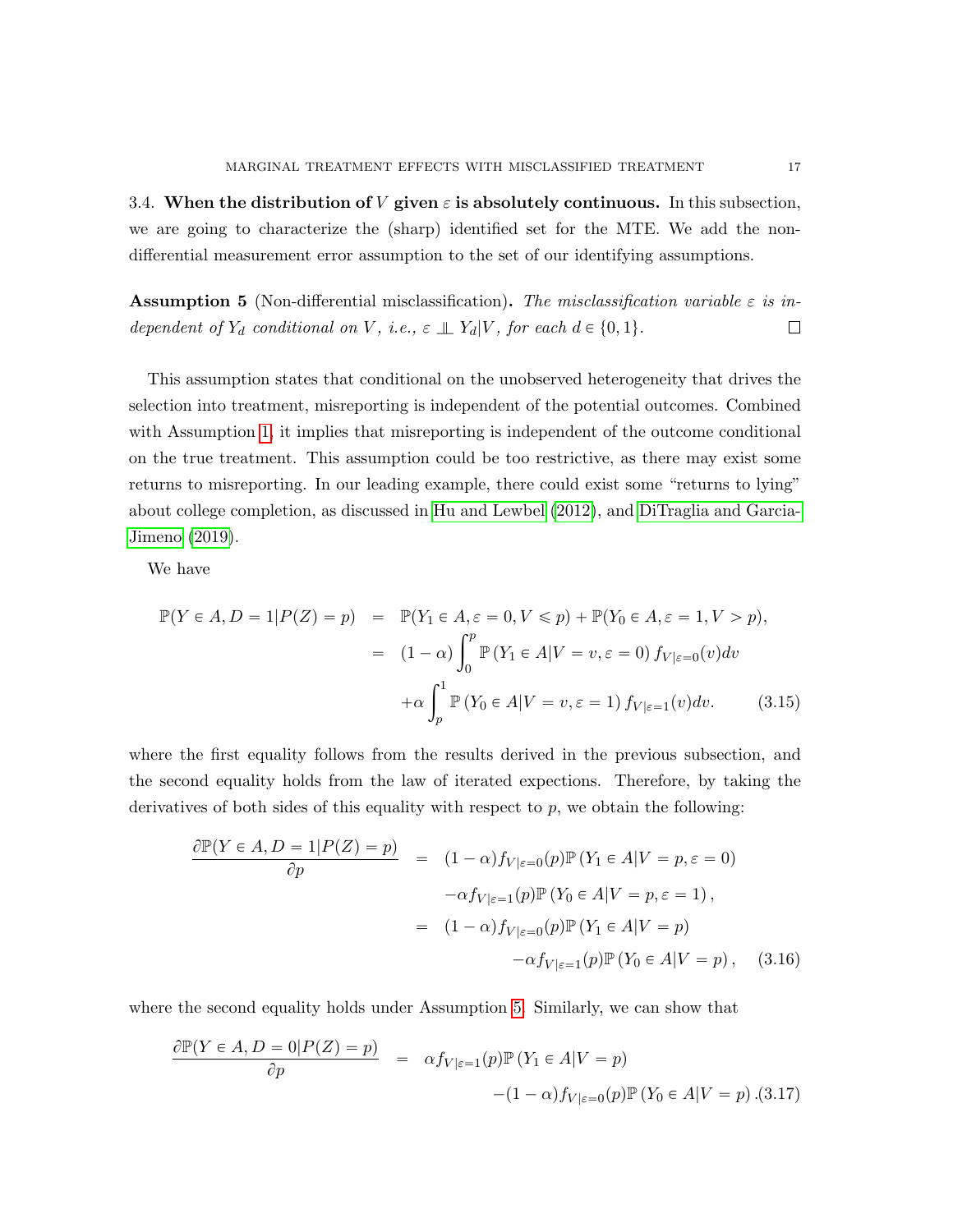Applying equality [\(3.16\)](#page-16-1) to the special case where  $A = \mathcal{Y}$ , and using the fact that  $f_V(p) = 1$  (since  $V \sim \mathcal{U}_{[0,1]}$ ), we have

$$
(1 - \alpha)f_{V|\varepsilon=0}(p) - \alpha f_{V|\varepsilon=1}(p) = \frac{\partial \mathbb{P}(D=1|P(Z) = p)}{\partial p},
$$
  

$$
(1 - \alpha)f_{V|\varepsilon=0}(p) + \alpha f_{V|\varepsilon=1}(p) = 1.
$$

Therefore,

$$
f_{V|\varepsilon=0}(p) = \frac{1 + \frac{\partial \mathbb{P}(D=1|P(Z)=p)}{\partial p}}{2(1-\alpha)},
$$
  

$$
f_{V|\varepsilon=1}(p) = \frac{1 - \frac{\partial \mathbb{P}(D=1|P(Z)=p)}{\partial p}}{2\alpha}.
$$

Hence, the function  $P$  must satisfy the following conditions:

<span id="page-17-0"></span>
$$
\frac{1 + \frac{\partial \mathbb{P}(D=1|P(Z)=p)}{\partial p}}{2(1-\alpha)} \ge 0,
$$
\n(3.18)

$$
\frac{1 - \frac{\partial \mathbb{P}(D=1|P(Z)=p)}{\partial p}}{2\alpha} \ge 0,
$$
\n(3.19)

$$
\int_0^1 \frac{1 + \frac{\partial \mathbb{P}(D=1|P(Z)=p)}{\partial p}}{2(1-\alpha)} dp = 1,
$$
\n(3.20)

$$
\int_0^1 \frac{1 - \frac{\partial \mathbb{P}(D=1|P(Z)=p)}{\partial p}}{2\alpha} dp = 1,\tag{3.21}
$$

$$
0 \leqslant \frac{\alpha f_{V|\varepsilon=1}(p)\kappa_0(A;p) - (1-\alpha) f_{V|\varepsilon=0}(p)\kappa_1(A;p)}{\alpha f_{V|\varepsilon=1}(p) - (1-\alpha) f_{V|\varepsilon=0}(p)} \leqslant 1,
$$
\n(3.22)

$$
0 \leqslant \frac{(1-\alpha) f_{V|\varepsilon=0}(p)\kappa_0(A;p) - \alpha f_{V|\varepsilon=0}(p)\kappa_1(A;p)}{\alpha f_{V|\varepsilon=1}(p) - (1-\alpha) f_{V|\varepsilon=0}(p)} \leqslant 1,
$$
\n(3.23)

$$
\int_0^1 (1 - \alpha) f_{V|\varepsilon=0}(p) \frac{\alpha f_{V|\varepsilon=1}(p)\kappa_0(A;p) - (1 - \alpha) f_{V|\varepsilon=0}(p)\kappa_1(A;p)}{\alpha f_{V|\varepsilon=1}(p) - (1 - \alpha) f_{V|\varepsilon=0}(p)} dp
$$
  
= P(Y \in A, D = 1 | P(Z) = 1), (3.24)

<span id="page-17-1"></span>
$$
\int_0^1 \alpha f_{V|\varepsilon=1}(p) \frac{(1-\alpha) f_{V|\varepsilon=0}(p)\kappa_0(A;p) - \alpha f_{V|\varepsilon=0}(p)\kappa_1(A;p)}{\alpha f_{V|\varepsilon=1}(p) - (1-\alpha) f_{V|\varepsilon=0}(p)} dp
$$
\n
$$
= P(Y \in A, D = 1 | P(Z) = 0),
$$
\n(3.25)

$$
\mathbb{P}(Y \in A, D = d | Z = z) = \mathbb{P}(Y \in A, D = d | P(Z) = P(z)),
$$
\n(3.26)

for all p such that  $\frac{\partial P(D=1|P(Z)=p)}{\partial p} \neq 0$ , all  $d \in \{0,1\}$ , and all Borel set  $A \subset \mathcal{Y}$ , where  $\kappa_1(A;p) = \frac{\partial \mathbb{P}(Y \in A, D=1 | P(Z)=p)}{\partial p}$ , and  $\kappa_0(A;p) = \frac{\partial \mathbb{P}(Y \in A, D=0 | P(Z)=p)}{\partial p}$ . The constraints [\(3.22\)](#page-17-0)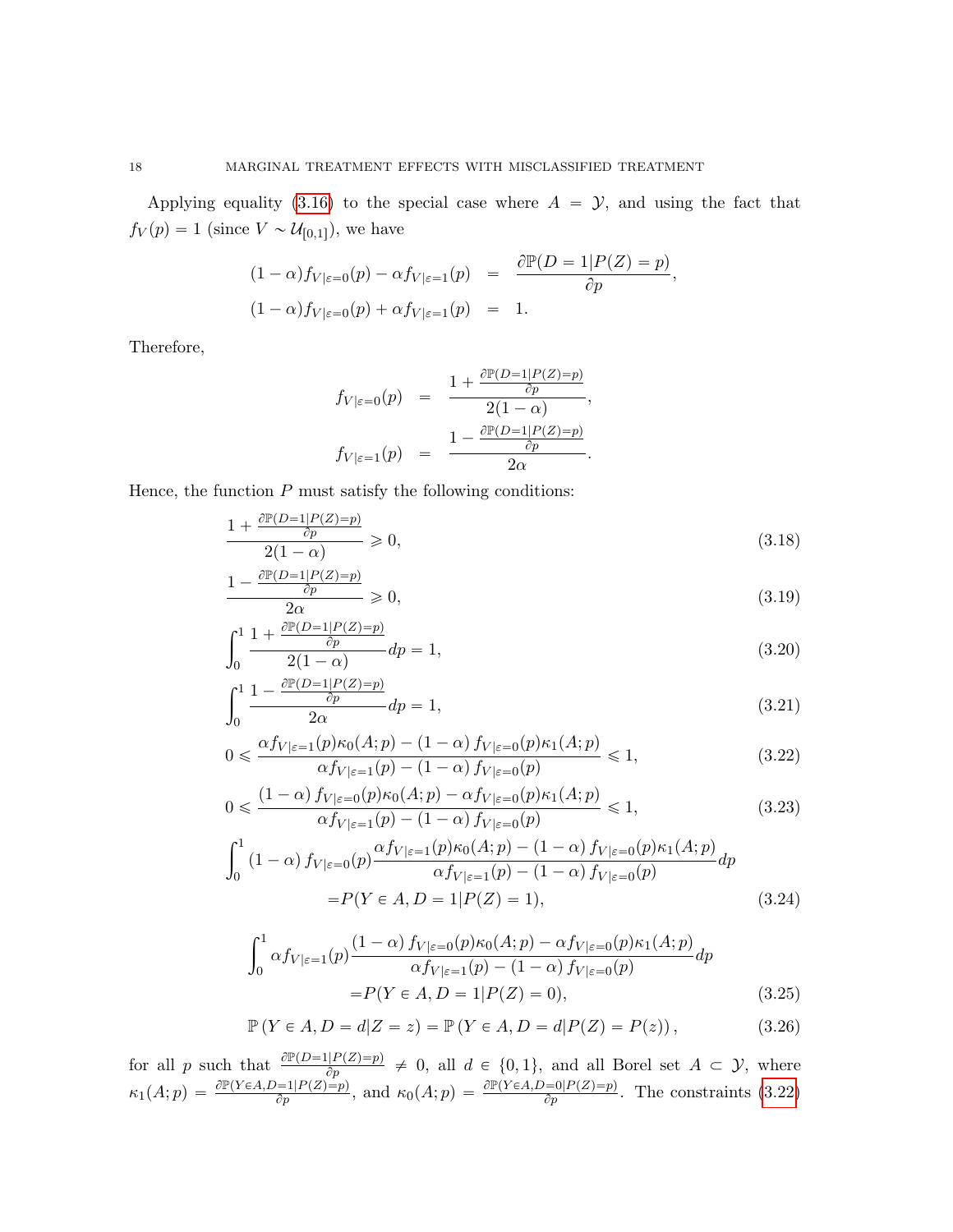and [\(3.23\)](#page-17-0) come from the fact that  $\mathbb{P}(Y_1 \in A | V = p)$  and  $\mathbb{P}(Y_0 \in A | V = p)$  are probabil-ities. In fact, using equalities [\(3.16\)](#page-16-1) and [\(3.17\)](#page-16-2) we can solve for  $\mathbb{P}(Y_1 \in A | V = p)$  and  $\mathbb{P}(Y_0 \in A | V = p)$  as follows:

$$
\mathbb{P}(Y_1 \in A | V = p) = \frac{\alpha f_{V | \varepsilon = 1}(p) \kappa_0(A; p) - (1 - \alpha) f_{V | \varepsilon = 0}(p) \kappa_1(A; p)}{\alpha f_{V | \varepsilon = 1}(p) - (1 - \alpha) f_{V | \varepsilon = 0}(p)},
$$
  

$$
\mathbb{P}(Y_0 \in A | V = p) = \frac{(1 - \alpha) f_{V | \varepsilon = 0}(p) \kappa_0(A; p) - \alpha f_{V | \varepsilon = 0}(p) \kappa_1(A; p)}{\alpha f_{V | \varepsilon = 1}(p) - (1 - \alpha) f_{V | \varepsilon = 0}(p)}.
$$

Equations [\(3.24\)](#page-17-0) and [\(3.25\)](#page-17-1) are like terminal conditions, and come from Equation [\(3.15\)](#page-16-3). Note that conditions [\(3.20\)](#page-17-0) and [\(3.21\)](#page-17-0) are equivalent, and come from the fact that density functions integrate to 1, while Equations  $(3.18)$  and  $(3.19)$  are the non-negativity conditions for density functions. The following proposition holds.

<span id="page-18-1"></span>**Proposition 3.** Suppose that model  $(2.1)$  along with Assumptions [1–](#page-5-0)[5](#page-16-0) hold. In addition, suppose that the distribution of V given  $\varepsilon$  is absolutely continuous. For a given  $\alpha \in [0, \bar{\alpha}],$ the constraints [\(3.18\)](#page-17-0)–[\(3.26\)](#page-17-1) yield the (sharp) identified set for the function  $P : \mathcal{Z} \to [0, 1],$  $\Box$ and therefore for the MTE.

The proof of Proposition [3](#page-18-1) is given in Appendix [E.](#page-37-0) Although this proposition provides sharp identification region for the propensity score  $P(z)$  and the MTE, this identified set is not tractable. It is important to point out that the identified set for the MTE in the proposition is uniformly sharp in the sense that the joint distribution on  $(Y_1, Y_0, V, \varepsilon, Z)$ that achieves each element in this latter is the same across p.

#### <span id="page-18-0"></span>4. How can knowledge about false positive/negative rates help?

<span id="page-18-2"></span>4.1. When false positive/negative misclassification probabilities do not depend on the instrument. Equation [\(3.3\)](#page-7-2) implies

$$
\mathbb{P}(D = 1|Z = z) = \mathbb{P}(\varepsilon = 0|V \le P(z))\mathbb{P}(V \le P(z)) + \mathbb{P}(\varepsilon = 1|V > P(z))\mathbb{P}(V > P(z)),
$$
  
=  $(1 - \alpha_1(z))P(z) + \alpha_0(z)(1 - P(z)),$   
=  $(1 - \alpha_0(z) - \alpha_1(z))P(z) + \alpha_0(z),$ 

where the second equality holds from Assumption [2,](#page-5-1)  $\alpha_1(z) \equiv \mathbb{P}(\varepsilon = 1|V \leq P(z))$  is the false negative misclassification rate, and  $\alpha_0(z) \equiv \mathbb{P}(\varepsilon = 1|V > P(z))$  is the false positive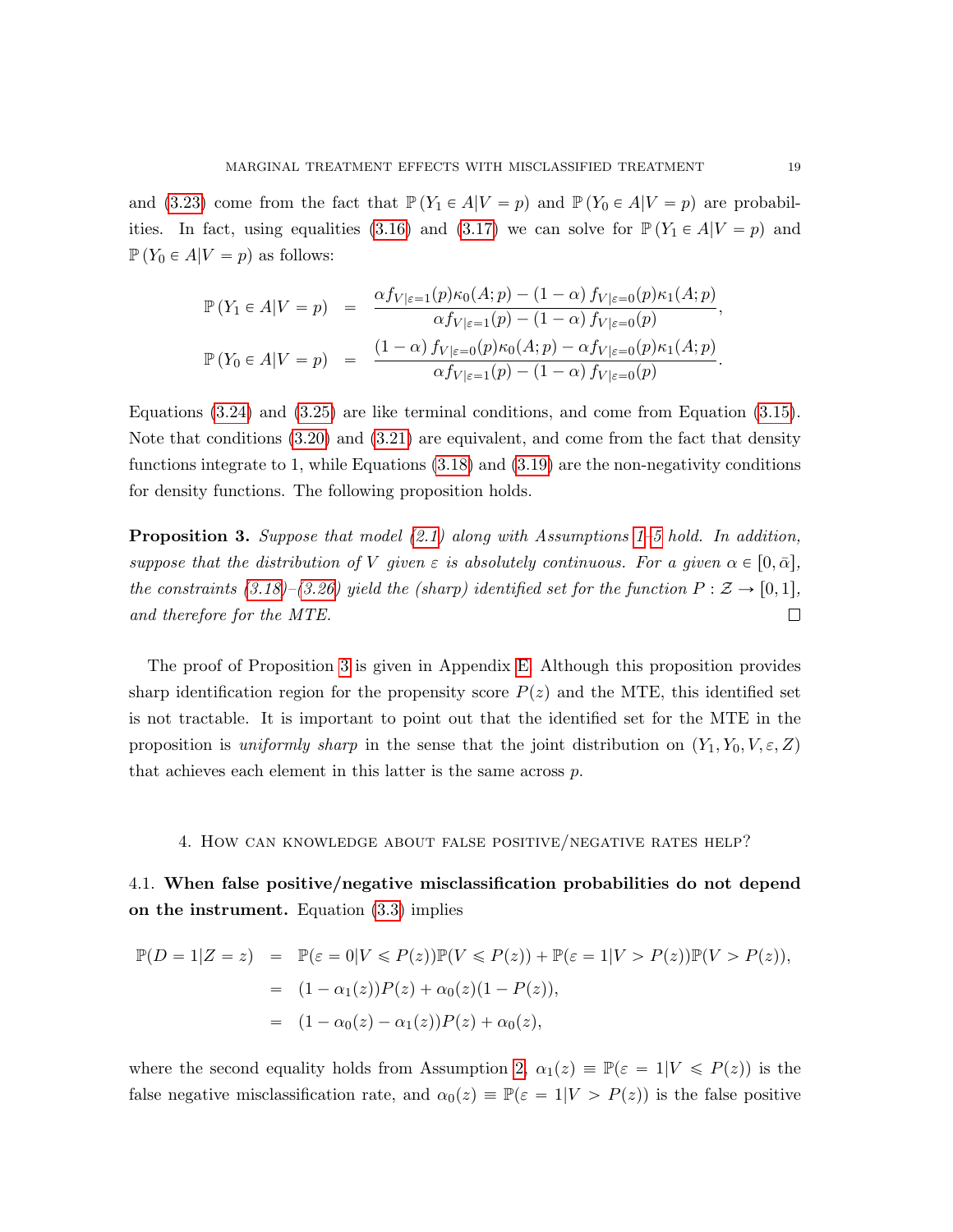.

 $\mathbf{r}$ 

misclassification rate. Suppose that  $\alpha_0(z) + \alpha_1(z) < 1.6$  $\alpha_0(z) + \alpha_1(z) < 1.6$  Then,

$$
P(z) = \frac{\mathbb{P}(D = 1|Z = z) - \alpha_0(z)}{1 - \alpha_0(z) - \alpha_1(z)}
$$

The misclassification rate functions  $\alpha_0(z)$  and  $\alpha_1(z)$  can be partially identified using the conditions that they lie within the interval [0, 1], and that  $P(z) \in [0, 1]$ . We are going to follow the literature [\(Hausman, Abrevaya, and Scott-Morton, 1998\)](#page-58-1) to first assume that the misclassification rates  $\alpha_0(z)$  and  $\alpha_1(z)$  are constant across  $z$ .<sup>[7](#page-19-1)</sup> This case will occur if for example  $\varepsilon$  is independent of V. In such a case,  $\alpha_0 = \alpha_1 = \alpha$ , and the misclassification is symmetric. The true propensity score  $P(z)$  is therefore identified up to the misclassification probabilities  $\alpha_0$  and  $\alpha_1$  as follows:

$$
P(z) = \frac{\mathbb{P}(D = 1|Z = z) - \alpha_0}{1 - \alpha_0 - \alpha_1},
$$

where 
$$
\alpha_0
$$
 and  $\alpha_1$  are partially identified:  
\n $(\alpha_0, \alpha_1) \in \left\{ [0, 1]^2 : \alpha_0 + \alpha_1 < 1, \text{ and } 0 \le \frac{\mathbb{P}(D = 1 | Z = z) - \alpha_0}{1 - \alpha_0 - \alpha_1} \le 1 \text{ for all } z \right\},\$ 

which is equivalent to:

$$
(\alpha_0, \alpha_1) \in \left\{ [0,1]^2 : \alpha_0 + \alpha_1 < 1, \alpha_0 \leq \inf_z \mathbb{P}(D=1|Z=z), \alpha_1 \leq \inf_z \mathbb{P}(D=0|Z=z) \right\}.
$$

Hence, the MTE is partially identified as a function of  $\alpha_0$  and  $\alpha_1$ :

$$
MTE(p; \alpha_0, \alpha_1) = \frac{\partial \mathbb{E}[Y|P(Z) = p]}{\partial p},
$$
  
= 
$$
\frac{\partial \mathbb{E}[Y|\mathbb{P}(D = 1|Z) = (1 - \alpha_0 - \alpha_1)p + \alpha_0]}{\partial p},
$$
  
= 
$$
(1 - \alpha_0 - \alpha_1)LIV((1 - \alpha_0 - \alpha_1)p + \alpha_0),
$$

where  $LIV(p) \equiv \frac{\partial \mathbb{E}[Y|\mathbb{P}(D=1|Z)=p]}{\partial p}$  is the local instrumental variable (LIV) estimand. When the misclassification is symmetric,  $P(z) = \frac{\mathbb{P}(D=1|Z=z)-\alpha}{1-2\alpha}$ , and the above formula becomes:

$$
MTE(p; \alpha) = (1 - 2\alpha)LIV((1 - 2\alpha)p + \alpha),
$$

where

$$
\alpha \leqslant \min\left\{\inf_{z} \mathbb{P}(D=1|Z=z), \inf_{z} \mathbb{P}(D=0|Z=z)\right\}.
$$

)

In this case, we set  $\bar{\alpha} = \min \{ \inf_z \mathbb{P}(D = 1|Z = z), \inf_z \mathbb{P}(D = 0|Z = z) \}.$ 

<span id="page-19-0"></span><sup>6</sup>This constraint is known as the monotonicity condition is the literature on misclassification, and is different from the monotonicity restriction imposed on the treatment selection in model [\(2.1\)](#page-3-2).

<span id="page-19-1"></span><sup>&</sup>lt;sup>7</sup>Note however that in a recent paper, [Haider and Stephens Jr.](#page-58-14) [\(2020\)](#page-58-14) show that this assumption is invalid in routine empirical settings. In Subsections [4.2](#page-21-0) and [H.1,](#page-48-0) we discuss how one can allow the false positive/negative rates to depend on z.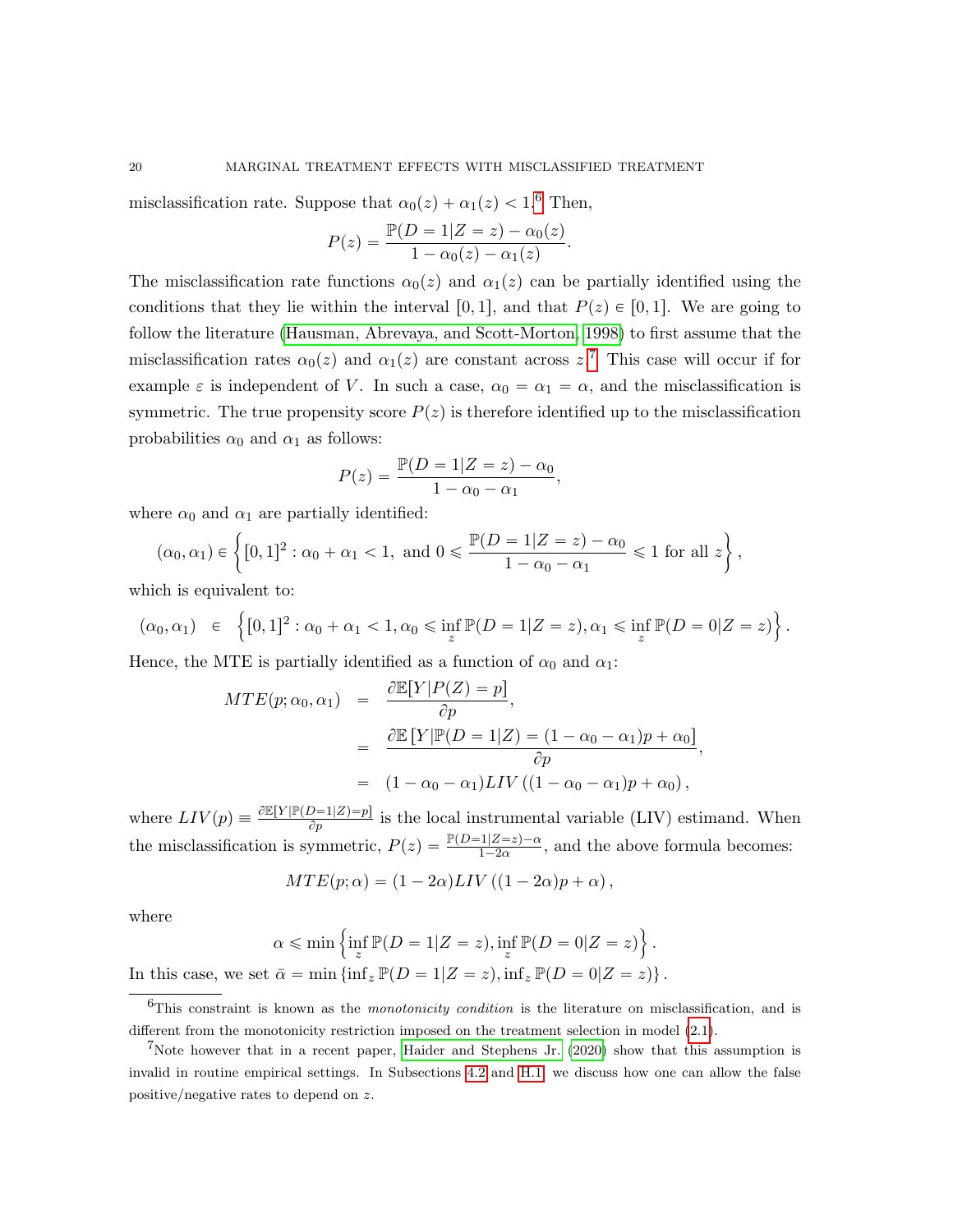Numerical illustration of this special case. We assume in this illustration that the researcher knows that the rate of misclassification  $\alpha$  is less than 1/2. Consider the same example from the previous section [\(3.14\)](#page-14-0) where  $\rho = 0$  (i.e.,  $\varepsilon$  is independent of V). Details on this illustration are given in Subsection [I.2](#page-56-0) in the appendix.



<span id="page-20-0"></span>FIGURE 2. Numerical illustrations of  $MTE(p; \tilde{\alpha})$ 

Figure [2](#page-20-0) displays the MTE bounds for different misclassification probabilities  $\alpha$  and different values of  $\bar{\alpha}$ . On the one hand, the rows show the identification regions when  $\alpha$ takes values 0.1, 0.3, and 0.4, respectively. On the other hand, the columns display the MTE bounds when  $\bar{\alpha}$  is equal to 0.1, 0.3, and 0.4, respectively. Eight different discretized values  $\tilde{\alpha}$  within the support  $[0, \bar{\alpha}]$  are used to show the corresponding plots for the MTE bounds. We note that the identification region for the MTE grows with  $\bar{\alpha}$  for each value of the true misclassification rate  $\alpha$ . When  $\bar{\alpha}$  is sufficiently large, the bounds contain the true MTE (see the last column). However, when  $\bar{\alpha}$  is set too small, the true MTE lies outside the bounds, and the model is misspecified (see the first column). This suggests that researchers should do some sensitivity analysis by trying different values of  $\bar{\alpha}$ .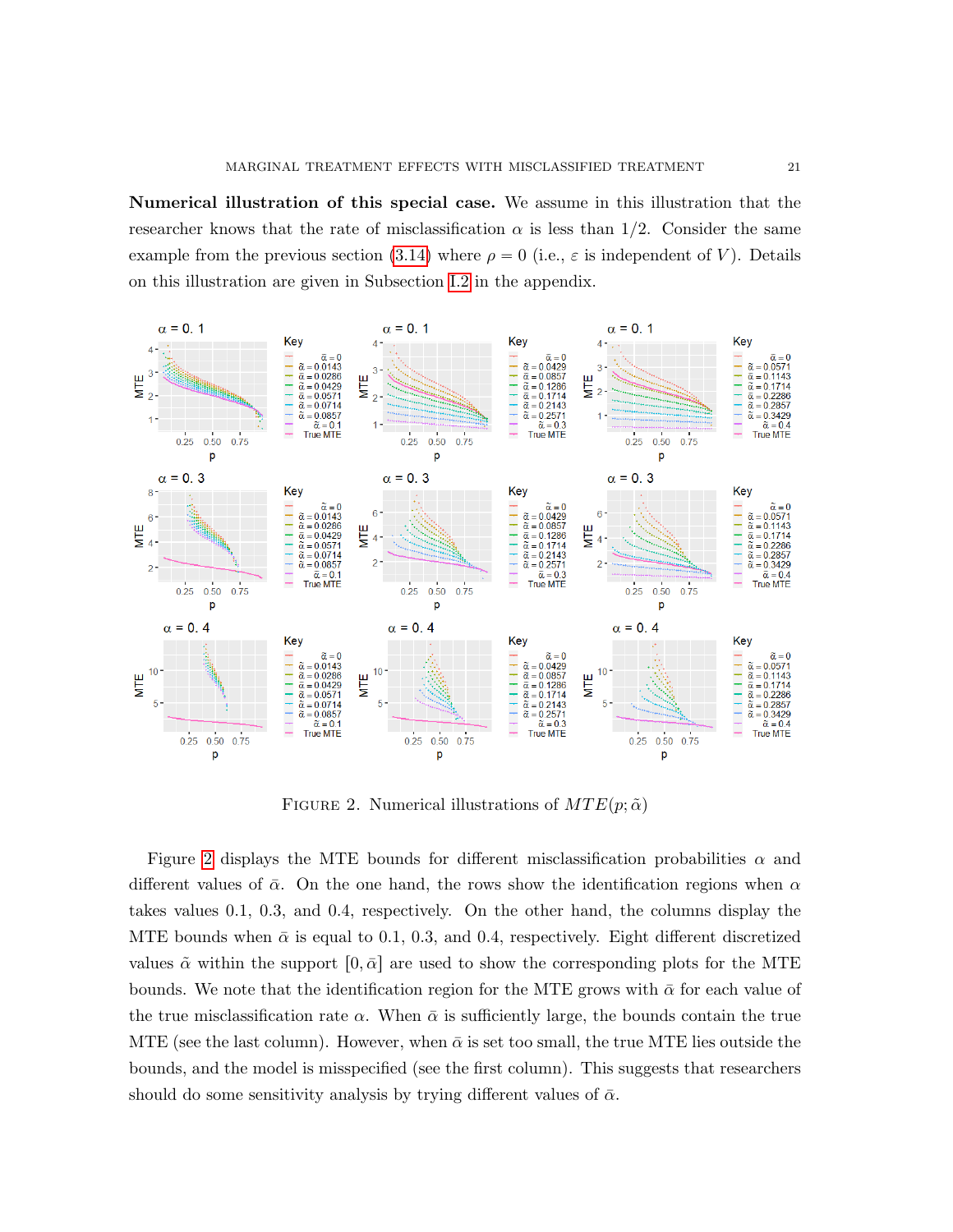<span id="page-21-0"></span>4.2. When false positive/negative rates depend on the instrument: semiparametric approach. In this subsection, we allow for asymmetric misclassification. Unlike the symmetric case where the instrument  $Z$  is required to be independent of the misclassification variable  $\varepsilon$ , the asymmetric misclassification that we consider allow for dependence between  $Z$  and  $\varepsilon$ .

Under the assumption that  $Z$  is independent of  $V$ , the following equation still holds

<span id="page-21-2"></span>
$$
\mathbb{P}(D = 1|Z = z) = (1 - \alpha_0(z) - \alpha_1(z))P(z) + \alpha_0(z), \tag{4.1}
$$

where now  $\alpha_1(z) \equiv \mathbb{P}(\varepsilon = 1|V \leq P(z), Z = z)$  is the false negative misclassification rate, and  $\alpha_0(z) \equiv \mathbb{P}(\varepsilon = 1|V > P(z), Z = z)$  is the false positive misclassification rate. We are going to consider a semiparametric form of these misclassification rates. Before we do that, we show that there exists a semiparametrization for which the observed propensity score  $\mathbb{P}(D = 1|Z = z)$  is robust to any misclassification.

<span id="page-21-1"></span>**Proposition 4.** Suppose that Z is independent of V,  $0 < P(z) < 1$  for all z, and  $\alpha(z) \equiv \mathbb{P}(\varepsilon = 1|Z = z) \leqslant \min\{ \mathbb{P}(D = 1|Z = z), \mathbb{P}(D = 0|Z = z) \}$  for all z. Under the semiparametrization  $\alpha_1(z) = \frac{\alpha(z)}{P(z)}$  and  $\alpha_0(z) = \frac{\alpha(z)}{1 - P(z)}$ , we have  $P(z) = \mathbb{P}(D = 1|Z = z)$ .  $\Box$ 

The proof of Proposition [4](#page-21-1) can be found in Appendix [F.](#page-40-1) The semiparametric condition in Proposition [4](#page-21-1) occurs when the misclassification is "balanced" between the true treatment and control groups. In such a case, we must have  $\Delta_{DZ}(z', z) = LB_p(z', z)$ , which is possible if the following conditions hold:

$$
f_{Y,D|Z}(y,1|z) - f_{Y,D|Z}(y,1|z') \leq 0,
$$
  

$$
f_{Y,D|Z}(y,0|z') - f_{Y,D|Z}(y,0|z) \leq 0,
$$

for almost all  $y \in \mathcal{Y}$ , and all  $(z', z) \in \mathcal{Z} \times \mathcal{Z} : \Delta_{DZ}(z', z) > 0$ . These testable implications are similar to those derived in the LATE framework by [Balke and Pearl](#page-57-10) [\(1997\)](#page-57-10), and [Heckman](#page-58-10) [and Vytlacil](#page-58-10)  $(2005)$ , and implemented in [Kitagawa](#page-58-15)  $(2015)$ , and Mourifié and Wan  $(2017)$ .

Now, consider the following semiparametrization  $\alpha_1(z) = \alpha_1P(z)$  and  $\alpha_0(z) = \alpha_0(1 - z)$  $P(z)$ , where  $\alpha_1, \alpha_0 \in [0, 1/2)$ . This imposes that the false negative (positive) rate  $\alpha_1(z)$  $(\alpha_0(z))$  is proportional to the probability of being treated (untreated). Then Equation [\(4.1\)](#page-21-2) becomes

$$
\mathbb{P}(D = 1|Z = z) = (\alpha_0 - \alpha_1)[P(z)]^2 + (1 - 2\alpha_0)P(z) + \alpha_0.
$$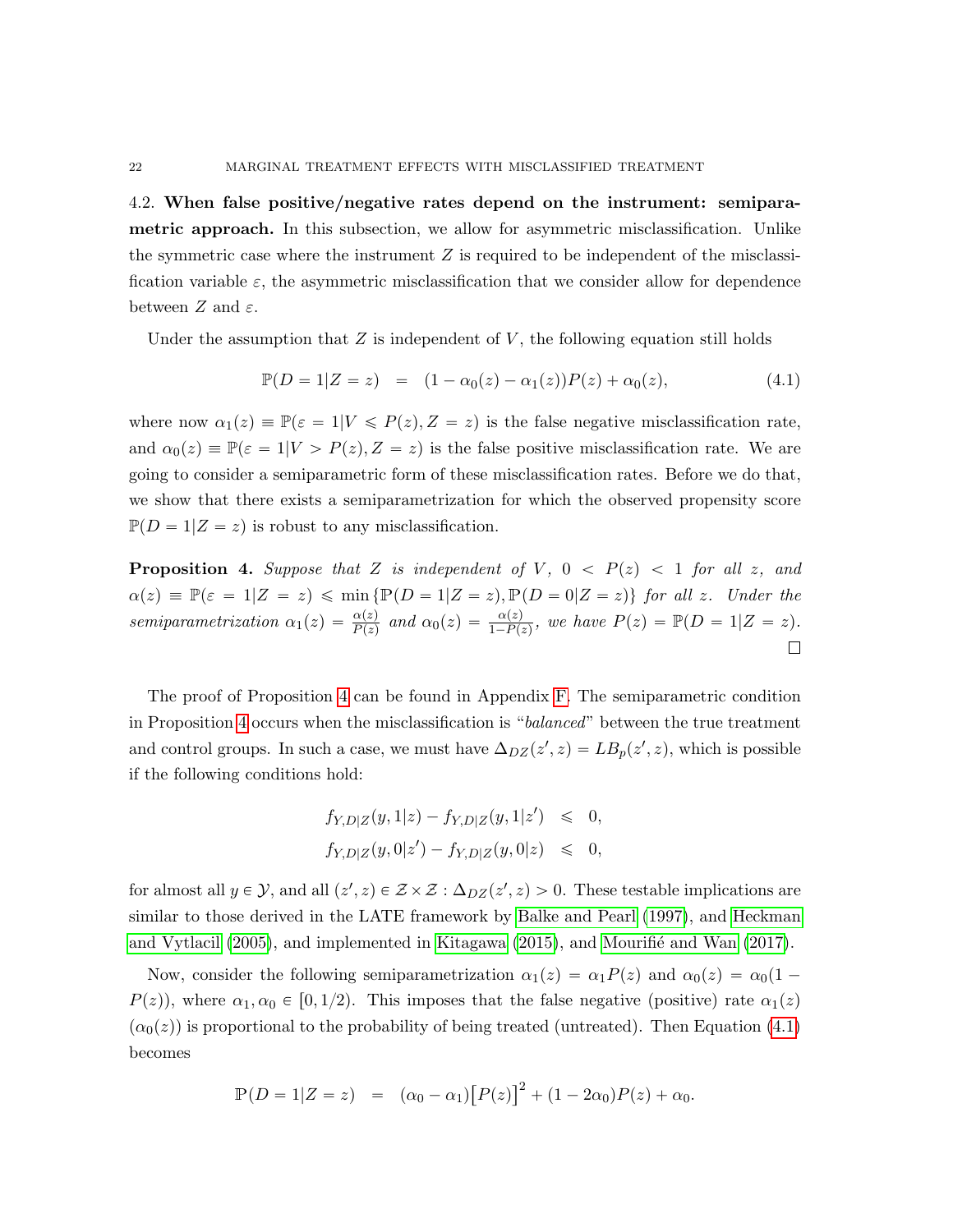When  $\alpha_1 = \alpha_0 = \alpha$ , we obtain  $P(z) = \frac{\mathbb{P}(D=1|Z=z) - \alpha}{1-2\alpha}$ , which is the same function we obtain under symmetric misclassification. In Subsection [H.1,](#page-48-0) we discuss the cases  $\alpha_0 > \alpha_1$  and  $\alpha_0 < \alpha_1$ .

## 5. Empirical Relevance of the MTE bounds

<span id="page-22-0"></span>The identification of the MTE can help reveal the presence of heterogeneity in the treatment effect. It can also be useful in the estimation of policy relevant treatment effect parameters (PRTEs) or conventional parameters such as the ATE, the average treatment effect on the treated (ATT), the average treatment effect on the untreated (ATU), the LATE, etc. Tables [1](#page-22-2) and [2,](#page-23-0) which we borrow from [Heckman and Vytlacil](#page-58-10) [\(2005\)](#page-58-10), show the link between the MTE and those parameters. Unlike the weights in [Heckman and Vytlacil](#page-58-10) [\(2005\)](#page-58-10), the weights for the parameters ATT, ATU, and PRTE are not point-identified in our setting. They are only partially identified, as is the true propensity score  $P(Z)$ . Like the MTE, these policy parameters are also partially identified. In the next section, we explicitly derive analytical bounds for different LATEs when the instrument is multivalued discrete.

<span id="page-22-2"></span>TABLE 1. Treatment effects as weighted averages of the MTE

$$
ATE = \mathbb{E}[Y_1 - Y_0] = \int_0^1 MTE(p) \cdot \omega_{ATE}(p) dp
$$
  
\n
$$
ATT = \mathbb{E}[Y_1 - Y_0|D^* = 1] = \int_0^1 MTE(p) \cdot \omega_{ATT}(p) dp
$$
  
\n
$$
ATU = \mathbb{E}[Y_1 - Y_0|D^* = 0] = \int_0^1 MTE(p) \cdot \omega_{ATU}(p) dp
$$
  
\n
$$
LATE(p, \overline{p}) = \mathbb{E}[Y_1 - Y_0|V \in [p, \overline{p}]] = \int_{\overline{p}}^{\overline{p}} MTE(p) \cdot \omega_{LATE}(p) dp
$$
  
\n
$$
PRTE = \frac{\mathbb{E}[Y_a - Y_{a'}]}{\int_0^1 (F_{P_{a'}}(p) - F_{P_{a}}(p))(p) dp} = \int_0^1 MTE(p) \cdot \omega_{PRTE}(p, a, a') dp
$$
  
\nfor two policies  $a$  and  $a'$  that affect only  $Z$ 

### 6. Extension to discrete instruments

<span id="page-22-3"></span><span id="page-22-1"></span>**Assumption 6** (Discrete instrument). The instrument Z is discrete with support  $\{z_1, z_2, \ldots, z_K\}$ and the propensity score  $p_\ell \equiv \mathbb{P} \left[ D^* = 1 | Z = z_\ell \right]$  satisfies  $0 \leq p_1 < p_2 < \ldots < p_K \leq 1$ .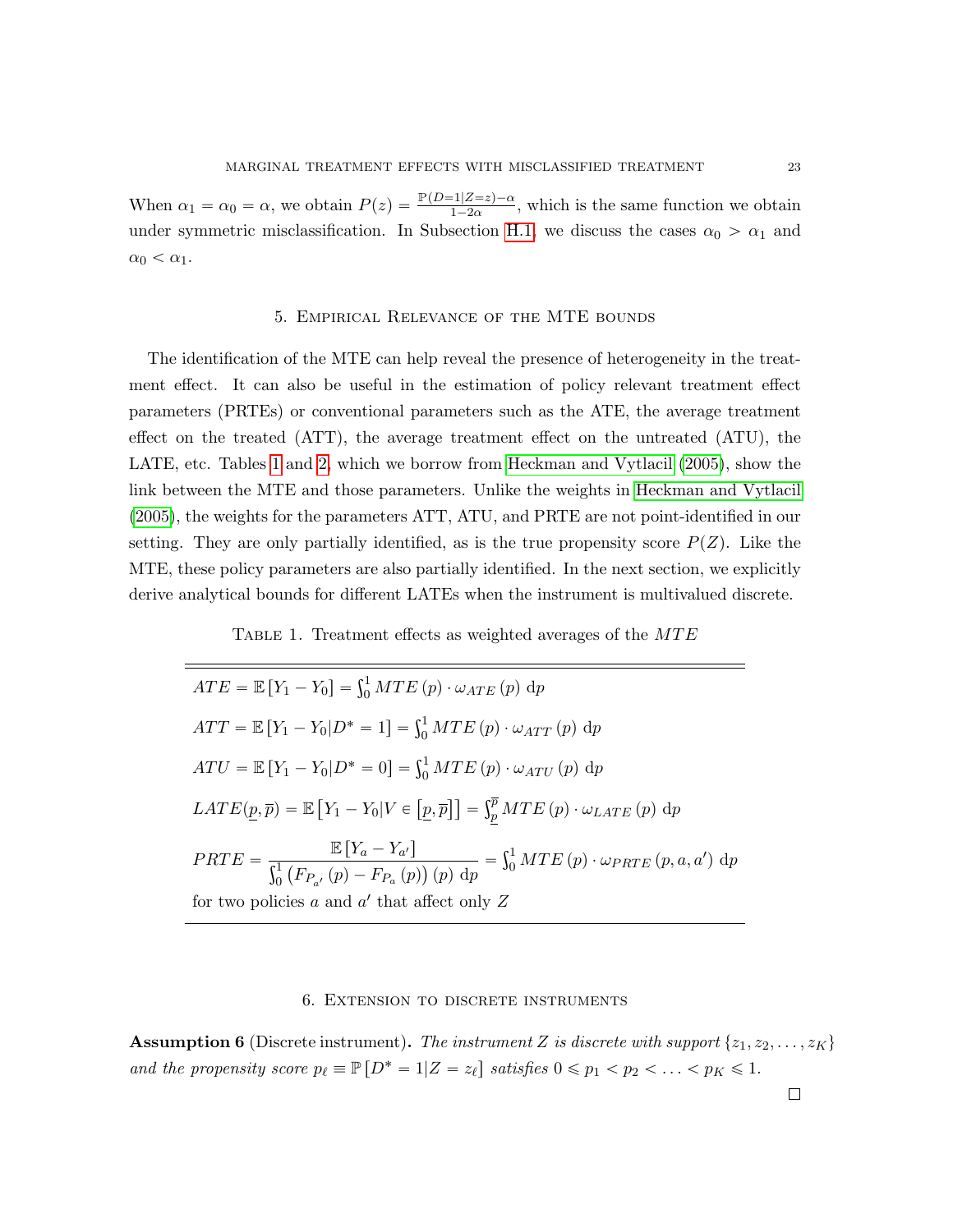$\omega_{ATE}(p) = 1$  $\omega_{ATT}\left( p\right) =% {\textstyle\int\nolimits_{-L}} \frac{1}{\left( p\right) ^{2}}\left( p\right)$  $\mathfrak{c}^1$  $\int_{p}^{1} f_{P(Z)}(u) \, \mathrm{d}u$  $\frac{1}{\sqrt{1}}$ 0  $\frac{1}{\sqrt{1}}$  $\int_{p}^{1} f_{P(Z)}(u) \, \mathrm{d}u$ '\_  $\mathrm{d}p$  $\omega_{ATU}\left( p\right) =% {\textstyle\int\nolimits_{-L}} \int_0^L e^{i\omega t}1_{\omega}e^{i\omega t}$  $\frac{3p}{5}$  $\int_0^p f_{P(Z)}(u) \, \mathrm{d}u$ 0  $\frac{y_0}{\sqrt{y}}$  $_{0}^{p}\,f_{P(Z)}\left( u\right) \,\mathrm{d}u$  $^{\prime}$  $\mathrm{d}p$  $\omega_{LATE}\left( p \right) = \frac{1}{\overline{p} - p}$  $\omega_{PRTE}\left(p,a,a'\right)=\frac{F_{P_{a'}}\left(p\right)-F_{P_{a}}\left(p\right)}{\Gamma\left(\frac{1}{F}\right)\left(\frac{1}{F}\right)\left(\frac{1}{F}\right)\left(\frac{1}{F}\right)}$  $_{0}F_{P_{a'}}(p) - F_{P_{a}}(p) dp$ 

<span id="page-23-0"></span>TABLE 2. Weights

This assumption states that the ordering of the true propensity score is known, but the support  $\{z_1, z_2, \ldots, z_K\}$  of the instrument does not necessarily have the same ranking. This assumption does require monotonicity in the propensity score. For example, when the false positive and negative rates do not depend on z, we have shown is Subsection [4.1](#page-18-2) that the propensity score can be written as:

$$
P(z) = \frac{\mathbb{P}(D = 1|Z = z) - \alpha_0}{1 - \alpha_0 - \alpha_1}.
$$

As we can see, in such a case, the ordering of the true propensity score  $p_\ell$  is the same as that of the reported propensity score  $\mathbb{P}(D = 1|Z = z_{\ell}).$ 

Let us replace p by  $p_\ell$  and p' by  $p_{\ell-1}$ , and sum up [\(3.10\)](#page-11-0) and [\(3.11\)](#page-11-1). We have

$$
\mathbb{P}(Y \in A | P(Z) = p_{\ell}) - \mathbb{P}(Y \in A | P(Z) = p_{\ell-1})
$$
  
= 
$$
\int_{p_{\ell-1}}^{p_{\ell}} \mathbb{P}(Y_1 \in A | V = v) dv - \int_{p_{\ell-1}}^{p_{\ell}} \mathbb{P}(Y_0 \in A | V = v) dv,
$$
  
= 
$$
(p_{\ell} - p_{\ell-1}) \mathbb{P}(Y_1 \in A | p_{\ell-1} < V \leq p_{\ell}) - (p_{\ell} - p_{\ell-1}) \mathbb{P}(Y_0 \in A | p_{\ell-1} < V \leq p_{\ell}).
$$

Therefore,

$$
\mathbb{P}(Y_1 \in A | p_{\ell-1} < V \leq p_{\ell}) - \mathbb{P}(Y_0 \in A | p_{\ell-1} < V \leq p_{\ell}) = \frac{\mathbb{P}(Y \in A | P(Z) = p_{\ell}) - \mathbb{P}(Y \in A | P(Z) = p_{\ell-1})}{p_{\ell} - p_{\ell-1}}
$$

.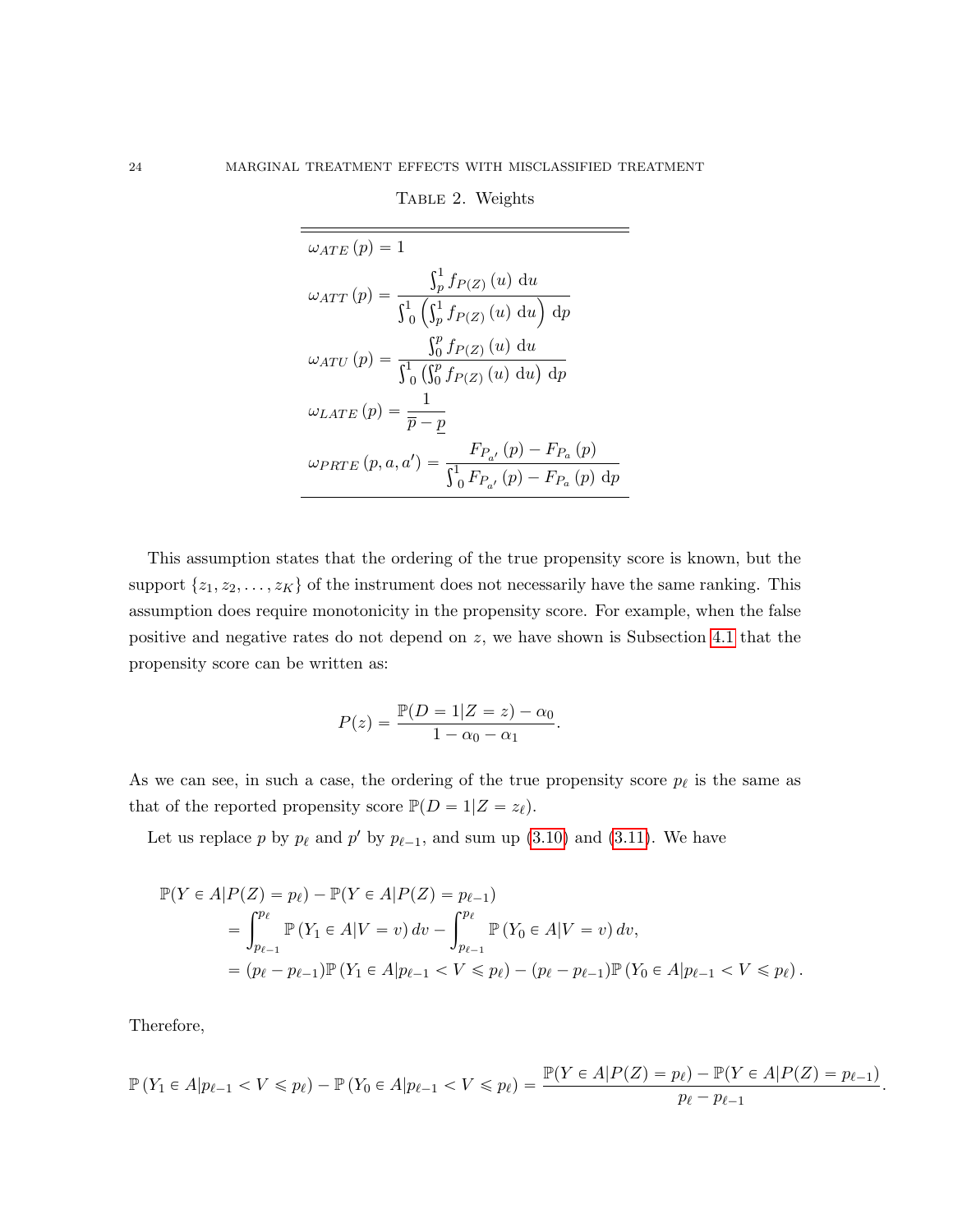The analog of the result holds with expectations. Hence, we identify the MTE up to the function  $P(z)$  as follows:

$$
\mathbb{E}[Y_1 - Y_0 | p_{\ell-1} < V \leq p_{\ell}] = \frac{\mathbb{E}[Y | P(Z) = p_{\ell}] - \mathbb{E}[Y | P(Z) = p_{\ell-1}]}{p_{\ell} - p_{\ell-1}},
$$
\n
$$
= \frac{\mathbb{E}[Y | Z = z_{\ell}] - \mathbb{E}[Y | Z = z_{\ell-1}]}{p_{\ell} - p_{\ell-1}}.
$$

We have

<span id="page-24-0"></span>
$$
p_{\ell} - p_{\ell-1} = (p_L - p_1) - \sum_{k \neq \ell} (p_k - p_{k-1}). \tag{6.1}
$$

Equations [\(3.12\)](#page-12-1) and [\(6.1\)](#page-24-0) imply the following additional bounds on  $p_{\ell} - p_{\ell-1}$ :

$$
\max \left\{ TV_{(Y,D=1)}(z_1, z_L), TV_{(Y,D=0)}(z_1, z_L) \right\}
$$
  
-
$$
\sum_{k \neq \ell} \min \left\{ 1, 2\alpha + \Delta_{DZ}(z_{k-1}, z_k), 2(1 - \alpha) - \Delta_{DZ}(z_{k-1}, z_k) \right\}
$$
  

$$
\leq p_{\ell} - p_{\ell-1} \leq \min \left\{ 1, 2\alpha + \Delta_{DZ}(z_1, z_L), 2(1 - \alpha) - \Delta_{DZ}(z_1, z_L) \right\}
$$
  
-
$$
\sum_{k \neq \ell} \max \left\{ TV_{(Y,D=1)}(z_{k-1}, z_k), TV_{(Y,D=0)}(z_{k-1}, z_k) \right\}.
$$

Therefore, the following bounds hold for  $p_{\ell} - p_{\ell-1}$ :

$$
LB_p(z_{\ell-1},z_{\ell}) \leqslant p_{\ell}-p_{\ell-1} \leqslant UB_p(z_{\ell-1},z_{\ell}),
$$

where

$$
LB_p(z_{\ell-1}, z_{\ell}) = \max \{LB_p(z_{\ell-1}, z_{\ell}), LB_p^2(z_{\ell-1}, z_{\ell})\},
$$
  
\n
$$
UB_p(z_{\ell-1}, z_{\ell}) = \min \{UB_p^1(z_{\ell-1}, z_{\ell}), UB_p^2(z_{\ell-1}, z_{\ell})\},
$$
  
\n
$$
LB_p^1(z_{\ell-1}, z_{\ell}) = \max \{TV_{(Y, D=1)}(z_{\ell-1}, z_{\ell}), TV_{(Y, D=0)}(z_{\ell-1}, z_{\ell})\},
$$
  
\n
$$
LB_p^2(z_{\ell-1}, z_{\ell}) = \max \{TV_{(Y, D=1)}(z_1, z_L), TV_{(Y, D=0)}(z_1, z_L)\} - \sum_{k \neq \ell} \min \{1, 2\alpha + \Delta_{DZ}(z_{k-1}, z_k), 2(1 - \alpha) - \Delta_{DZ}(z_{k-1}, z_k)\},
$$
  
\n
$$
UB_p^1(z_{\ell-1}, z_{\ell}) = \min \{1, 2\alpha + \Delta_{DZ}(z_{\ell-1}, z_{\ell}), 2(1 - \alpha) - \Delta_{DZ}(z_{\ell-1}, z_{\ell})\},
$$
  
\n
$$
UB_p^2(z_{\ell-1}, z_{\ell}) = \min \{1, 2\alpha + \Delta_{DZ}(z_1, z_L), 2(1 - \alpha) - \Delta_{DZ}(z_1, z_L)\} - \sum_{k \neq \ell} \max \{TV_{(Y, D=1)}(z_{k-1}, z_k), TV_{(Y, D=0)}(z_{k-1}, z_k)\}.
$$

The proposition below holds.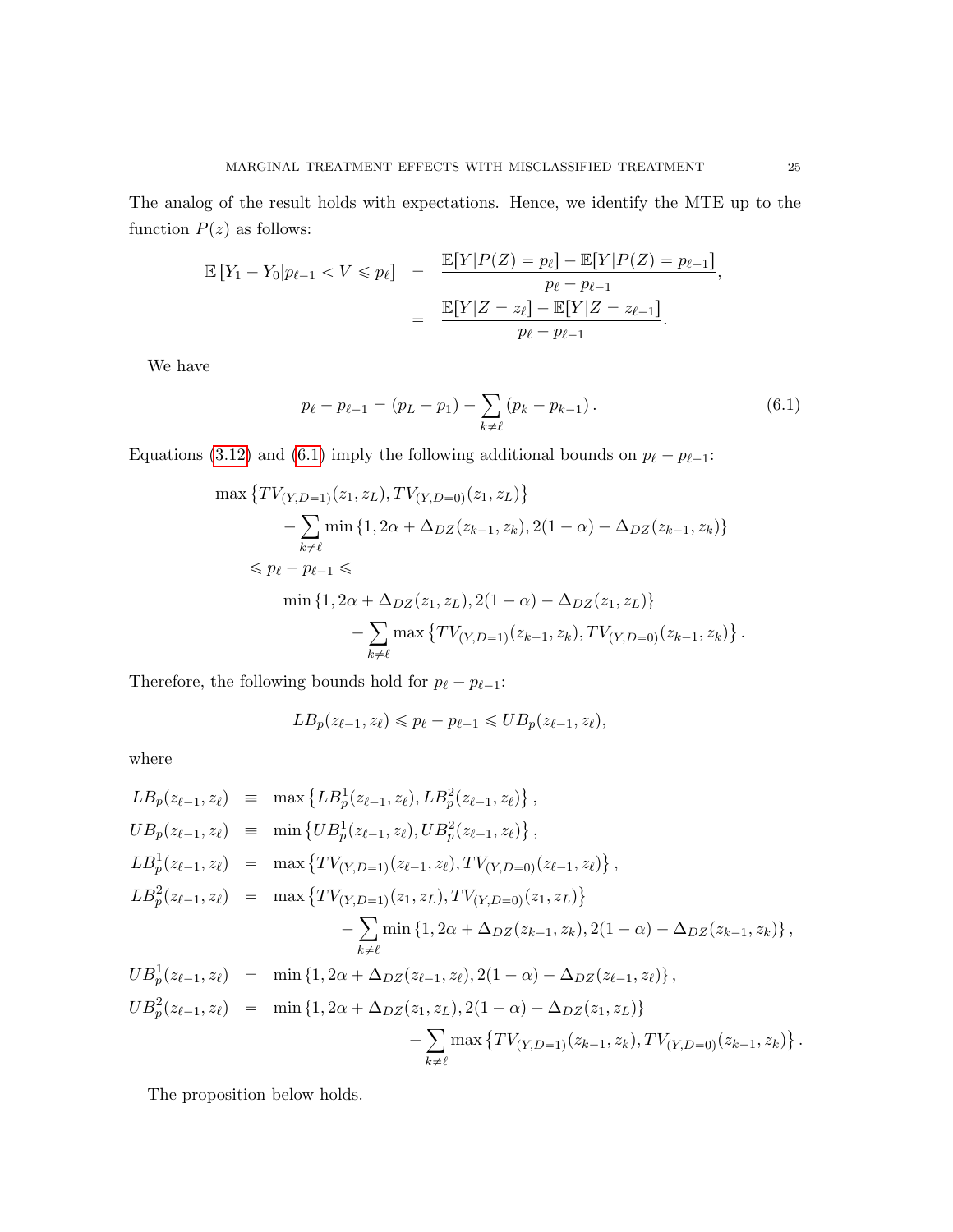<span id="page-25-1"></span>**Proposition 5.** Suppose that model  $(2.1)$  along with Assumptions [1–](#page-5-0)[3,](#page-6-1) and [6](#page-22-3) hold. Then, we have the following bounds for  $LATE(p_{\ell-1}, p_{\ell}) \equiv \mathbb{E}[Y_1 - Y_0|p_{\ell-1} < V \leq p_{\ell}].$ 

$$
\min\left\{\frac{\Delta_{YZ}(z_{\ell}, z_{\ell-1})}{UB_p(z_{\ell}, z_{\ell-1})}, \frac{\Delta_{YZ}(z_{\ell}, z_{\ell-1})}{LB_p(z_{\ell}, z_{\ell-1})}\right\}
$$
\n
$$
\leq LATE(p_{\ell-1}, p_{\ell}) \leq \max\left\{\frac{\Delta_{YZ}(z_{\ell}, z_{\ell-1})}{UB_p(z_{\ell}, z_{\ell-1})}, \frac{\Delta_{YZ}(z_{\ell}, z_{\ell-1})}{LB_p(z_{\ell}, z_{\ell-1})}\right\}.
$$
\n
$$
\Box
$$

(

At this point, we do not have a result on the sharpness of the bounds in Proposition [5.](#page-25-1) This could be investigated in future work. However, when  $\alpha$  is unknown (i.e.,  $\bar{\alpha} = 1$ ), these bounds are tighter than the existing bounds in [Tommasi and Zhang](#page-59-1) [\(2020\)](#page-59-1). Moreover, when  $\alpha$  is unknown and the instrument Z is binary, the bounds in Proposition [5](#page-25-1) are tighter than the existing [Ura](#page-59-0) [\(2018\)](#page-59-0) bounds, which appear to be the tightest in the literature before our work. In such a case, we show in Appendix [D](#page-35-1) that the bounds are sharp. Indeed, when Z is binary and  $\alpha$  is completely unknown (i.e.,  $\bar{\alpha} = 1$ ), our bounds on  $p_1 - p_0$  are

$$
\max \left\{ TV_{(Y,D=1)}(0,1), TV_{(Y,D=0)}(0,1) \right\} \leq p_1 - p_0 \leq 1,
$$

while [Ura'](#page-59-0)s [\(2018\)](#page-59-0) bounds are

$$
\frac{1}{2}TV_{(Y,D=1)}(0,1) + \frac{1}{2}TV_{(Y,D=0)}(0,1) \le p_1 - p_0 \le 1.
$$

### 7. Empirical illustration

<span id="page-25-0"></span>To illustrate our methodology, we use data from the third wave of the Indonesia Family Life Survey (IFLS) fielded from June through November 2000. We build upon [Carneiro,](#page-57-11) [Lokshin, and Umapathi](#page-57-11) [\(2017\)](#page-57-11) who estimate average and marginal returns to schooling in Indonesia using a semiparametric selection model. The authors use exogenous geographic variation in access to upper secondary schools to identify their model when ignoring the presence of measurement errors in the treatment variable. In their analysis, these researchers control for several family and village characteristics, namely father's and mother's education, an indicator of whether the community of residence was a village, religion, whether the location of residence is rural, province dummies, and distance from the village of residence to the nearest health post.

The IFLS is a household and community level panel survey that was conducted in 1993, 1997 and 2000. The sample was drawn from 321 randomly selected villages, spread among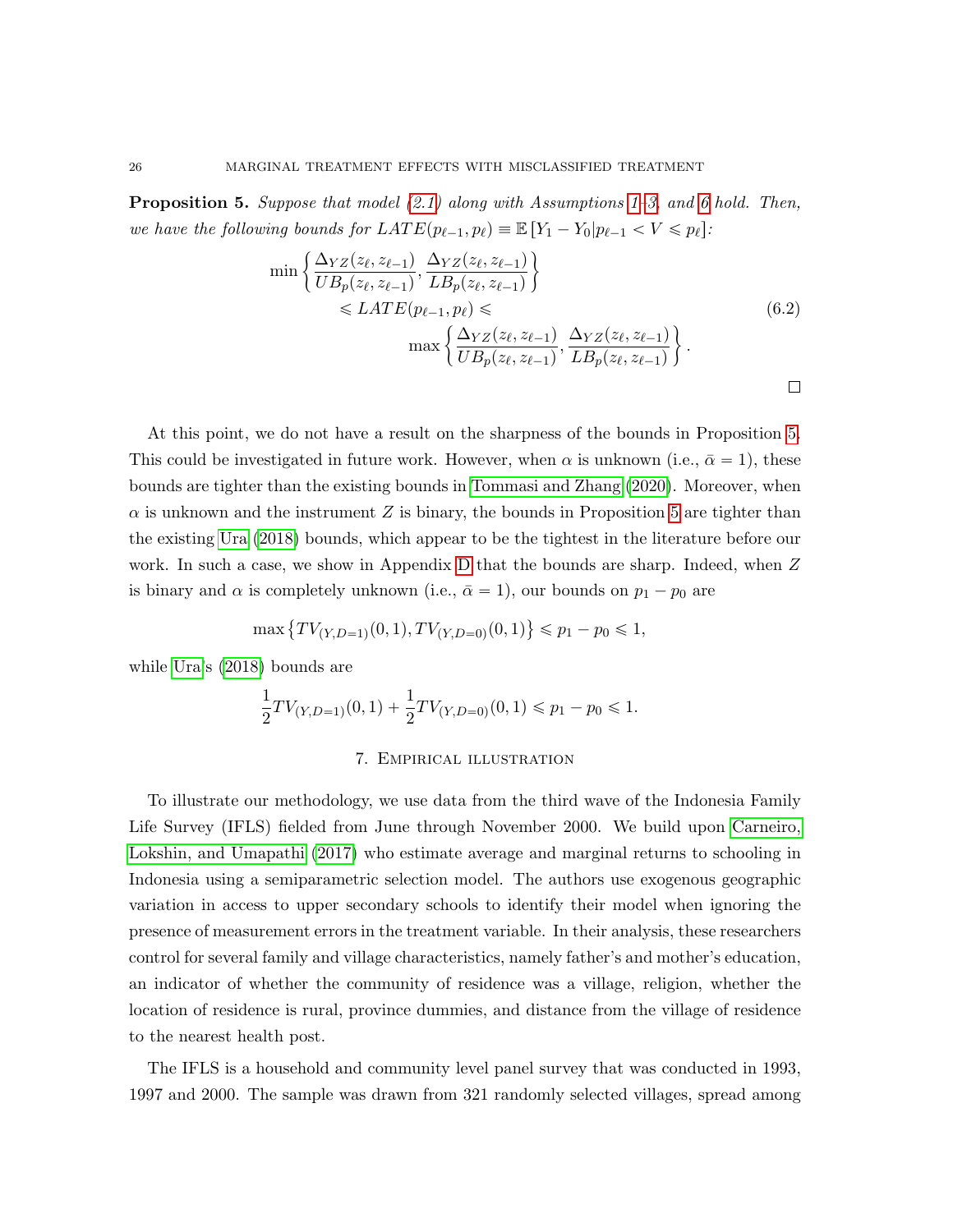13 Indonesian provinces containing 83% of the population, and consists of males aged 25–60 employees in public and private sectors. Females are excluded from the sample because of low labor force participation, self-employed workers are also excluded because it is difficult to measure their earnings. The sample size is 2608.

Following [Carneiro, Lokshin, and Umapathi](#page-57-11) [\(2017\)](#page-57-11), we define the dependent variable in the analysis as the log of the hourly wage  $(Y)$ , which is constructed from self-reported monthly wages and hours worked per week. The treatment variable  $(D)$  is the indicator that the individual has an upper secondary or higher education (i.e., he completed at least 10 years of education). As we argue in Example [1,](#page-4-1) people often misreport their education level. So, we observe their true education level with some measurement errors. The control variables  $(X)$  are indicator variables for age, indicators for the level of schooling completed by each of the parents (no education, elementary education, secondary education, and an indicator for unreported parental education), an indicator for whether the individual was living in a village at age 12, indicators for the province of residence, an indicator of rural residence, and distance (in kilometers) from the office of the head of the community of residence to the nearest community health post.

The instrumental variable  $(Z)$  for schooling is the distance (in kilometers) from the office of the community head to the nearest secondary school. The main assumption from [Carneiro, Lokshin, and Umapathi](#page-57-11) [\(2017\)](#page-57-11) is that if we consider two individuals with equally educated parents, with the same religion, living in a village which is located in an area that is equally rural, in the same province, and at the same distance of a health post, then distance to the nearest secondary school is uncorrelated with direct determinants of wages other than schooling. The authors present evidence that this assumption is likely to hold, suggesting that the IV is valid. In particular, they show that, once the previously mentioned variables are controlled for, there is no dependence between the distance to the nearest secondary school and whether the individual ever failed a grade in elementary school, how many times he repeated a grade in elementary school, and whether he had to work while attending elementary school. In addition, they show (using a different sample) that the distance variable is unrelated to test scores (Math, Bahasa, Science, and Social Studies) in elementary school. However, the validity of the distance to the nearest secondary school instrument remains highly questionable. For this reason, this exercise should be seen as illustrative.

Estimation Results. The estimation procedure follows the same steps as in the numerical illustration in Subsection [4.1,](#page-18-2) with the exception that we do not know the true DGP. We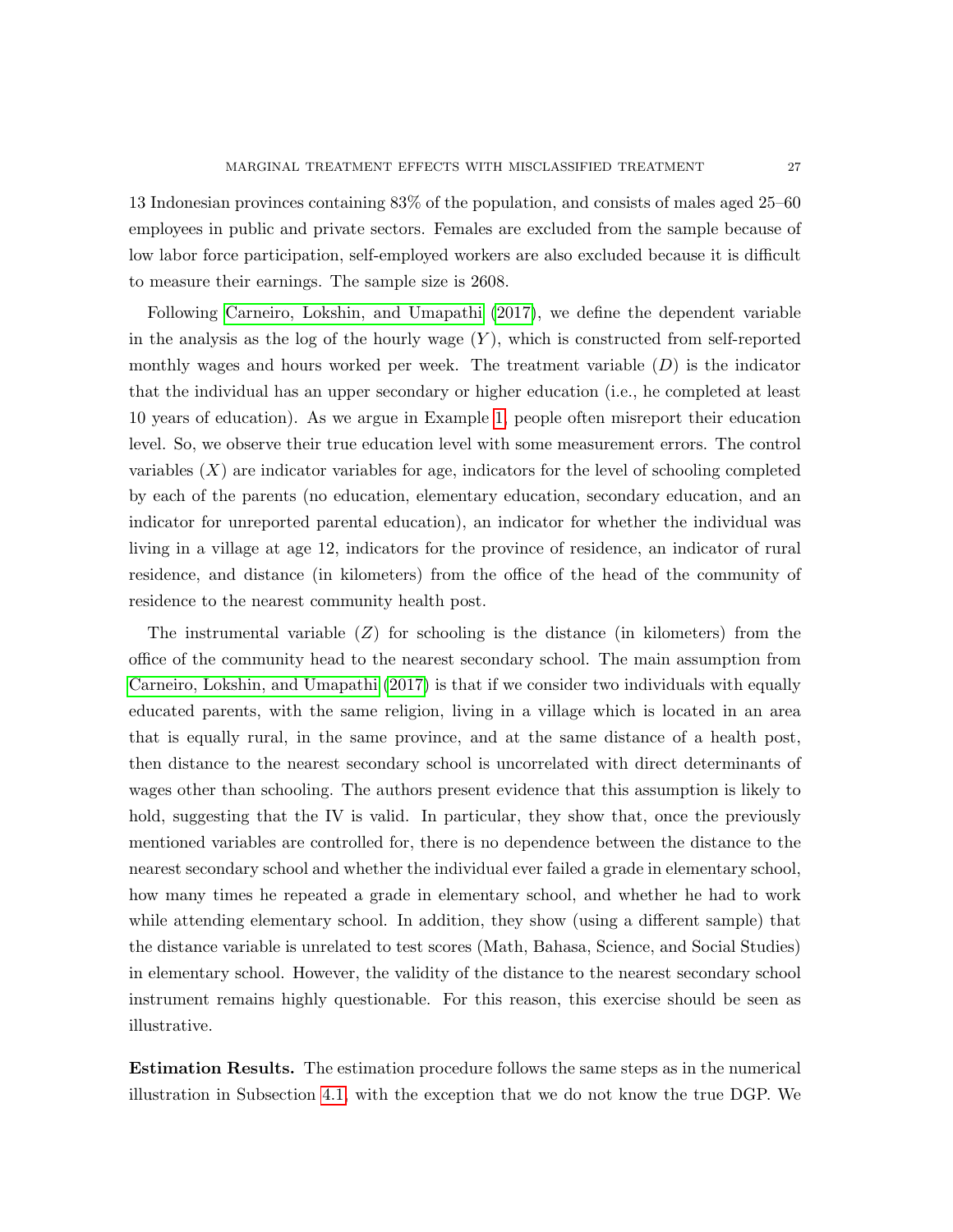first consider the specification  $P(z) = \frac{\mathbb{P}(D=1|Z=z)-\alpha}{1-2\alpha}$ , which we obtain under two different scenarios as described in Subsections [4.1](#page-18-2) and [4.2.](#page-21-0) The first scenario occurs when there is exogenous misclassification:  $\varepsilon \perp V$ . The second scenario corresponds to the situation where the false positive/negative rates are symmetrically proportional to the true probability of being in the treatment and control groups, respectively:  $\alpha_1(z) = \alpha P(z)$  and  $\alpha_0(z) =$  $\alpha(1-P(z))$ . The first scenario under exogenous misclassification implies that the conditional distribution of V given  $\varepsilon = 1$  is linear. Next, we consider alternative assumptions about the misclassification mechanism in Appendix [H,](#page-41-0) where  $\varepsilon$  depends on V and the conditional distributions of V given  $\varepsilon = 1$  are respectively concave and convex. The results are roughly similar across all specifications. Finally, in Appendix [H.1,](#page-48-0) we present the empirical results when allowing false positive/negative rates to be asymmetrically proportional to the true probability of being treated and untreated, respectively:  $\alpha_1(z) = \alpha_1P(z)$  and  $\alpha_0(z) =$  $\alpha_0(1 - P(z))$ . The results are also qualitatively similar.

Implementation. For sensitivity analysis reasons, we consider three candidates for the upper bound on the misclassification rate  $\overline{\alpha} \in \{0.1, 0.05, 0.025\}$ . We consider 11 equally-spaced grid points for  $\alpha$  within  $[0, \overline{\alpha}]$ . After we estimate  $\mathbb{E}[D|Z=z, X=x]$  using a logit specification to obtain the observed propensity scores for each individual, we estimate the true propensity scores  $P(z)$  for the 11 different values of  $\alpha$  within  $[0, \overline{\alpha}]$ .<sup>[8](#page-27-0)</sup> Afterwards, we estimate the MTE nonparametrically using a local quadratic approximation, as recommended by [Fan](#page-58-16) [and Gijbels](#page-58-16) [\(1996\)](#page-58-16) for estimating a first-order derivative, using each of the 11 possible values of the true propensity score. To do so, we use either (a) a Gaussian kernel and a bandwidth of 0.27 as used in the original work by [Carneiro, Lokshin, and Umapathi](#page-57-11) [\(2017\)](#page-57-11) or (b) the R package nprobust developed by [Calonico, Cattaneo, and Farrell](#page-57-12) [\(2019\)](#page-57-12). Note that the plug-in approach is asymptotically valid when the bandwidth  $h$  used in the nonparametric estimation goes to zero as the sample size  $n$  goes to infinity, since the first stage estimator converges at the parametric rate  $\sqrt{n}$ , and the second stage nonparametric estimator converges at  $\sqrt{n}$ . The first stage estimation bias does not vanish asymptotically with fixed bandwidth. For this reason, we prefer the *nprobust* method.<sup>[9](#page-27-1)</sup>

<span id="page-27-0"></span> $8$ As the logit specification forces the propensity scores estimates to lie over [0, 1], we trim the estimated true propensity scores to lie between  $\lceil \delta, 1 - \delta \rceil$  with  $\delta = 0.0001$  [\(Carneiro and Lee, 2009\)](#page-57-6).

<span id="page-27-1"></span><sup>&</sup>lt;sup>9</sup>Note that the *nprobust* package uses the epanechnikov kernel, and the optimal bandwidth is chosen from a direct plug-in implementation of MSE-optimal choices which considers whether an evaluation point is interior or boundary. However, whenever it is not applicable, the rule-of-thumb implementation of MSEoptimal choices is selected.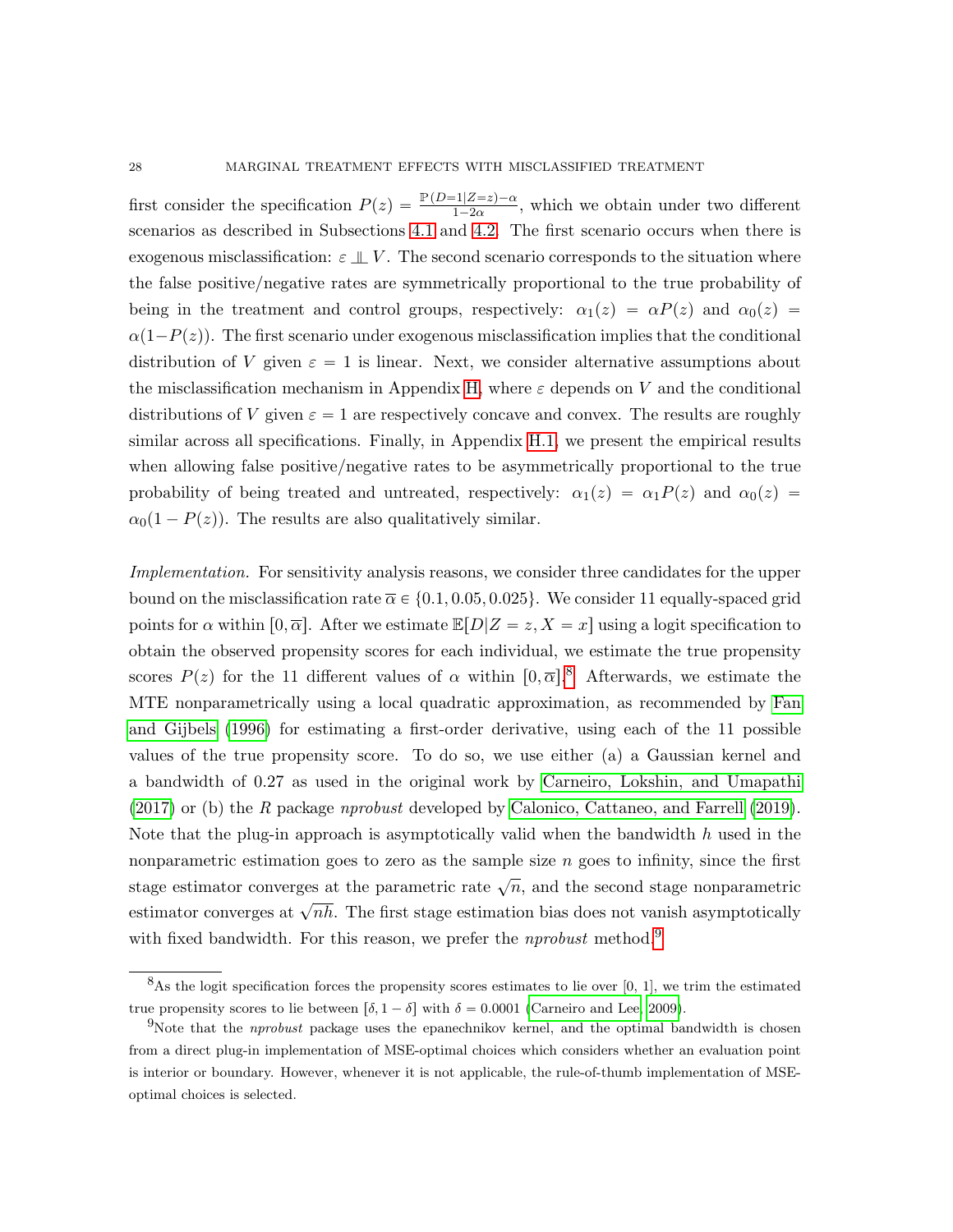In order to control for exogenous covariates in a tractable manner, we assume the partially linear regression model, and implement the [Robinson](#page-59-12) [\(1988\)](#page-59-12) approach, following [Carneiro,](#page-57-11) [Lokshin, and Umapathi](#page-57-11) [\(2017\)](#page-57-11). More precisely, we specify

$$
Y_1 = \lambda_1 + X\beta_1 + U_1,
$$
  

$$
Y_0 = \lambda_0 + X\beta_0 + U_0,
$$

where  $(U_0, U_1) \perp (Z, X)$ . Since  $Y = Y_0 + (Y_1 - Y_0)D^*$ , we have

$$
\mathbb{E}[Y|X,P] = \lambda_0 + X\beta_0 + P(\lambda_1 - \lambda_0) + PX(\beta_1 - \beta_0) + \mathbb{E}[U_0|P] + \mathbb{E}[U_1 - U_0|D^* = 1, X, P]P,
$$
  
=  $\lambda_0 + X\beta_0 + P(\lambda_1 - \lambda_0) + PX(\beta_1 - \beta_0) + K(P),$ 

where  $K(P) \equiv \mathbb{E}[U_0|P] + \mathbb{E}[U_1 - U_0|D^* = 1, X, P]P$ , and  $P \equiv P(Z, X) = \mathbb{P}(D^* = 1|X, Z)$ .

Therefore, we have

$$
MTE(x, p) = \frac{\partial \mathbb{E}[Y|X, P]}{\partial P}\Big|_{X=x, P=p},
$$
  
=  $(\lambda_1 - \lambda_0) + X(\beta_1 - \beta_0) + K'(P)\Big|_{X=x, P=p}.$ 

The estimation procedure for a given set of true propensity score estimates  $P$  is as follows. First, we save residuals from a set of nonparametric regressions of  $Y$ ,  $X$ , and  $XP$  on  $P$ . Then, we regress the residualized Y on the residualized X and PX to obtain  $\beta_0$  and  $\beta_1 - \beta_0$ . Finally, we run a local quadratic regression of the residual  $R \equiv Y - [X\beta_0 + PX(\beta_1 - \beta_0)]$ on P to obtain  $(\lambda_1 - \lambda_0) + K'(P)$  as a first derivative.

Figure [3](#page-29-0) shows the results assuming no misclassification ( $\overline{\alpha} = 0$ ), while Figure [4](#page-30-0) shows the results of the Gaussian kernel and nprobust estimations for each row under the 3 different values of  $\bar{\alpha} \in \{0.1, 0.05, 0.025\}$ , with the histograms of the estimated true propensity score evaluated at  $\overline{\alpha}$ . For each  $\overline{\alpha} \in \{0.1, 0.05, 0.025\}$ , the 95% confidence bounds of MTE region are obtained by taking the union of each of the confidence bands for the MTE over the 11 grid points  $\alpha$  in  $[0, \overline{\alpha}]$ . We use 250 bootstrap replications to obtain the standard errors of the MTE estimates for the Gaussian kernel estimation, while we use the robust standard errors available from the nprobust package for the second estimation method. Finally, we use the same simulation-based method as [Carneiro, Lokshin, and Umapathi](#page-57-11) [\(2017\)](#page-57-11) to obtain the average parameters such as ATE, ATT, ATU, and AMTE (average marginal treatment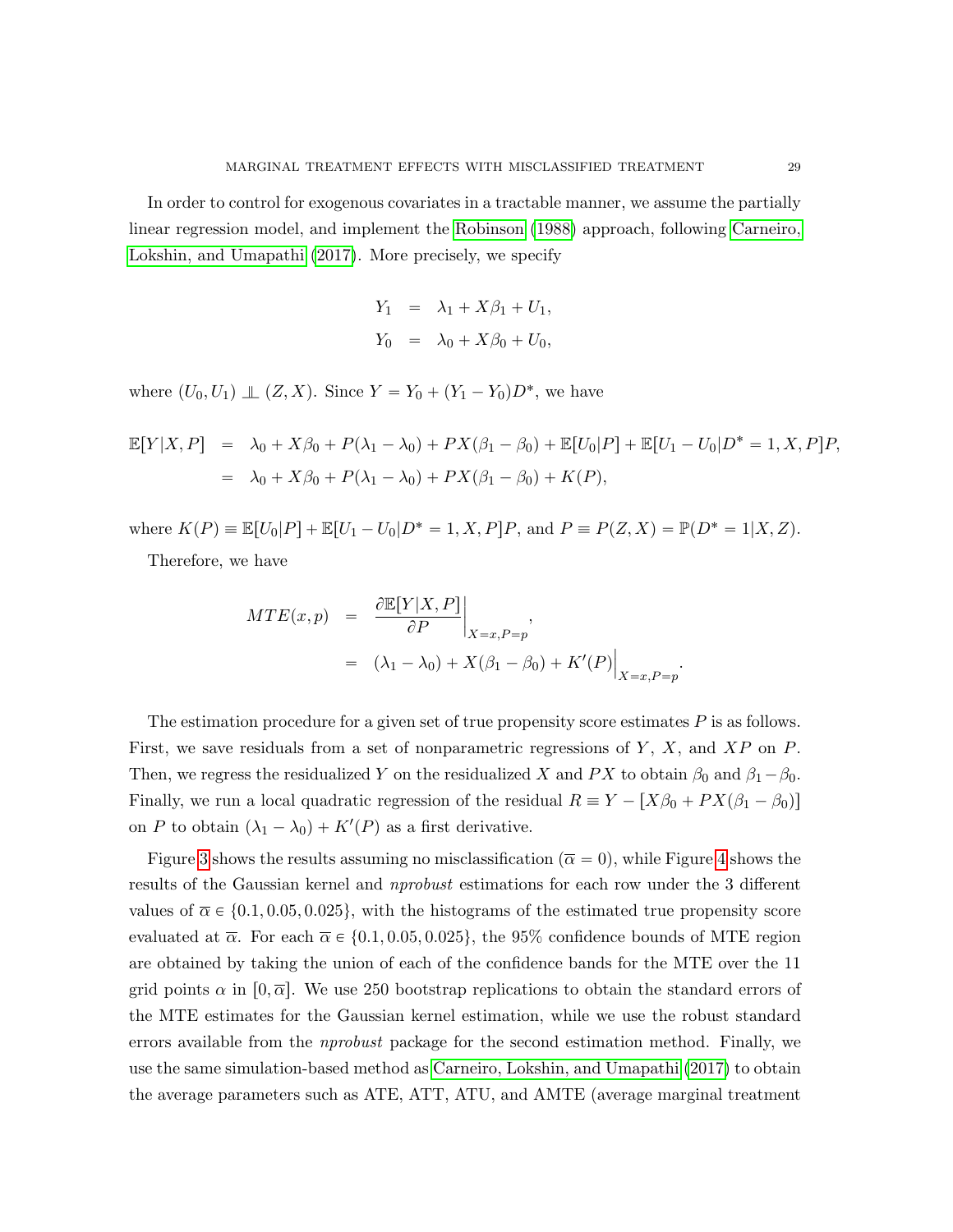effect).<sup>[10](#page-29-1)</sup> See Tables [3](#page-29-2) and [5.](#page-31-0) Inference on these parameters also relies on 250 bootstrap replications for both the Gaussian kernel and the nprobust methods (see Tables [4](#page-31-1) and [6\)](#page-31-2).



<span id="page-29-2"></span><span id="page-29-0"></span>FIGURE 3. 95% Confidence Bands for MTE ( $\overline{\alpha} = 0$ )

|          |                     |       | ATE   |       | ATT   | ATU      |          |
|----------|---------------------|-------|-------|-------|-------|----------|----------|
|          | $\overline{\alpha}$ | LB    | UB    | LB    | UB    | LB       | UB       |
| Gaussian | 0.1                 | 0.106 | 0.137 | 0.127 | 0.215 | 0.077    | 0.099    |
|          | 0.05                | 0.118 | 0.137 | 0.178 | 0.215 | 0.077    | 0.082    |
|          | 0.025               | 0.129 | 0.137 | 0.200 | 0.215 | 0.078    | 0.082    |
| nprobust | 0.1                 | 0.024 | 0.134 | 0.147 | 0.702 | $-0.272$ | 0.099    |
|          | 0.05                | 0.024 | 0.136 | 0.350 | 0.702 | $-0.272$ | $-0.128$ |
|          | 0.025               | 0.083 | 0.136 | 0.494 | 0.702 | $-0.272$ | $-0.128$ |

Table 3. Estimated Bounds of Average Returns to Upper Secondary Schooling

Discussion. First of all, Figure [3](#page-29-0) shows that the *nprobust* method (second column) seems to better reveal the heterogeneity in the standard LIV estimate than the Gaussian kernel approach (first column). When there is no measurement error in the schooling variable ( $\overline{\alpha}$  = 0), we see that the return to upper secondary schooling is strongly positive for individuals who face low costs ( $V < 0.25$ ), close to zero for those who face medium costs ( $0.25 < V <$ 0.8), and negative for those whose costs are very high  $(V > 0.8)$ . This heterogeneity was revealed in the original work of [Carneiro, Lokshin, and Umapathi](#page-57-11) [\(2017\)](#page-57-11) when considering

<span id="page-29-1"></span><sup>&</sup>lt;sup>10</sup>We obtain AMTE using a metric of  $|P - V| < \zeta$  for 3 different values of  $\zeta \in \{0.1, 0.05, 0.01\}$ , and note that it is equivalent to MPRTE (marginal policy relevant treatment effect) for policy alternatives of the form  $P_a = P + a$  when  $a \rightarrow 0$  [\(Carneiro, Heckman, and Vytlacil, 2010\)](#page-57-7).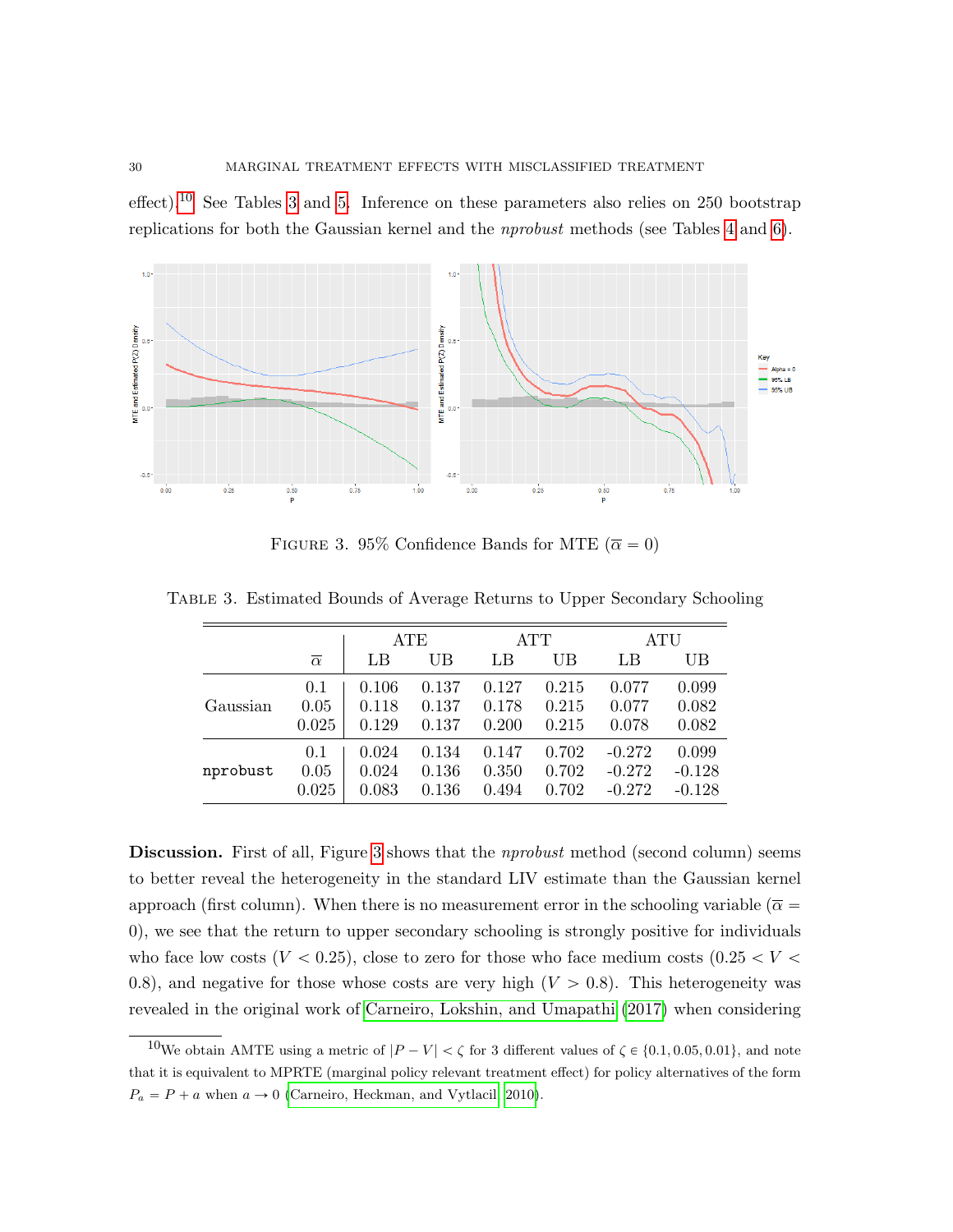

<span id="page-30-0"></span>Figure 4. 95% Confidence Region for MTE

the point estimate of the MTE, but it disappears when considering the confidence intervals of the MTE, because they used the Gaussian kernel approach which shows less heterogeneity.

On the one hand, in Figure [4,](#page-30-0) when  $\bar{\alpha} = 0.1$  (first row), we observe that the MTE is weakly positive for individuals at all cost margins between completing an upper secondary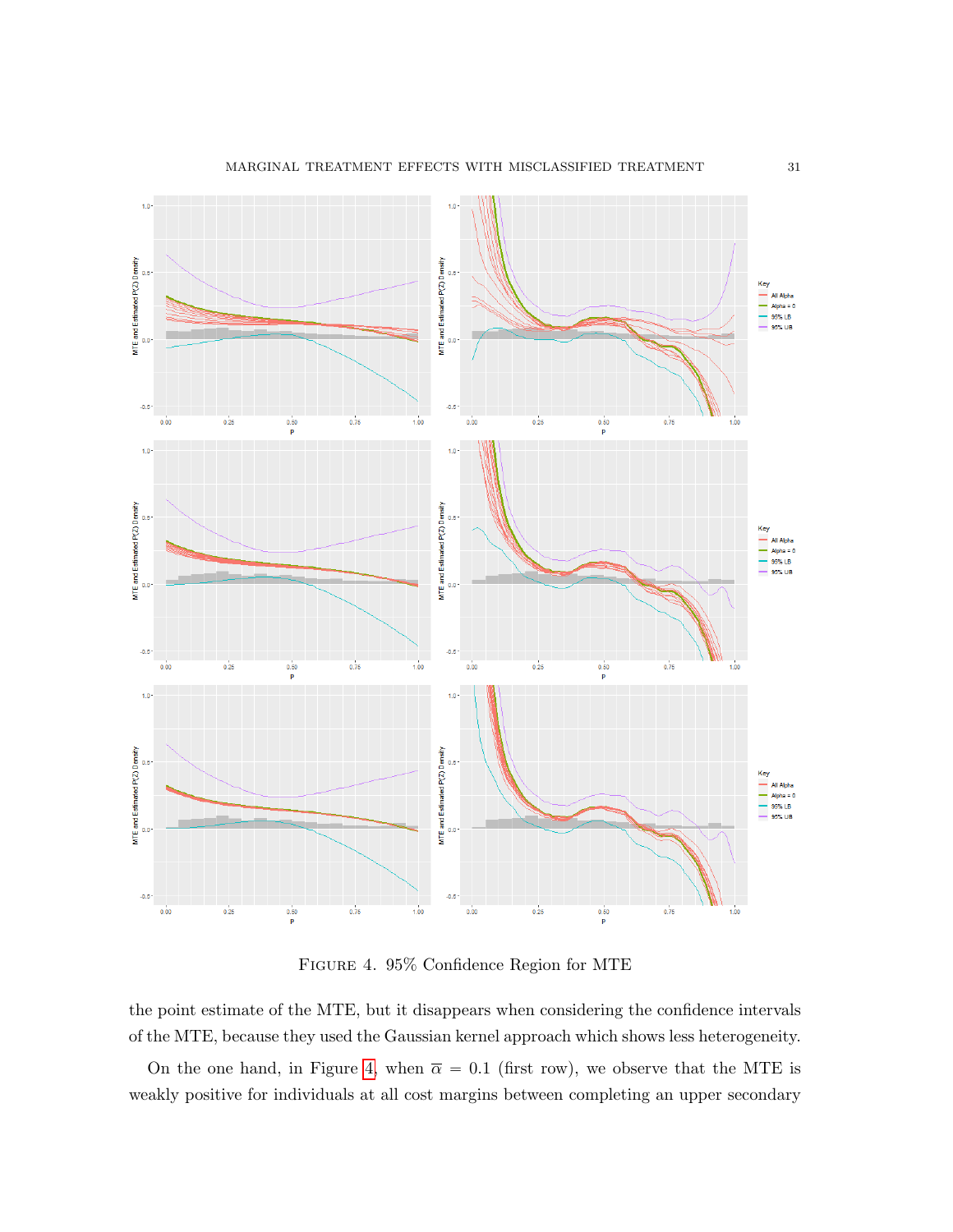<span id="page-31-1"></span>

|          |                     |          | ATE   |          | ATT   | <b>ATU</b> |       |
|----------|---------------------|----------|-------|----------|-------|------------|-------|
|          | $\overline{\alpha}$ | LB       | UВ    | LB       | UB    | LB         | UB    |
| Gaussian | 0.1                 | 0.017    | 0.253 | 0.002    | 0.384 | $-0.134$   | 0.299 |
|          | 0.05                | 0.017    | 0.253 | 0.034    | 0.384 | $-0.134$   | 0.299 |
|          | 0.025               | 0.019    | 0.253 | 0.045    | 0.384 | $-0.134$   | 0.299 |
| nprobust | 0.1                 | $-0.187$ | 0.455 | $-0.006$ | 1.215 | $-0.771$   | 0.309 |
|          | 0.05                | $-0.187$ | 0.455 | 0.114    | 1.215 | $-0.771$   | 0.246 |
|          | 0.025               | $-0.187$ | 0.455 | 0.175    | 1.215 | $-0.771$   | 0.250 |

Table 4. 95% Confidence Intervals of Average Returns to Upper Secondary Schooling

<span id="page-31-0"></span>

|  |  | TABLE 5. Estimated Bounds of AMTE to Upper Secondary Schooling |  |
|--|--|----------------------------------------------------------------|--|
|  |  |                                                                |  |

|          |                     |       | $\zeta = 0.1$ |       | $\zeta = 0.05$ |       | $\zeta = 0.01$ |
|----------|---------------------|-------|---------------|-------|----------------|-------|----------------|
|          | $\overline{\alpha}$ | LB    | UB            | LB    | UB             | LΒ    | UB             |
|          | 0.1                 | 0.105 | 0.155         | 0.106 | 0.155          | 0.107 | 0.155          |
| Gaussian | 0.05                | 0.132 | 0.155         | 0.133 | 0.155          | 0.134 | 0.155          |
|          | 0.025               | 0.145 | 0.155         | 0.146 | 0.155          | 0.146 | 0.155          |
|          | 0.1                 | 0.099 | 0.180         | 0.098 | 0.153          | 0.091 | 0.148          |
| nprobust | 0.05                | 0.111 | 0.181         | 0.107 | 0.156          | 0.098 | 0.150          |
|          | 0.025               | 0.155 | 0.181         | 0.133 | 0.156          | 0.124 | 0.150          |

<span id="page-31-2"></span>Table 6. 95% Confidence Intervals of AMTE to Upper Secondary Schooling

|          |                     |          | $\zeta = 0.1$ |          | $\zeta = 0.05$ | $\zeta = 0.01$ |       |
|----------|---------------------|----------|---------------|----------|----------------|----------------|-------|
|          | $\overline{\alpha}$ | LB       | UB            | LB       | UB             | LB             | UB    |
|          | 0.1                 | 0.025    | 0.250         | 0.025    | 0.250          | 0.025          | 0.250 |
| Gaussian | 0.05                | 0.045    | 0.250         | 0.046    | 0.250          | 0.046          | 0.250 |
|          | 0.025               | 0.055    | 0.250         | 0.055    | 0.250          | 0.055          | 0.250 |
|          | 0.1                 | $-0.013$ | 0.350         | $-0.027$ | 0.304          | $-0.065$       | 0.299 |
| nprobust | 0.05                | $-0.003$ | 0.350         | $-0.018$ | 0.307          | $-0.046$       | 0.295 |
|          | 0.025               | 0.011    | 0.350         | $-0.008$ | 0.307          | $-0.017$       | 0.295 |

education level or not. The estimate of the identified set for the MTE suggests that the return to upper secondary schooling is heterogeneous in Indonesia. Individuals who face smaller costs tend to have higher marginal returns compared to those who face higher costs. However, the MTE is generally not significant for most values of the schooling cost.

On the other hand, when  $\bar{\alpha} = 0.05$  (second row) or  $\bar{\alpha} = 0.025$  (third row), the heterogeneity in the return becomes more apparent with the nprobust approach. Even when allowing for the presence of misreporting in the education variable, the MTE is heterogeneous across individuals. Individuals at lower cost margins have higher and positive returns, while those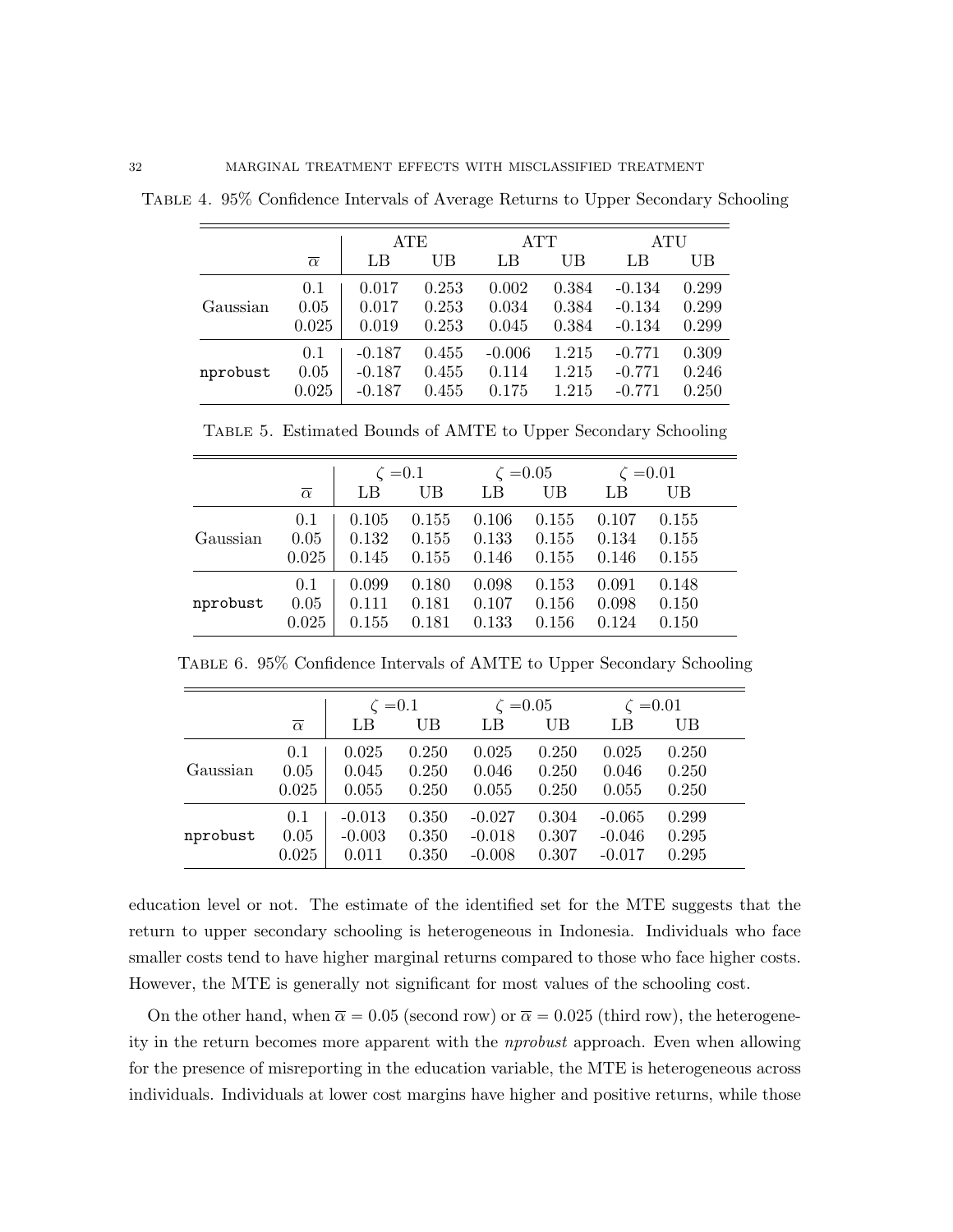<span id="page-32-0"></span>

|                  |                      |            | Point Estimates            |                            |                            | Confidence Bounds          |
|------------------|----------------------|------------|----------------------------|----------------------------|----------------------------|----------------------------|
| $\boldsymbol{a}$ | $\overline{\alpha}$  | $\alpha=0$ | LB                         | UB                         | LB                         | UB                         |
| 0.05             | 0.1<br>0.05<br>0.025 | 0.3762     | 0.3762<br>0.3762<br>0.3762 | 0.4188<br>0.3999<br>0.3884 | 0.2822<br>0.2822<br>0.2822 | 0.5113<br>0.4934<br>0.4823 |
| 0.1              | 0.1<br>0.05<br>0.025 | 0.3792     | 0.3792<br>0.3792<br>0.3792 | 0.4196<br>0.4020<br>0.3911 | 0.2842<br>0.2842<br>0.2842 | 0.5125<br>0.4963<br>0.4858 |
| 0.15             | 0.1<br>0.05<br>0.025 | 0.3825     | 0.3825<br>0.3825<br>0.3825 | 0.4207<br>0.4045<br>0.3940 | 0.2864<br>0.2864<br>0.2864 | 0.5141<br>0.4997<br>0.4897 |
| 0.2              | 0.1<br>0.05<br>0.025 | 0.3861     | 0.3861<br>0.3861<br>0.3861 | 0.4220<br>0.4072<br>0.3972 | 0.2887<br>0.2887<br>0.2887 | 0.5160<br>0.5034<br>0.4941 |

Table 7. Point Estimate Bounds and 95% Confidence Bounds of PRTE to Upper Secondary Schooling

at medium cost margins show returns close to zero, and those at higher cost margins seem to have lower and negative returns. The average marginal returns vary between -6% and 35% for values of  $\zeta$  between 0.01 and 0.1 when using the *nprobust* inference, while they vary between 3% and 25% when using the Gaussian kernel inference method.

Furthermore, the ATU (return for people who did not complete an upper secondary schooling had they done so) is not statistically different from zero, as their confidence bounds contain zero for both methods. However, the ATT (return for people who completed at least an upper secondary schooling) lies between 0.2% and 38.4% with the Gaussian kernel method, and between -0.6% and 121.5% with the nprobust approach. Similarly, the ATE lies roughly between 2% and 25% with the Gaussian kernel method, and between -19% and 46% with the nprobust approach. These results confirm that the MTE helps reveal heterogeneity in the return, which would otherwise be hidden when considering only the ATE, the ATT, and the ATU.

Overall, note that the patterns shown in Figure [4](#page-30-0) are consistent across all other specifications considered in the appendix. The MTE curve seems weakly decreasing for all values of the schooling cost.

Another advantage of the MTE is that it helps answer policy-relevant questions. For example, as in [Sasaki and Ura](#page-59-13) [\(2021\)](#page-59-13), consider a counterfactual policy that exposes fraction a of people with less than upper secondary schooling to upper secondary or higher education.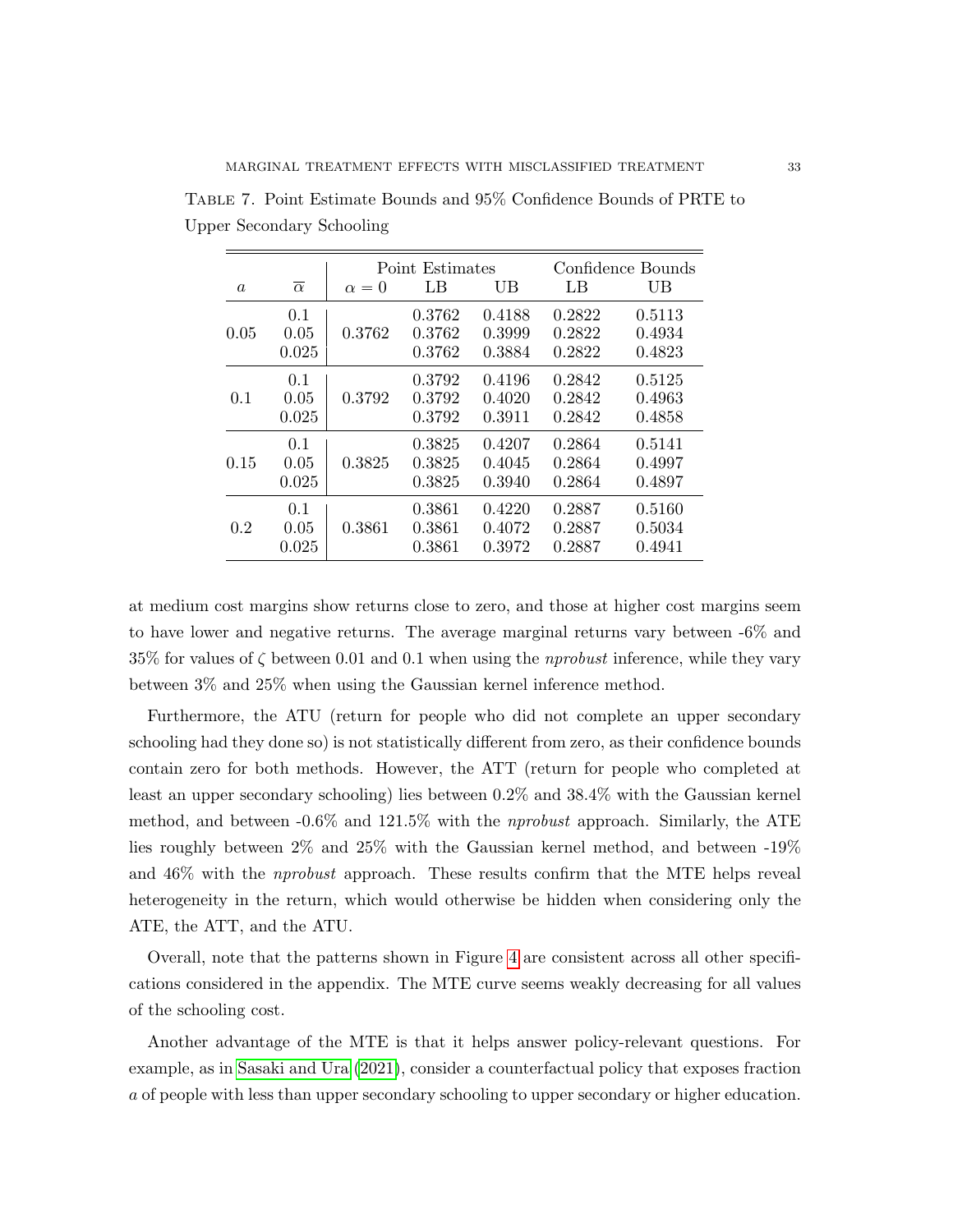More precisely, assume that the counterfactual policy has the form  $P^* = P + a(1 - P)$ , where  $P^*$  is the new propensity score that results from the policy. What would be the effect of such a policy on wages? To answer this question, we compute bounds on the policyrelevant treatment effect parameter for values  $a \in \{0.05, 0.1, 0.15, 0.2\}$ . We use [Sasaki and](#page-59-13) [Ura'](#page-59-13)s [\(2021\)](#page-59-13) inferential method to construct confidence bounds on the PRTE parameter.<sup>[11](#page-33-1)</sup> Table [7](#page-32-0) summarizes the results. For the four values of a, the PRTE varies between 28% and 52%. These results suggest that the policy that induces about 5–20% of the population to upper secondary education is expected to increase wages by 28–52% per treated individual on average.

### 8. Conclusion

<span id="page-33-0"></span>In this paper, we show that the MTE is generally partially identified in the presence of misclassification. We show that the MTE is equal to the derivative of the expectation of the observed outcome conditional on the true propensity score, which is partially identified. We provide nonparametric characterization of the identified set for the propensity score and the MTE. We show under some mild regularity conditions that the sign of the MTE is *locally identified*. We use our MTE bounds to derive bounds on other commonly used parameters in the literature. We show that our bounds are tighter than the existing bounds for the local average treatment effect. We illustrate the methodology numerically and empirically. We investigate the measurement of the return to upper secondary schooling in Indonesia, and find that the return is heterogeneous for people at the cost margin. Overall, marginal returns seem weakly decreasing with the schooling cost.

We have not developed a formal inference method for the analytical bounds for the MTE in this work. We believe that constructing a confidence set for these bounds could be worth exploring in future research. Also, future research could explore identification of the MTE in the presence of misclassification when imperfect instruments are available.

<span id="page-33-1"></span> $11$ While [Sasaki and Ura](#page-59-13) [\(2021\)](#page-59-13) use a probit specification for the potentially misclassified propensity score, we use a logit specification to be consistent with [Carneiro, Lokshin, and Umapathi](#page-57-11) [\(2017\)](#page-57-11). For this reason, our point estimates of the PRTE parameter are different from [Sasaki and Ura'](#page-59-13)s.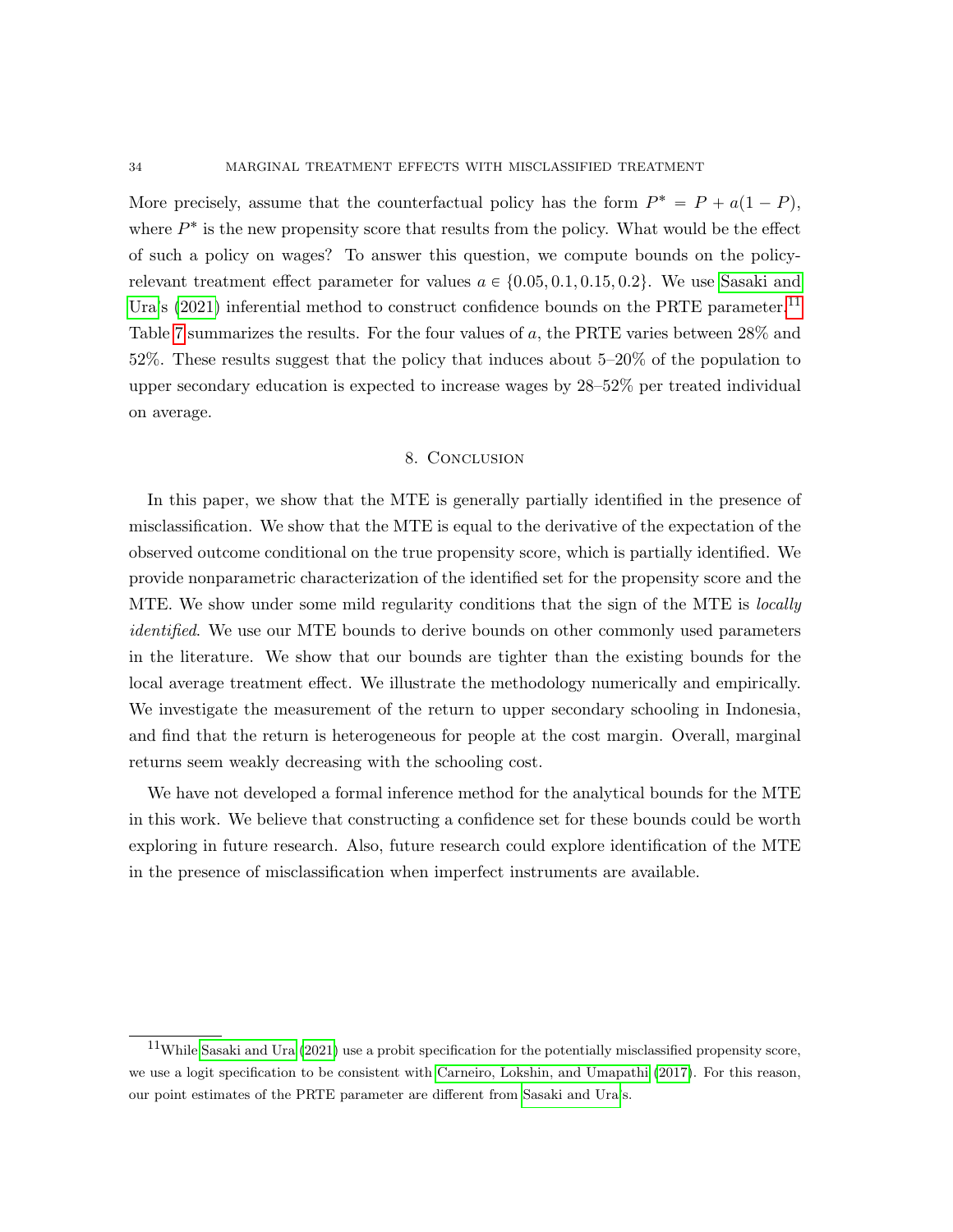#### Appendix A. Discussion about the model specification

<span id="page-34-0"></span>One might think that the specification  $D = D^*(1 - \varepsilon) + (1 - D^*)\varepsilon$  is too restrictive. But, it is general. To see this, we can write  $D = D^* + (D - D^*) = D^* + \xi$ , where  $\xi = D - D^*$ . We have  $(D, D^*, \xi) \in \{(0, 0, 0), (1, 1, 0), (1, 0, 1), (0, 1, -1)\}$ . We can see that  $D = 1 - D^*$  if  $\xi \in \{-1, 1\}$  and  $D = D^*$  otherwise. Hence, we can write  $D =$  $D^*$   $(1 - 1 \{\xi \in \{-1, 1\}\}) + (1 - D^*) 1 \{\xi \in \{-1, 1\}\}\)$ . By setting  $\varepsilon = 1 \{\xi \in \{-1, 1\}\}\$ , we have  $D = D^*(1 - \varepsilon) + (1 - D^*)\varepsilon.$ 

An easier way to see the specification is the following:

$$
D = D^* (1 - \mathbb{1} \{ D \neq D^* \}) + (1 - D^*) \mathbb{1} \{ D \neq D^* \},
$$
  
= 
$$
D^* (1 - \varepsilon) + (1 - D^*) \varepsilon,
$$

<span id="page-34-1"></span>where  $\varepsilon = \mathbb{1} \{ D \neq D^* \}.$ 

### Appendix B. Proofs of Proposition [1](#page-9-0)

Since the function max and min are continuous, there exist  $\alpha^*$  the inf in the lower bound on  $P(z)$  is attained. Similar result holds for the upper. We propose two misclassification scenarios that yield the lower or upper bound for each value of  $\alpha$ .

B.1.  $\varepsilon = \mathbb{1}{V \le \alpha}$ . Here, we assume that the misclassification occurs when the unobserved heterogeneity V is less than or equal to  $\alpha$ . Then, we have  $\mathbb{P}(\varepsilon = 1) = \alpha$ , and  $F_{V|\varepsilon=1}(p) = \min\{p/\alpha, 1\}.$  Hence, the conditional distribution of V given  $\varepsilon = 1$  is concave. Using Equation [\(2.2\)](#page-6-3), we obtain that  $F_{V|\varepsilon=0}(p) = \frac{p-\min\{p,\alpha\}}{1-\alpha}$ .

If  $\alpha \leq P(z)$ , then Equation [\(3.4\)](#page-8-0) implies

$$
\mathbb{P}(D = 1|Z = z) = (1 - \alpha) \left( \frac{P(z) - \alpha}{1 - \alpha} \right) + \alpha (1 - \min\{P(z)/\alpha, 1\}) = P(z) - \alpha,
$$

which leads to

$$
P(z) = \mathbb{P}(D = 1|Z = z) + \alpha.
$$
 (B.1)

If  $\alpha \ge P(z)$ , then Equation [\(3.4\)](#page-8-0) implies

$$
\mathbb{P}(D = 1|Z = z) = (1 - \alpha) \left( \frac{P(z) - P(z)}{1 - \alpha} \right) + \alpha (1 - P(z)/\alpha) = \alpha - P(z),
$$

which in turn implies

$$
P(z) = \alpha - \mathbb{P}(D = 1|Z = z).
$$
 (B.2)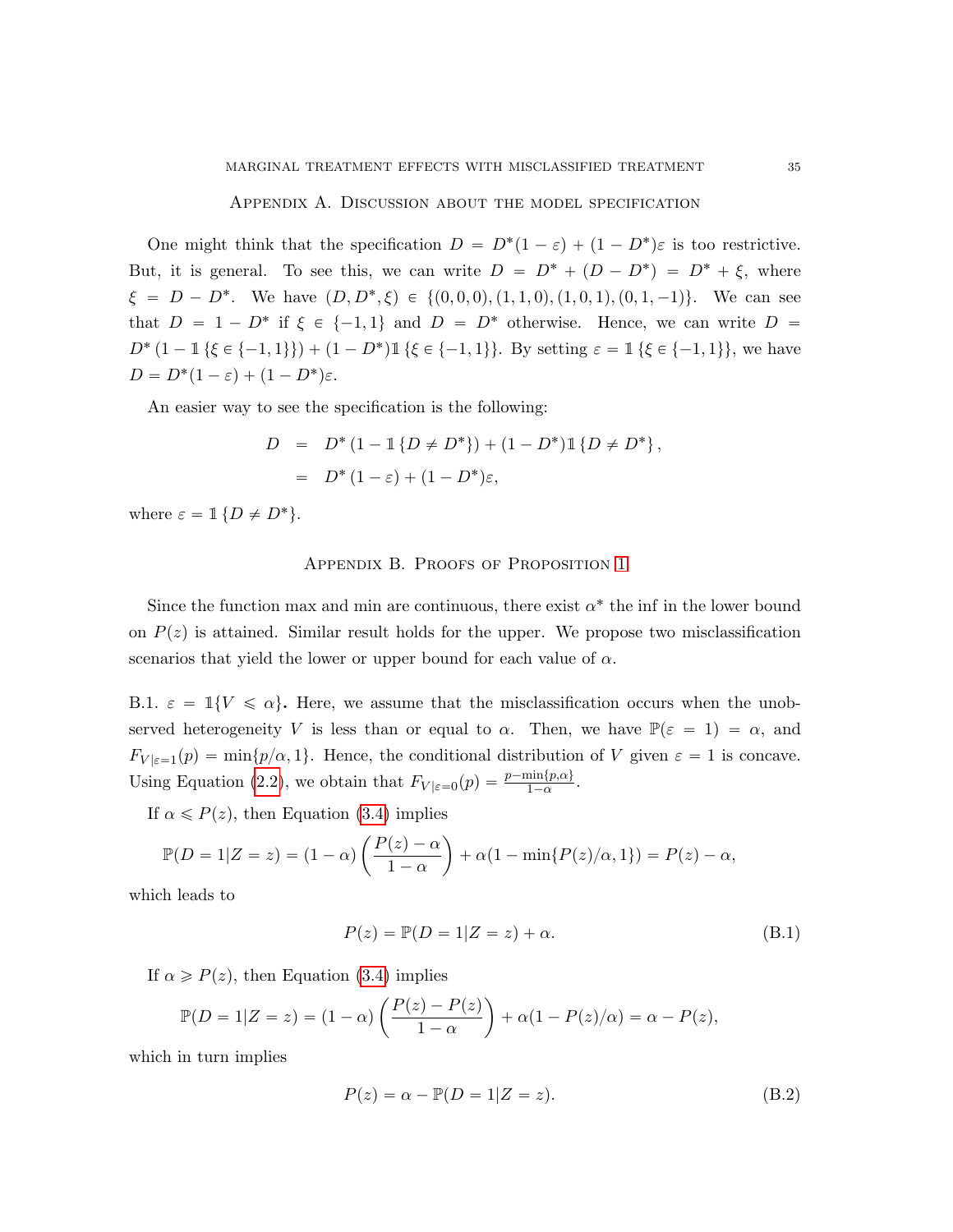B.2.  $\varepsilon = \mathbb{1}{V > 1 - \alpha}$ . Given this specification for the misclassification, we have  $\mathbb{P}(\varepsilon =$ 1) =  $\alpha$ , and  $F_{V|\varepsilon=0}(p) = \min\{\frac{p}{1-p}\}$  $\frac{p}{1-\alpha}$ , 1}. From there, we have  $F_{V|\varepsilon=1}(p) = \max\{0, 1 - \frac{1-p}{\alpha}\}$  $\frac{-p}{\alpha}\}.$ Hence, the conditional distribution of V given  $\varepsilon = 1$  is convex.

From Equation [\(3.4\)](#page-8-0), we have:

$$
(1-\alpha)\min\left\{\frac{P(z)}{1-\alpha},1\right\}+\alpha\left(1-\max\left\{0,1-\frac{1-P(z)}{\alpha}\right\}\right)=\mathbb{P}(D=1|Z=z).
$$

If  $1 - \alpha \leq P(z)$ , the above equation becomes:

$$
(1 - \alpha) + \alpha \left( 1 - 1 + \frac{1 - P(z)}{\alpha} \right) = \mathbb{P}(D = 1 | Z = z),
$$

which implies

$$
P(z) = \mathbb{P}(D = 0|Z = z) + 1 - \alpha.
$$
 (B.3)

If  $1 - \alpha \geqslant P(z)$ , the equation becomes:

$$
(1 - \alpha) \frac{P(z)}{1 - \alpha} + \alpha (1 - 0) = \mathbb{P}(D = 1 | Z = z),
$$

which implies

$$
P(z) = \mathbb{P}(D = 1|Z = z) - \alpha.
$$
 (B.4)

### Appendix C. Proof of Proposition [2](#page-13-2)

- <span id="page-35-0"></span>(i) Suppose  $\bar{\alpha} = 0$ . Then, there is no misclassification, and the testable implications of the model are given by: for any  $(z', z)$  such that  $P(z') < P(z)$ ,  $f_{Y,D|Z}(y, 1|z)$  $f_{Y,D|Z}(y,1|z') \geq 0$  and  $f_{Y,D|Z}(y,0|z) - f_{Y,D|Z}(y,0|z') \leq 0$ . Therefore,  $TV_{(Y,D=1)}(z',z) =$  $\Delta_{DZ}(z', z) = TV_{(Y, D=0)}(z', z)$ , which implies  $LB_p(z', z) = \Delta_{DZ}(z', z)$ . In this case, we also have  $UB_p(z', z) = \Delta_{DZ}(z', z)$ . Thus, the result holds.
- (ii) Suppose  $\bar{\alpha} > 0$ . Then, for any  $\alpha$  such that  $0 < \alpha \leq \bar{\alpha}$ ,  $UB_p(z', z) \neq 0$  for any  $(z', z)$ , and  $\lim_{z'\to z} UB_p(z', z) \neq 0$ . Therefore,  $\lim_{z'\to z} \frac{\Delta_{YZ}(z', z)}{UB_n(z', z)}$  $\frac{\Delta_{YZ}(z^*,z)}{UB_p(z^*,z)}=0.$

Appendix D. Proof of sharpness when the instrument is binary

<span id="page-35-1"></span>In this section, we assume that the researcher has no information about the misclassification rate  $\alpha$ . Suppose  $\Delta_{DZ}(0, 1) \neq 0$ , and for each d, either  $f_{Y,D|Z}(y, d|1) - f_{Y,D|Z}(y, d|0) \geq 0$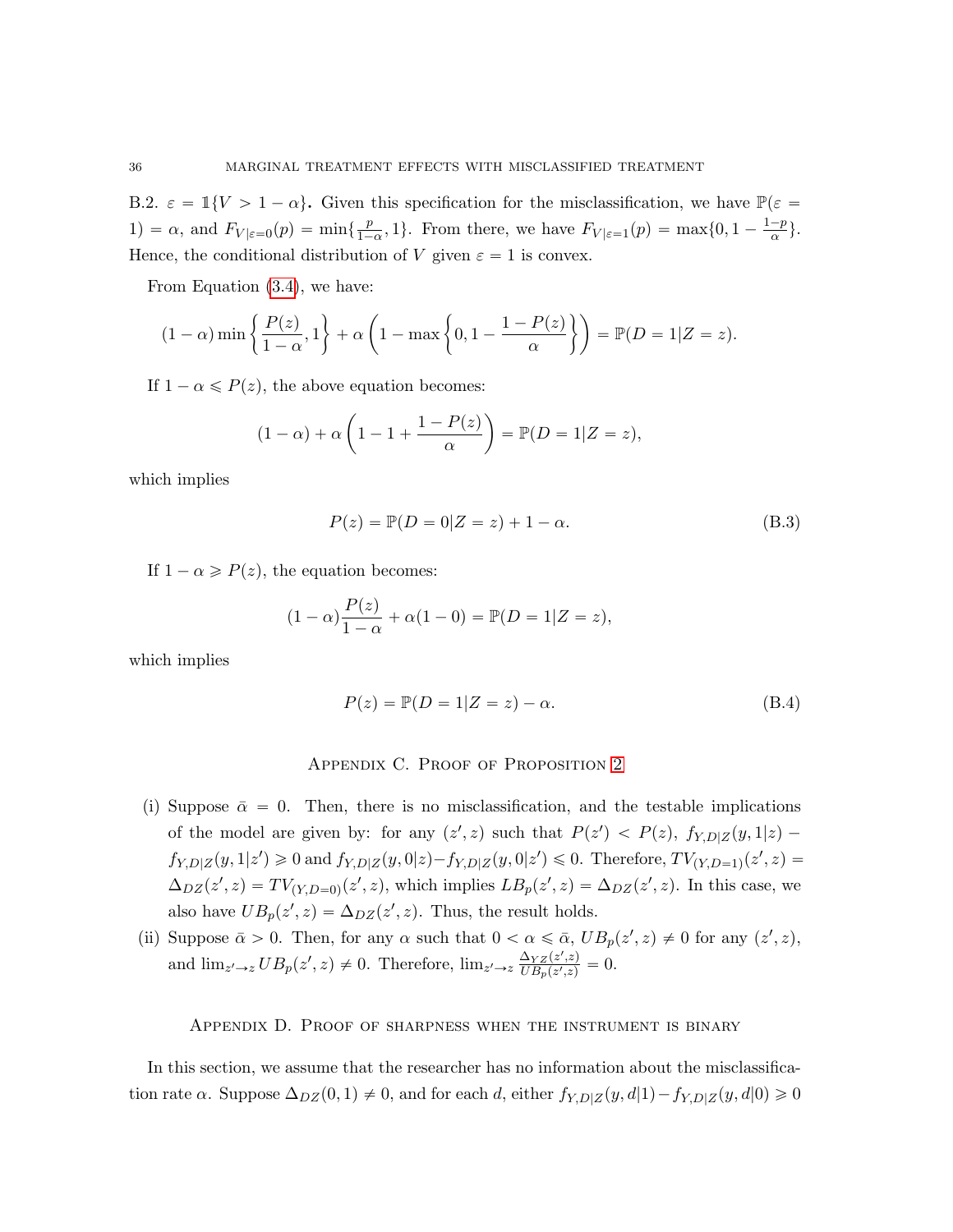or  $f_{Y,D|Z}(y, d|1) - f_{Y,D|Z}(y, d|0) \leq 0$  for all y. Define

$$
LB_p^1(0,1) = \max \{ TV_{(Y,D=1)}(0,1), TV_{(Y,D=0)}(0,1) \} = |\Delta_{DZ}(0,1)|,
$$
  
\n
$$
\tilde{P}(0) = \frac{1}{2} \left[ 1 + \frac{LB_p^1(0,1)}{\Delta_{DZ}(0,1)} (1 - 2\mathbb{E}[D|Z=1]) \right],
$$
  
\n
$$
\tilde{P}(1) = \tilde{P}(0) + LB_p^1(0,1).
$$

Notice that  $\tilde{P}(0)$  and  $\tilde{P}(1)$  are well-defined probabilities. Define a joint distribution on  $(\tilde{Y}_0, \tilde{Y}_1, \tilde{V}, \tilde{\varepsilon}).$ 

$$
\begin{aligned}\n\mathbb{P}(\tilde{V} \leq v) &= v, \\
\mathbb{P}(\tilde{Y}_1 \leq y_1, \tilde{\varepsilon} = 1 | \tilde{V} \leq \tilde{P}(z)) &= \mathbb{P}(Y \leq y_1, D = 0 | Z = z), \\
\mathbb{P}(\tilde{Y}_1 \leq y_1, \tilde{\varepsilon} = 0 | \tilde{V} \leq \tilde{P}(z)) &= \mathbb{P}(Y \leq y_1, D = 1 | Z = z), \\
\mathbb{P}(\tilde{Y}_0 \leq y_0, \tilde{\varepsilon} = 0 | \tilde{V} > \tilde{P}(z)) &= \mathbb{P}(Y \leq y_0, D = 0 | Z = z), \\
\mathbb{P}(\tilde{Y}_0 \leq y_0, \tilde{\varepsilon} = 1 | \tilde{V} > \tilde{P}(z)) &= \mathbb{P}(Y \leq y_0, D = 1 | Z = z),\n\end{aligned}
$$

for each  $z \in \{0, 1\}$ . Define

$$
\mathbb{P}(\tilde{Y}_1 \leq y_1, \tilde{Y}_0 \leq y_0, \tilde{\varepsilon} = \ell, \tilde{V} \leq \tilde{P}(z)|Z = \tilde{z}) =
$$
  
\n
$$
\mathbb{P}(\tilde{Y}_1 \leq y_1|\tilde{\varepsilon} = \ell, \tilde{V} \leq \tilde{P}(z))\mathbb{P}(\tilde{Y}_0 \leq y_0|\tilde{\varepsilon} = \ell, \tilde{V} \leq \tilde{P}(z))\mathbb{P}(\tilde{\varepsilon} = \ell|\tilde{V} \leq \tilde{P}(z))\tilde{P}(z),
$$
  
\n
$$
\mathbb{P}(\tilde{Y}_1 \leq y_1, \tilde{Y}_0 \leq y_0, \tilde{\varepsilon} = \ell, \tilde{V} > \tilde{P}(z)|Z = \tilde{z}) =
$$
  
\n
$$
\mathbb{P}(\tilde{Y}_1 \leq y_1|\tilde{\varepsilon} = \ell, \tilde{V} > \tilde{P}(z))\mathbb{P}(\tilde{Y}_0 \leq y_0|\tilde{\varepsilon} = \ell, \tilde{V} > \tilde{P}(z))\mathbb{P}(\tilde{\varepsilon} = \ell|\tilde{V} > \tilde{P}(z))(1 - \tilde{P}(z)),
$$

for each  $\ell \in \{0, 1\}$ , and each  $z \in \{0, 1\}$ .

We can verify that the above proposed joint distribution is well-defined,  $Z \perp\!\!\!\perp (\tilde{Y}_0,\tilde{Y}_1,\tilde{V},\tilde{\varepsilon})$ (Assumption [1\)](#page-5-0), and  $\tilde{V} \sim \mathcal{U}_{[0,1]}$  (Assumption [2\)](#page-5-1), the joint distribution is compatible with the data, that is, it satisfies the following conditions:

$$
\mathbb{P}(Y \in A, D = 1|Z = z) = \mathbb{P}(\tilde{Y}_1 \in A, \tilde{\varepsilon} = 0, \tilde{V} \le \tilde{P}(z)) + \mathbb{P}(\tilde{Y}_0 \in A, \tilde{\varepsilon} = 1, \tilde{V} > \tilde{P}(z)),
$$
  

$$
\mathbb{P}(Y \in A, D = 0|Z = z) = \mathbb{P}(\tilde{Y}_1 \in A, \tilde{\varepsilon} = 1, \tilde{V} \le \tilde{P}(z)) + \mathbb{P}(\tilde{Y}_0 \in A, \tilde{\varepsilon} = 0, \tilde{V} > \tilde{P}(z)),
$$

for all  $z$ , and all Borel set  $A$ .

Now, we are going to show that  $\mathbb{E}[\tilde{Y}_1 - \tilde{Y}_0 | \tilde{P}(0) < \tilde{V} \leq \tilde{P}(1)] = \frac{\mathbb{E}[Y|Z=1] - \mathbb{E}[Y|Z=0]}{LB_p^1(0,1)}$ . From the last equations, we have

$$
\mathbb{P}(Y \in A | Z = z) = \mathbb{P}(\tilde{Y}_1 \in A, \tilde{V} \leq \tilde{P}(z)) + \mathbb{P}(\tilde{Y}_0 \in A, \tilde{V} > \tilde{P}(z)).
$$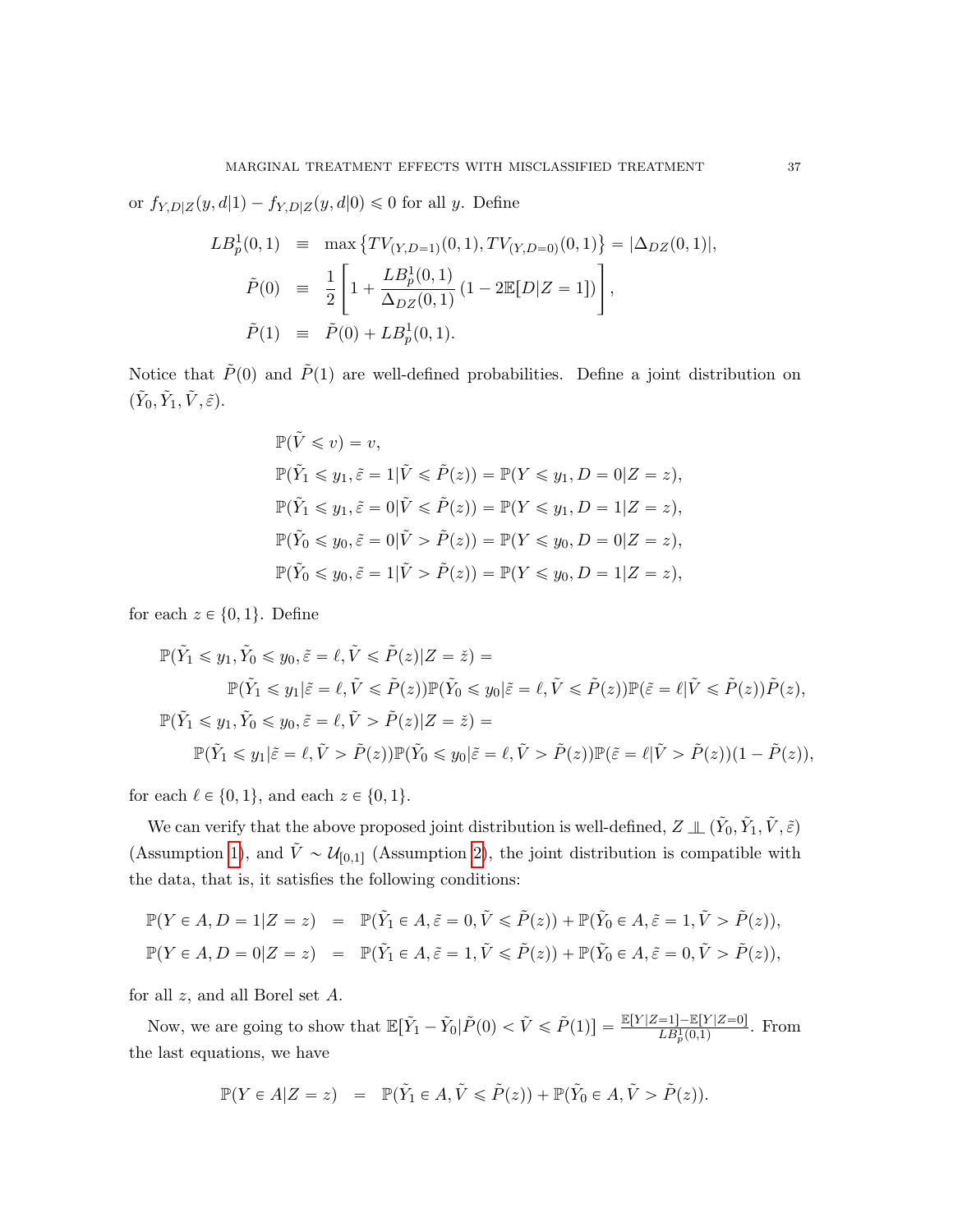Therefore,

$$
\mathbb{P}(Y \in A | Z = 1) - \mathbb{P}(Y \in A | Z = 0) = \mathbb{P}(\tilde{Y}_1 \in A, \tilde{P}(0) < \tilde{V} \leq \tilde{P}(1)) - \mathbb{P}(\tilde{Y}_0 \in A, \tilde{P}(0) < \tilde{V} \leq \tilde{P}(z)).
$$

Using Bayes' rule, we have

$$
\mathbb{P}(Y \in A | Z = 1) - \mathbb{P}(Y \in A | Z = 0)
$$
  

$$
\left[ \mathbb{P}(\tilde{Y}_1 \in A | \tilde{P}(0) < \tilde{V} \leq \tilde{P}(1)) - \mathbb{P}(\tilde{Y}_0 \in A | \tilde{P}(0) < \tilde{V} \leq \tilde{P}(1)) \right] \left( \tilde{P}(1) - \tilde{P}(0) \right).
$$

Hence,

$$
\mathbb{P}(\tilde{Y}_1 \in A | \tilde{P}(0) < \tilde{V} \leq \tilde{P}(1)) - \mathbb{P}(\tilde{Y}_0 \in A | \tilde{P}(0) < \tilde{V} \leq \tilde{P}(1)) = \frac{\mathbb{P}(Y \in A | Z = 1) - \mathbb{P}(Y \in A | Z = 0)}{\tilde{P}(1) - \tilde{P}(0)}
$$

Finally, the expectation version of the result also holds, and we obtain

$$
\mathbb{E}[\tilde{Y}_1 - \tilde{Y}_0 | \tilde{P}(0) < \tilde{V} \leq \tilde{P}(1)] = \frac{\mathbb{E}[Y|Z=1] - \mathbb{E}[Y|Z=0]}{LB_p^1(0,1)}.
$$

We have just shown that one of the bounds for the  $LATE$  is achieved. Next, we will show that the other bound  $\mathbb{E}[Y|Z = 1] - \mathbb{E}[Y|Z = 0]$  is also achievable. This case implies that  $P(1) - P(0) = 1$ , which is possible only when  $P(1) = 1$  and  $P(0) = 0$ , that is, there is full compliance:  $D^* = Z$ . This is possible if  $\mathbb{P}(D = 0|Z = 1) = \mathbb{P}(D = 1|Z = 0)$ . Indeed,  $\tilde{P}(1) = 1$  and  $\tilde{P}(0) = 0$  imply that  $\mathbb{P}(D = 1|Z = 0) = \mathbb{P}(\tilde{\varepsilon} = 1)$ , and  $\mathbb{P}(D = 0|Z = 1) =$  $\mathbb{P}(\tilde{\varepsilon}=1).$ 

Appendix E. Proof of sharpness when the instrument is continuous

<span id="page-37-0"></span>*Proof.* For each  $\alpha \in (0, 1)$ , we need to find a joint distribution on the vector  $(\tilde{Y}_1, \tilde{Y}_0, \tilde{V}, \tilde{\varepsilon}, Z)$ , such that it satisfies model  $(2.1)$  and Assumptions [1,](#page-5-0) [2,](#page-5-1) and [5,](#page-16-0) and induces the joint distribution on  $(Y, D, Z)$ . For any function  $P(z)$  satisfying the constraints in  $(3.18)-(3.26)$  $(3.18)-(3.26)$  $(3.18)-(3.26)$ ,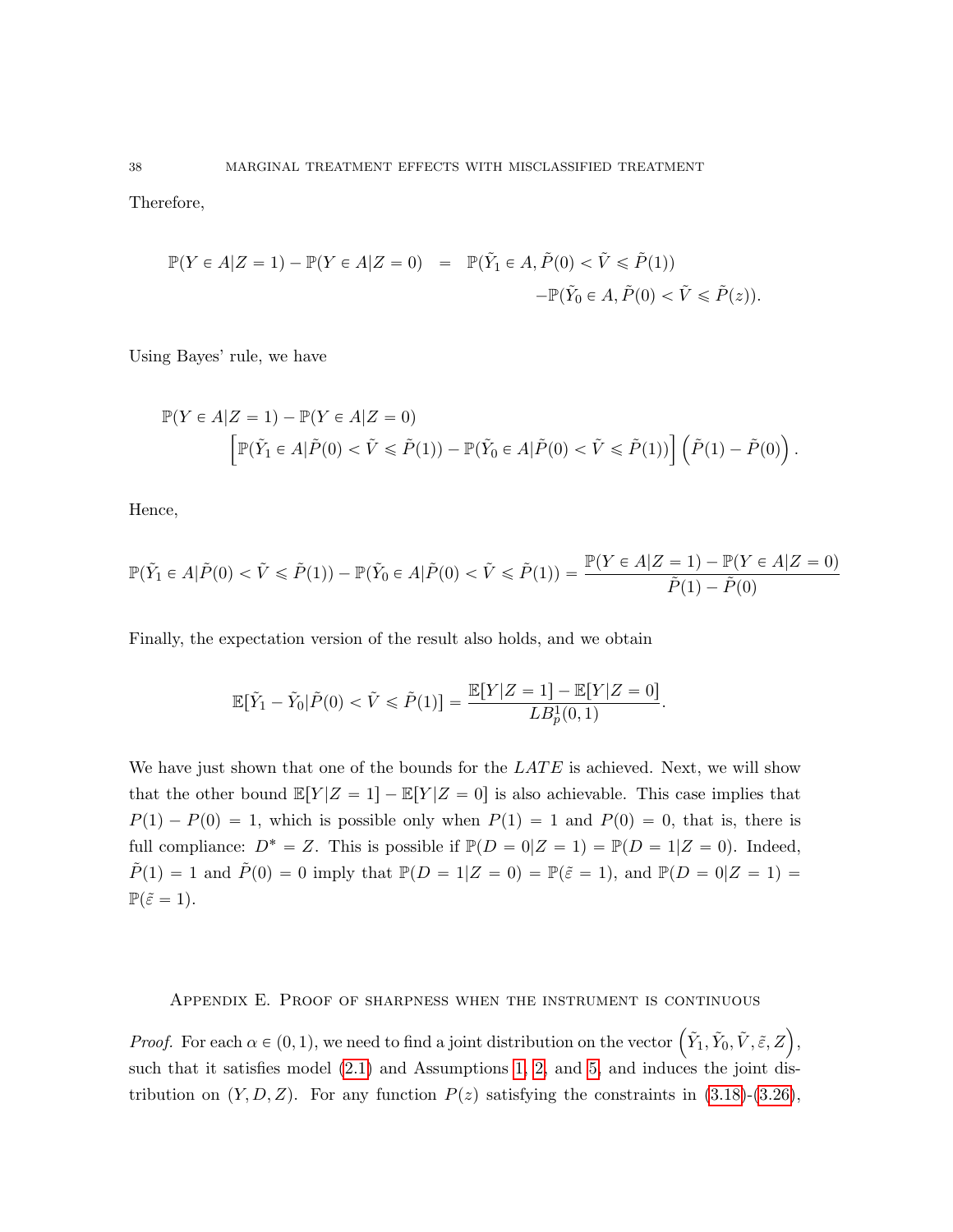define:

$$
\mathbb{P}(\tilde{\varepsilon} = 1|Z = z) = \alpha,
$$
\n
$$
f_{\tilde{V}|\tilde{\varepsilon}=0, Z=z}(p) = \frac{1 + \frac{\partial \mathbb{P}(D=1|P(Z)=p)}{\partial p}}{2(1-\alpha)},
$$
\n
$$
f_{\tilde{V}|\tilde{\varepsilon}=1, Z=z}(p) = \frac{1 - \frac{\partial \mathbb{P}(D=1|P(Z)=p)}{\partial p}}{2\alpha},
$$
\n
$$
\mathbb{P}(\tilde{Y}_1 \le y|\tilde{V}=p, \tilde{\varepsilon}=1, Z=z) = \frac{\alpha f_{\tilde{V}|\tilde{\varepsilon}=1}(p)\kappa_0(y;p)-(1-\alpha) f_{\tilde{V}|\tilde{\varepsilon}=0}(p)\kappa_1(y;p)}{\alpha f_{\tilde{V}|\tilde{\varepsilon}=1}(p)-(1-\alpha) f_{\tilde{V}|\tilde{\varepsilon}=0}(p))},
$$
\n
$$
\mathbb{P}(\tilde{Y}_1 \le y|\tilde{V}=p, \tilde{\varepsilon}=0, Z=z) = \frac{\alpha f_{\tilde{V}|\tilde{\varepsilon}=1}(p)\kappa_0(y;p)-(1-\alpha) f_{\tilde{V}|\tilde{\varepsilon}=0}(p)\kappa_1(y;p)}{\alpha f_{\tilde{V}|\tilde{\varepsilon}=1}(p)-(1-\alpha) f_{\tilde{V}|\tilde{\varepsilon}=0}(p))},
$$
\n
$$
\mathbb{P}(\tilde{Y}_0 \le y|\tilde{V}=p, \tilde{\varepsilon}=1, Z=z) = \frac{(1-\alpha) f_{\tilde{V}|\tilde{\varepsilon}=0}(p)\kappa_0(y;p)-\alpha f_{\tilde{V}|\tilde{\varepsilon}=1}(p)\kappa_1(y;p)}{\alpha f_{\tilde{V}|\tilde{\varepsilon}=1}(p)-(1-\alpha) f_{\tilde{V}|\tilde{\varepsilon}=0}(p))},
$$
\n
$$
\mathbb{P}(\tilde{Y}_0 \le y|\tilde{V}=p, \tilde{\varepsilon}=0, Z=z) = \frac{(1-\alpha) f_{\tilde{V}|\varepsilon=0}(p)\kappa_0(y;p)-\alpha f_{\tilde{V}|\varepsilon=1}(p)\kappa_1(y;p)}{\alpha f_{\tilde{V}|\tilde{\varepsilon}=1}(p)-(1-\alpha)
$$

where 
$$
\kappa_1(y; p) = \frac{\partial \mathbb{P}(Y \leq y, D=1 | P(Z) = p)}{\partial p}
$$
, and  $\kappa_0(y; p) = \frac{\partial \mathbb{P}(Y \leq y, D=0 | P(Z) = p)}{\partial p}$ . Define

$$
\mathbb{P}(\tilde{Y}_0 \leq y_0, \tilde{Y}_1 \leq y_1 | \tilde{V} = p, \varepsilon = \ell, Z = z) = \mathbb{P}(\tilde{Y}_0 \leq y_0 | \tilde{V} = p, \varepsilon = \ell, Z = z) \mathbb{P}(\tilde{Y}_1 \leq y_1 | \tilde{V} = p, \varepsilon = \ell, Z = z).
$$

It is easy to check that the above quantities are well-defined probabilities/distributions It is easy to check that the above quantities are well-defined probabilities/distributions<br>under the constraints [\(3.18\)](#page-17-0)-[\(3.25\)](#page-17-1), and the vector  $(\tilde{Y}_1, \tilde{Y}_0, \tilde{V}, \tilde{\varepsilon}, Z)$  satisfies Assumptions [1,](#page-5-0) [2,](#page-5-1) and [5.](#page-16-0) Define

$$
\begin{cases}\n\tilde{Y} = \tilde{Y}_1 \tilde{D}^* + \tilde{Y}_0 (1 - \tilde{D}^*) \\
\tilde{D}^* = 1 \left\{ \tilde{V} \le P(Z) \right\} \\
\tilde{D} = \tilde{D}^* (1 - \tilde{\varepsilon}) + (1 - \tilde{D}^*) \tilde{\varepsilon}\n\end{cases}
$$
\n(E.1)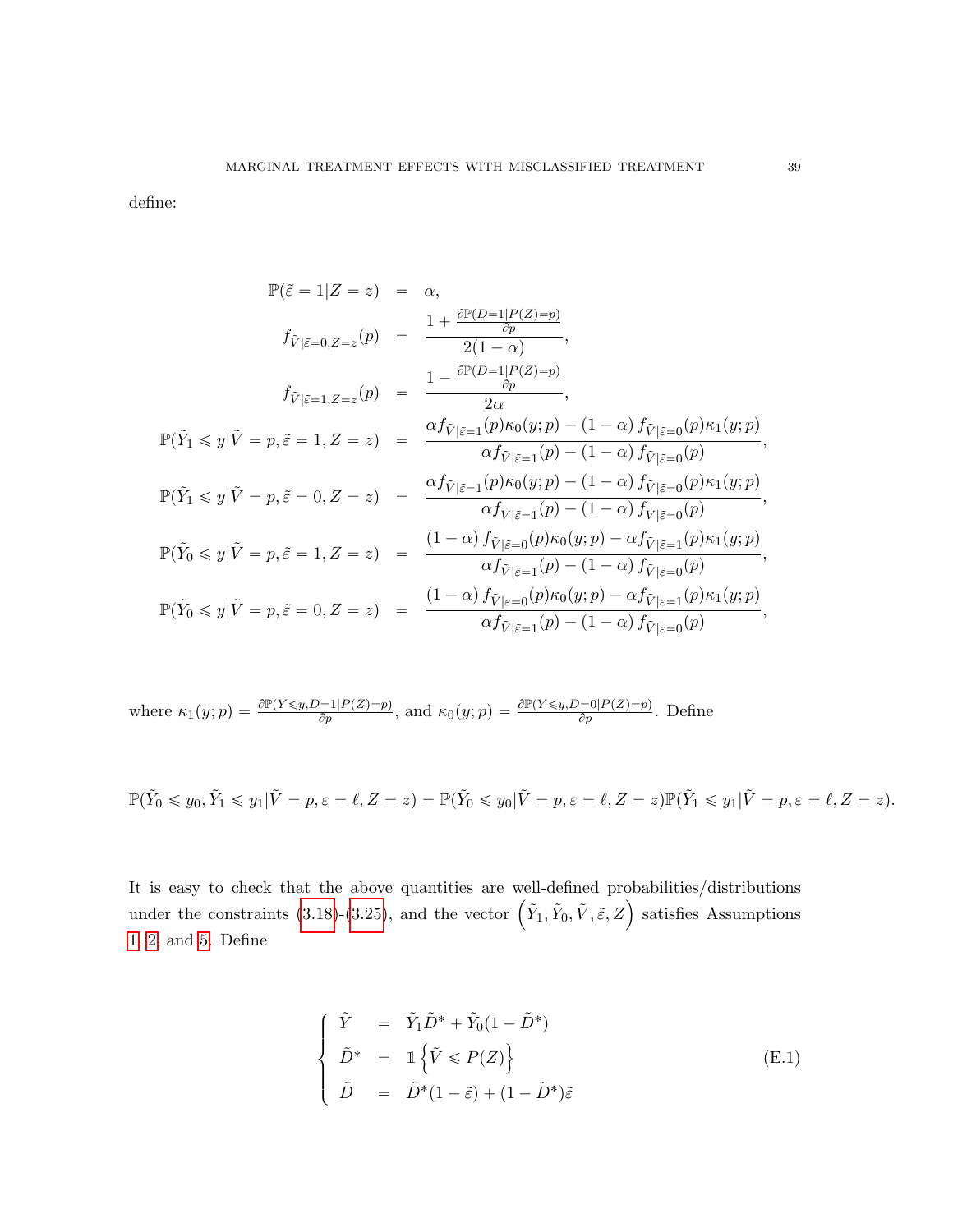We will now show that the vector  $(\tilde{Y}, \tilde{D}, Z)$  has the same distribution as the vector  $(Y, D, Z)$ . We have

$$
\mathbb{P}(\tilde{Y} \leq y, \tilde{D} = 1 | Z = z) = \mathbb{P}(\tilde{Y} \leq y, \tilde{D} = 1 | P(Z) = P(z)),
$$
  
\n
$$
= (1 - \alpha) \int_0^{P(z)} \mathbb{P}(\tilde{Y}_1 \leq y | \tilde{V} = v, \tilde{\varepsilon} = 0) f_{\tilde{V}|\tilde{\varepsilon}=0}(v) dv
$$
  
\n
$$
+ \alpha \int_{P(z)}^1 \mathbb{P}(\tilde{Y}_0 \leq y | \tilde{V} = v, \tilde{\varepsilon} = 1) f_{\tilde{V}|\tilde{\varepsilon}=1}(v) dv,
$$
  
\n
$$
= (1 - \alpha) \int_0^1 \mathbb{P}(\tilde{Y}_1 \leq y | \tilde{V} = v, \tilde{\varepsilon} = 0) f_{\tilde{V}|\tilde{\varepsilon}=0}(v) dv
$$
  
\n
$$
- (1 - \alpha) \int_{P(z)}^1 \mathbb{P}(\tilde{Y}_1 \leq y | \tilde{V} = v, \tilde{\varepsilon} = 0) f_{\tilde{V}|\tilde{\varepsilon}=0}(v) dv
$$
  
\n
$$
+ \alpha \int_{P(z)}^1 \mathbb{P}(\tilde{Y}_0 \leq y | \tilde{V} = v, \tilde{\varepsilon} = 1) f_{\tilde{V}|\tilde{\varepsilon}=1}(v) dv,
$$
  
\n
$$
= (1 - \alpha) \int_0^1 \mathbb{P}(\tilde{Y}_1 \leq y | \tilde{V} = v, \tilde{\varepsilon} = 0) f_{\tilde{V}|\tilde{\varepsilon}=0}(v) dv
$$
  
\n
$$
+ \int_{P(z)}^1 - (1 - \alpha) f_{\tilde{V}|\tilde{\varepsilon}=0}(v) \mathbb{P}(\tilde{Y}_1 \leq y | \tilde{V} = v, \tilde{\varepsilon} = 0)
$$
  
\n
$$
+ \alpha f_{\tilde{V}|\tilde{\varepsilon}=1}(v) \mathbb{P}(\tilde{Y}_0 \leq y | \tilde{V} = v, \tilde{\varepsilon} = 1) dv,
$$

where the first equality holds from Equation [\(3.26\)](#page-17-1). Given the definition of our DGP, we have

$$
-(1 - \alpha)f_{\tilde{V}|\tilde{\varepsilon}=0}(v)\mathbb{P}\left(\tilde{Y}_1 \leqslant y|\tilde{V}=v,\tilde{\varepsilon}=0\right) + \alpha f_{\tilde{V}|\tilde{\varepsilon}=1}(v)\mathbb{P}\left(\tilde{Y}_0 \leqslant y|\tilde{V}=v,\tilde{\varepsilon}=1\right)
$$

$$
= -\kappa_1(y;v) = -\frac{\partial \mathbb{P}(Y \leqslant y, D=1|P(Z)=v)}{\partial v}.
$$

Therefore,

$$
\int_{P(z)}^1 -(1-\alpha)f_{\tilde{V}|\tilde{\varepsilon}=0}(v)\mathbb{P}\left(\tilde{Y}_1 \le y|\tilde{V}=v,\tilde{\varepsilon}=0\right) + \alpha f_{\tilde{V}|\tilde{\varepsilon}=1}(v)\mathbb{P}\left(\tilde{Y}_0 \le y|\tilde{V}=v,\tilde{\varepsilon}=1\right)dv
$$
  
=  $\mathbb{P}(Y \le y, D = 1|P(Z) = P(z)) - \mathbb{P}(Y \le y, D = 1|P(Z) = 1),$   
=  $\mathbb{P}(Y \le y, D = 1|Z = z) - \mathbb{P}(Y \le y, D = 1|P(Z) = 1)$ 

At this point, it remains to show that

$$
\mathbb{P}(Y \leq y, D = 1 | P(Z) = 1) = (1 - \alpha) \int_0^1 \mathbb{P}\left(\tilde{Y}_1 \leq y | \tilde{V} = v, \tilde{\varepsilon} = 0\right) f_{\tilde{V} | \tilde{\varepsilon} = 0}(v) dv.
$$

This equality holds from condition [\(3.24\)](#page-17-0).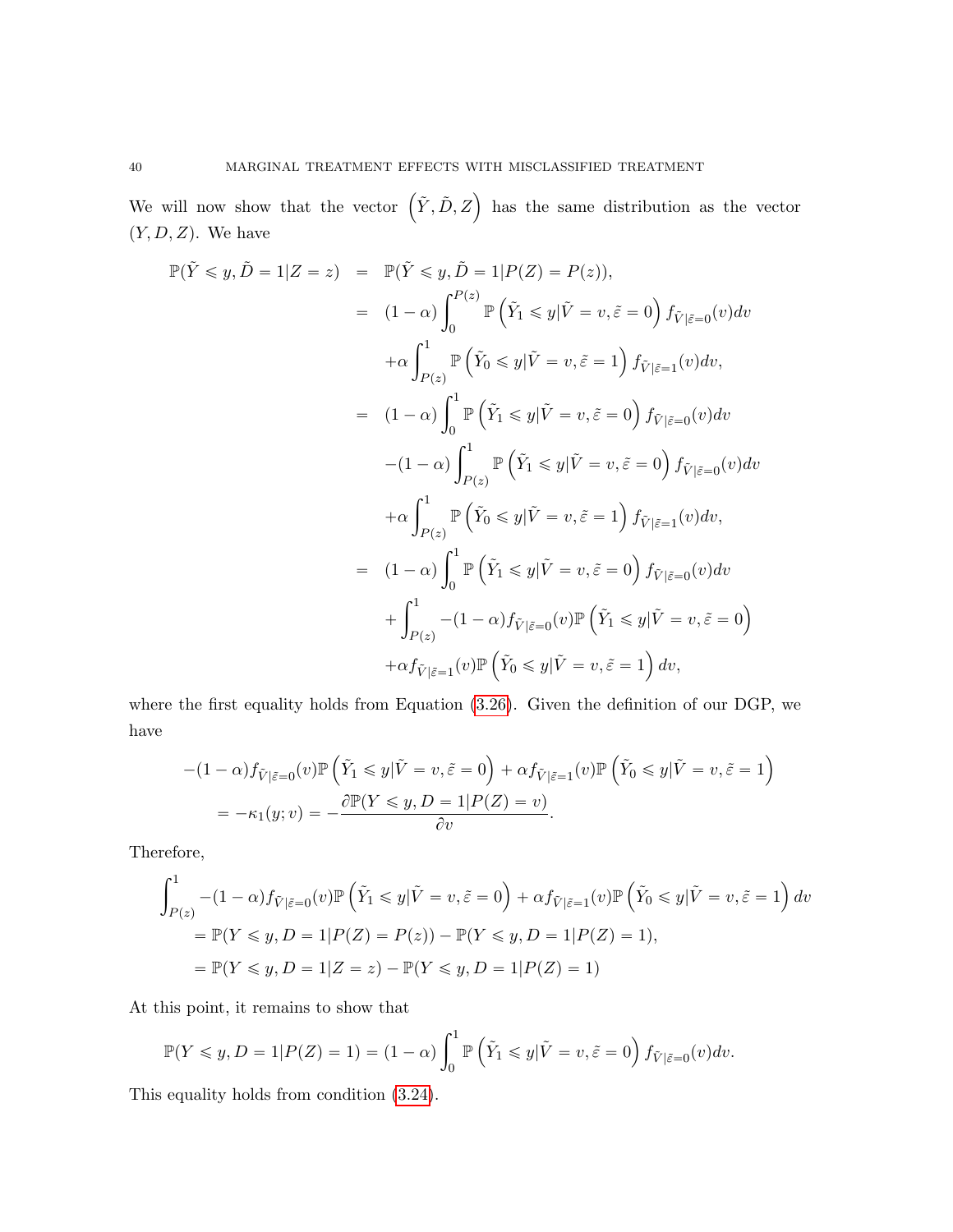<span id="page-40-1"></span>Similarly,  $\mathbb{P}(\tilde{Y} \leq y, \tilde{D} = 0 | Z = z) = \mathbb{P}(Y \leq y, D = 0 | Z = z).$ 

Appendix F. Proof of Proposition [4](#page-21-1)

*Proof.* Suppose  $\alpha_1(z) = \frac{\alpha(z)}{P(z)}$  and  $\alpha_0(z) = \frac{\alpha(z)}{1 - P(z)}$ . Then, from Equation [\(4.1\)](#page-21-2), we have:

$$
\mathbb{P}(D = 1|Z = z) = \left(1 - \frac{\alpha(z)}{1 - P(z)} - \frac{\alpha(z)}{P(z)}\right)P(z) + \frac{\alpha(z)}{1 - P(z)},
$$
  
=  $P(z).$ 

It remains to check that  $\frac{\alpha(z)}{P(z)} = \frac{\alpha(z)}{\mathbb{P}(D=1|Z=z)}$  and  $\frac{\alpha(z)}{1-P(z)} = \frac{\alpha(z)}{\mathbb{P}(D=0|Z=z)}$  are probabilities. Since  $\alpha(z) \leq \min \{ \mathbb{P}(D = 1|Z = z), \mathbb{P}(D = 0|Z = z) \}$  for all z, these latter ratios are well-defined  $\Box$ 

<span id="page-40-0"></span>Appendix G. Allowing for dependence between misclassification and IV

Similarly to Equation [3.1,](#page-6-4) we have under  $Z \perp\!\!\!\perp (Y_d, V), d = 0, 1$ :

$$
f_{Y|Z}(y|z) = \int_0^{P(z)} f_{Y_1|V}(y|v) dv + \int_{P(z)}^1 f_{Y_0|V}(y|v) dv.
$$

Hence, for any  $P(z') < P(z)$  we have

$$
f_{Y|Z}(y|z) - f_{Y|Z}(y|z') = \int_{P(z')}^{P(z)} f_{Y_1|V}(y|v)dv - \int_{P(z')}^{P(z)} f_{Y_0|V}(y|v)dv,
$$

Using the triangle inequality, we have

$$
\begin{array}{lcl} \left|f_{Y|Z} \left( y|z \right) - f_{Y|Z} \left( y|z' \right) \right| & \leqslant & \displaystyle \int_{P(z')}^{P(z)} f_{Y_1|V} (y|v) dv \\ & & \displaystyle \qquad \qquad + \displaystyle \int_{P(z')}^{P(z)} f_{Y_0|V} (y|v) dv. \end{array}
$$

Therefore, by integrating each side over the support  $\mathcal Y$  and using the Fubini-Tonelli theorem, we have

$$
\int_{\mathcal{Y}} |f_{Y|Z} (y|z) - f_{Y|Z} (y|z')| d\mu_Y(y) \leq \int_{P(z')}^{P(z)} dv + \int_{P(z')}^{P(z)} dv = 2 (P(z) - P(z')).
$$

Hence, we have  $TV_Y(z', z) \leq P(z) - P(z') \leq 1$ , where

$$
TV_Y(z', z) = \frac{1}{2} \int_{\mathcal{Y}} |f_{Y|Z}(y|z) - f_{Y|Z}(y|z')| d\mu_Y(y).
$$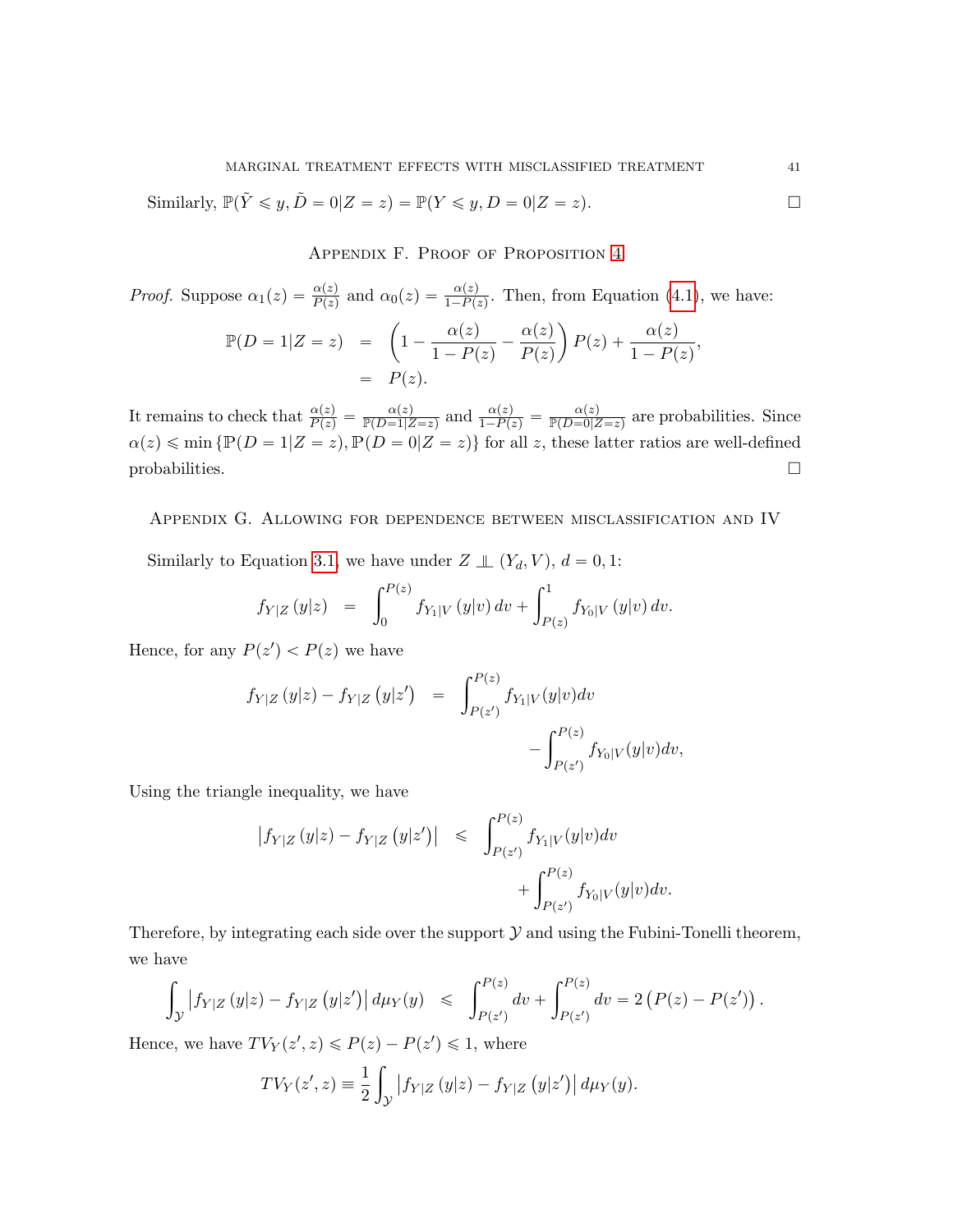Then, we have

$$
\min \left\{ \frac{\Delta_{YZ}(z', z)}{TV_Y(z', z)}, \Delta_{YZ}(z', z) \right\}
$$
  
\$\leqslant \frac{\mathbb{E}[Y|P(Z) = P(z)] - \mathbb{E}[Y|P(Z) = P(z')] }{P(z) - P(z')} \leqslant  
\max \left\{ \frac{\Delta\_{YZ}(z', z)}{TV\_Y(z', z)}, \Delta\_{YZ}(z', z) \right\}.

Therefore, the following bounds hold for the MTE:  
\n
$$
\min \left\{ \lim_{z' \to z} \frac{\Delta_{YZ}(z', z)}{TV_Y(z', z)}, 0 \right\}
$$
\n
$$
\leq MTE(P(z)) \leq \max \left\{ \lim_{z' \to z} \frac{\Delta_{YZ}(z', z)}{TV_Y(z', z)}, 0 \right\}.
$$
\n(G.1)

<span id="page-41-0"></span>These bounds are wider those derived in Subsection [3.3](#page-10-0) under Assumptions [1-](#page-5-0)[4.](#page-6-2)



Appendix H. Additional empirical results

FIGURE 5. Illustration of  $F_{V|\varepsilon=1}$  under Various Specifications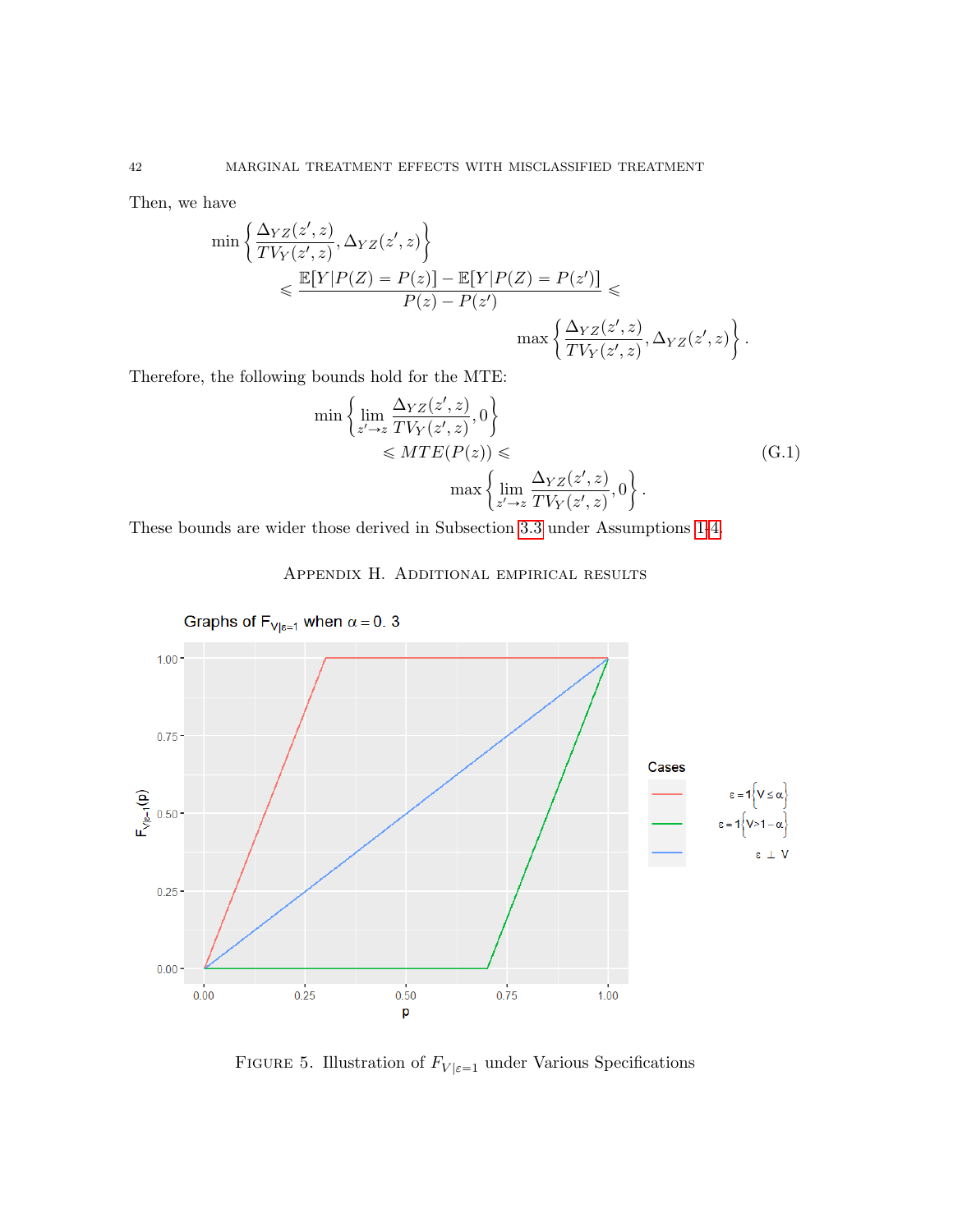

FIGURE 6. 95% Confidence Region for MTE  $(\varepsilon = \mathbbm{1}\{V \le \alpha\})$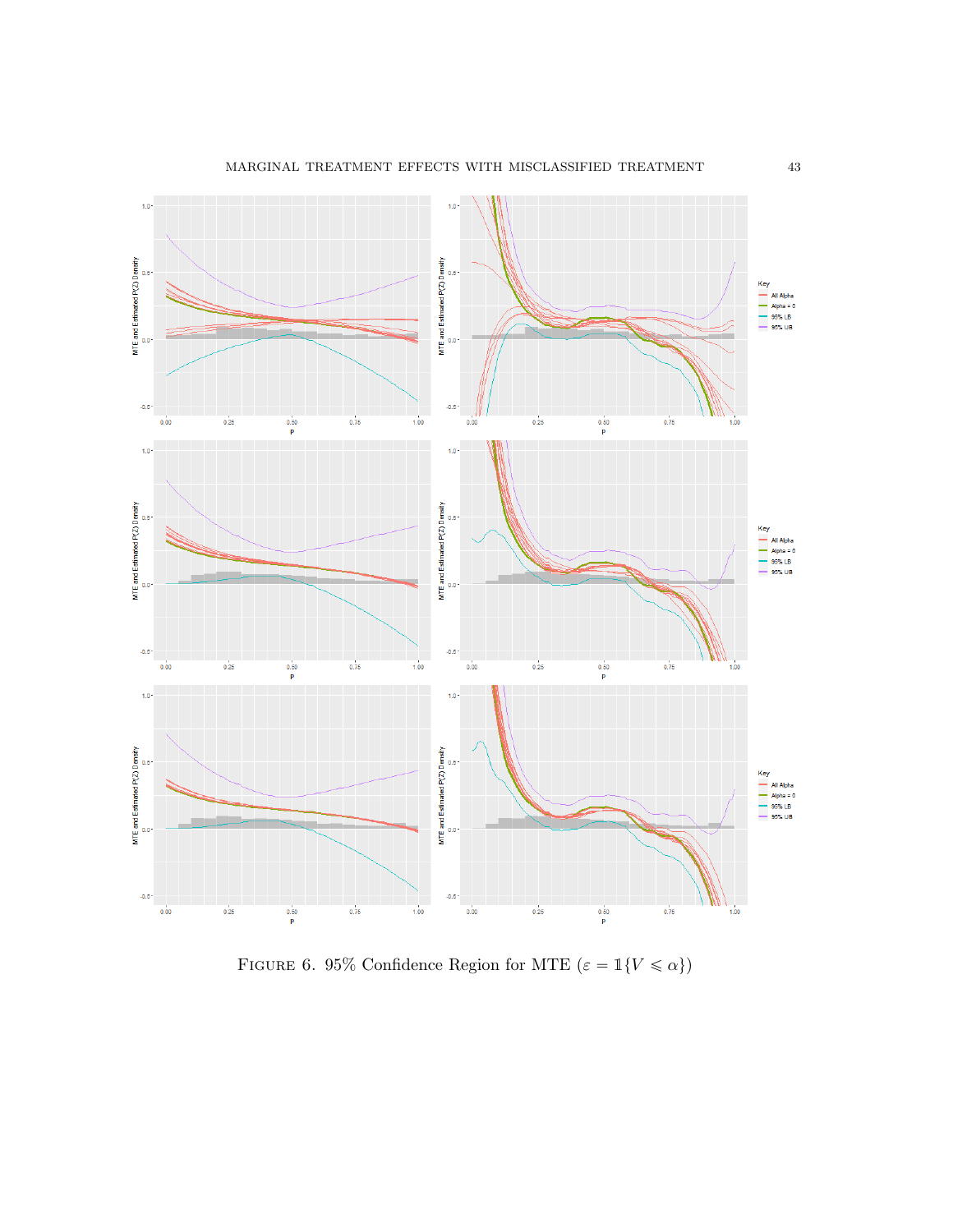Table 8. Estimated Bounds of Average Returns to Upper Secondary Schooling ( $\varepsilon = \mathbbm{1}\{V \leqslant \alpha\})$ 

|          |                     | ATE   |       | ATT   |       | ATU      |          |
|----------|---------------------|-------|-------|-------|-------|----------|----------|
|          | $\overline{\alpha}$ | LB    | UB    | LB    | UB    | LB       | UВ       |
| Gaussian | 0.1                 | 0.110 | 0.170 | 0.092 | 0.259 | 0.075    | 0.138    |
|          | 0.05                | 0.137 | 0.161 | 0.215 | 0.257 | 0.075    | 0.084    |
|          | 0.025               | 0.137 | 0.148 | 0.215 | 0.234 | 0.078    | 0.085    |
| nprobust | 0.1                 | 0.071 | 0.295 | 0.051 | 0.817 | $-0.272$ | 0.115    |
|          | 0.05                | 0.116 | 0.312 | 0.478 | 0.874 | $-0.273$ | $-0.082$ |
|          | 0.025               | 0.134 | 0.286 | 0.601 | 0.795 | $-0.278$ | $-0.082$ |

Table 9. 95% Confidence Intervals of Average Returns to Upper Secondary Schooling  $(\varepsilon = \mathbb{1}{V \le \alpha})$ 

|          |                     | ATE      |       | ATT      |       | <b>ATU</b> |       |
|----------|---------------------|----------|-------|----------|-------|------------|-------|
|          | $\overline{\alpha}$ | LB       | UB    | LB       | UB    | LB         | UB    |
| Gaussian | 0.1                 | 0.019    | 0.269 | $-0.062$ | 0.435 | $-0.134$   | 0.304 |
|          | 0.05                | 0.022    | 0.262 | 0.045    | 0.434 | $-0.134$   | 0.299 |
|          | 0.025               | 0.022    | 0.255 | 0.045    | 0.410 | $-0.134$   | 0.299 |
| nprobust | 0.1                 | $-0.187$ | 0.606 | $-0.178$ | 1.420 | $-0.771$   | 0.385 |
|          | 0.05                | $-0.187$ | 0.635 | $-0.013$ | 1.497 | $-0.771$   | 0.321 |
|          | 0.025               | $-0.187$ | 0.596 | $-0.017$ | 1.387 | $-0.771$   | 0.322 |

TABLE 10. Estimated Bounds of AMTE to Upper Secondary Schooling ( $\varepsilon =$  $\mathbb{1}{V \leq \alpha}$ 

|          |                     | $\zeta = 0.1$ |       |       | $\zeta = 0.05$ |       | $\zeta = 0.01$ |
|----------|---------------------|---------------|-------|-------|----------------|-------|----------------|
|          | $\overline{\alpha}$ | LB            | UB    | LB    | UB             | LB    | UB             |
|          | 0.1                 | 0.109         | 0.167 | 0.109 | 0.166          | 0.109 | 0.166          |
| Gaussian | 0.05                | 0.155         | 0.165 | 0.155 | 0.164          | 0.155 | 0.163          |
|          | 0.025               | 0.155         | 0.160 | 0.155 | 0.159          | 0.155 | 0.159          |
|          | 0.1                 | 0.117         | 0.197 | 0.106 | 0.155          | 0.092 | 0.148          |
| nprobust | 0.05                | 0.119         | 0.197 | 0.100 | 0.156          | 0.091 | 0.148          |
|          | 0.025               | 0.179         | 0.196 | 0.146 | 0.156          | 0.136 | 0.148          |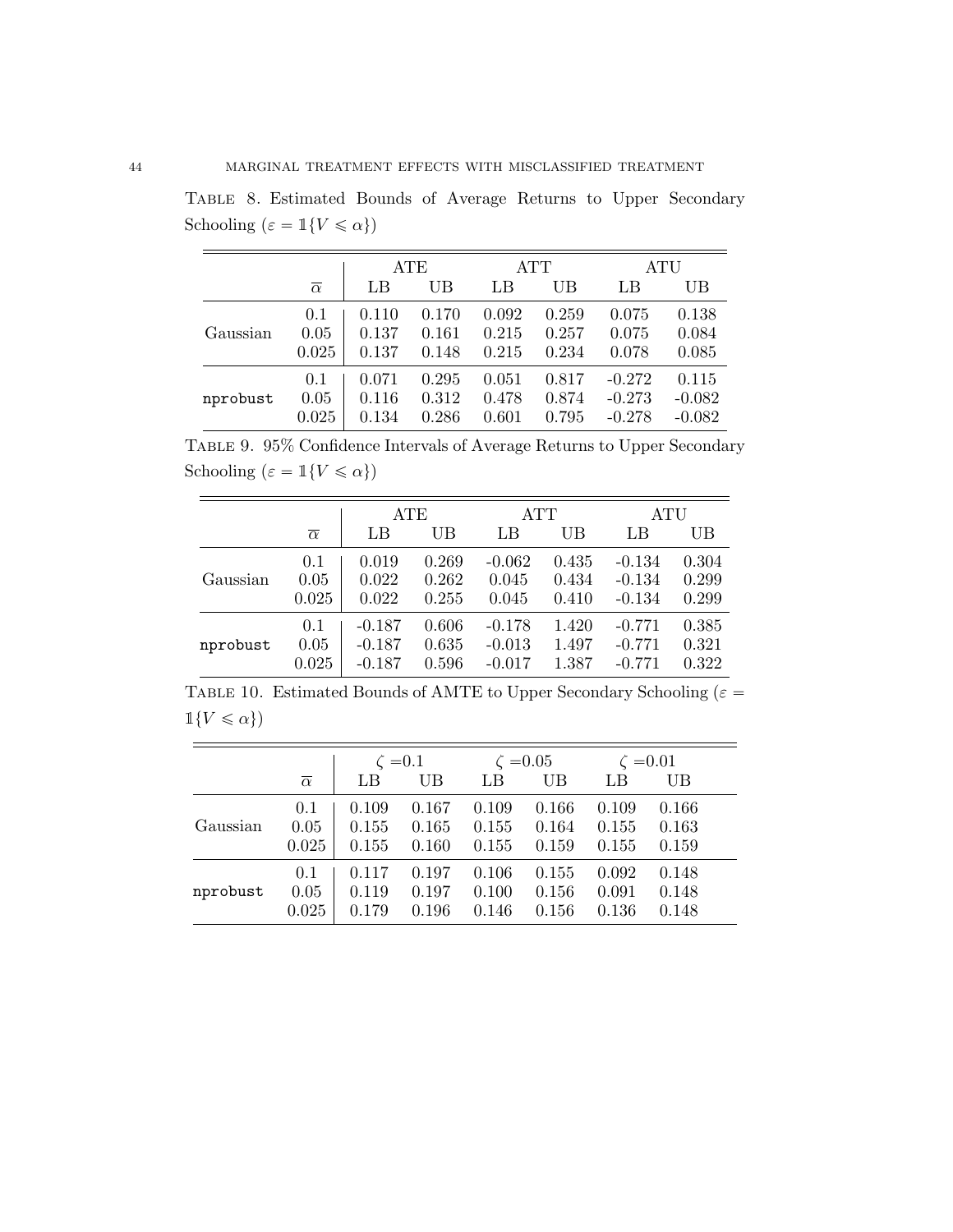Table 11. 95% Confidence Intervals of AMTE to Upper Secondary Schooling  $(\varepsilon = \mathbbm{1}\{V \leqslant \alpha\})$ 

|          |                     | $\zeta = 0.1$ |       | $\zeta = 0.05$ |       | $\zeta = 0.01$ |       |
|----------|---------------------|---------------|-------|----------------|-------|----------------|-------|
|          | $\overline{\alpha}$ | LB            | UB    | LB             | UB    | LΒ             | UB    |
|          | 0.1                 | 0.024         | 0.259 | 0.024          | 0.257 | 0.023          | 0.257 |
| Gaussian | 0.05                | 0.060         | 0.259 | 0.060          | 0.257 | 0.060          | 0.257 |
|          | 0.025               | 0.060         | 0.254 | 0.060          | 0.253 | 0.060          | 0.253 |
|          | 0.1                 | 0.001         | 0.358 | $-0.025$       | 0.304 | $-0.073$       | 0.292 |
| nprobust | 0.05                | $-0.008$      | 0.366 | $-0.035$       | 0.307 | $-0.060$       | 0.293 |
|          | 0.025               | 0.003         | 0.369 | $-0.005$       | 0.307 | $-0.012$       | 0.293 |

Table 12. Point Estimate Bounds and 95% Confidence Bounds of PRTE to Upper Secondary Schooling  $(\varepsilon = \mathbbm{1}\{V \leqslant \alpha\})$ 

|          |                      |              | Point Estimates            |                            |                            | Confidence Bounds          |
|----------|----------------------|--------------|----------------------------|----------------------------|----------------------------|----------------------------|
| $\alpha$ | $\overline{\alpha}$  | $\alpha = 0$ | LB                         | UB                         | LB                         | UВ                         |
| 0.05     | 0.1<br>0.05<br>0.025 | 0.3762       | 0.2489<br>0.2963<br>0.3353 | 0.3762<br>0.3762<br>0.3762 | 0.1420<br>0.1975<br>0.2394 | 0.4702<br>0.4702<br>0.4702 |
| 0.1      | 0.1<br>0.05<br>0.025 | 0.3792       | 0.2493<br>0.2997<br>0.3389 | 0.3792<br>0.3792<br>0.3792 | 0.1430<br>0.1999<br>0.2418 | 0.4742<br>0.4742<br>0.4742 |
| 0.15     | 0.1<br>0.05<br>0.025 | 0.3825       | 0.2505<br>0.3039<br>0.3430 | 0.3825<br>0.3825<br>0.3825 | 0.1440<br>0.2029<br>0.2446 | 0.4786<br>0.4786<br>0.4786 |
| 0.2      | 0.1<br>0.05<br>0.025 | 0.3861       | 0.2526<br>0.3088<br>0.3475 | 0.3861<br>0.3861<br>0.3861 | 0.1450<br>0.2063<br>0.2476 | 0.4834<br>0.4834<br>0.4834 |

Table 13. Estimated Bounds of Average Returns to Upper Secondary Schooling ( $\varepsilon = \mathbbm{1}\{V > 1 - \alpha\}$ )

|          |                     | <b>ATE</b> |       |       | ATT   |          | ATU      |
|----------|---------------------|------------|-------|-------|-------|----------|----------|
|          | $\overline{\alpha}$ | LB         | UB    | LB    | UB    | LB       | UB       |
| Gaussian | 0.1                 | $-0.006$   | 0.137 | 0.139 | 0.215 | $-0.123$ | 0.082    |
|          | 0.05                | 0.065      | 0.137 | 0.192 | 0.215 | $-0.012$ | 0.082    |
|          | 0.025               | 0.121      | 0.137 | 0.206 | 0.215 | 0.065    | 0.082    |
| nprobust | 0.1                 | $-0.026$   | 0.134 | 0.222 | 0.702 | $-0.359$ | $-0.027$ |
|          | 0.05                | 0.011      | 0.134 | 0.322 | 0.702 | $-0.359$ | $-0.119$ |
|          | 0.025               | 0.011      | 0.134 | 0.520 | 0.702 | $-0.361$ | $-0.266$ |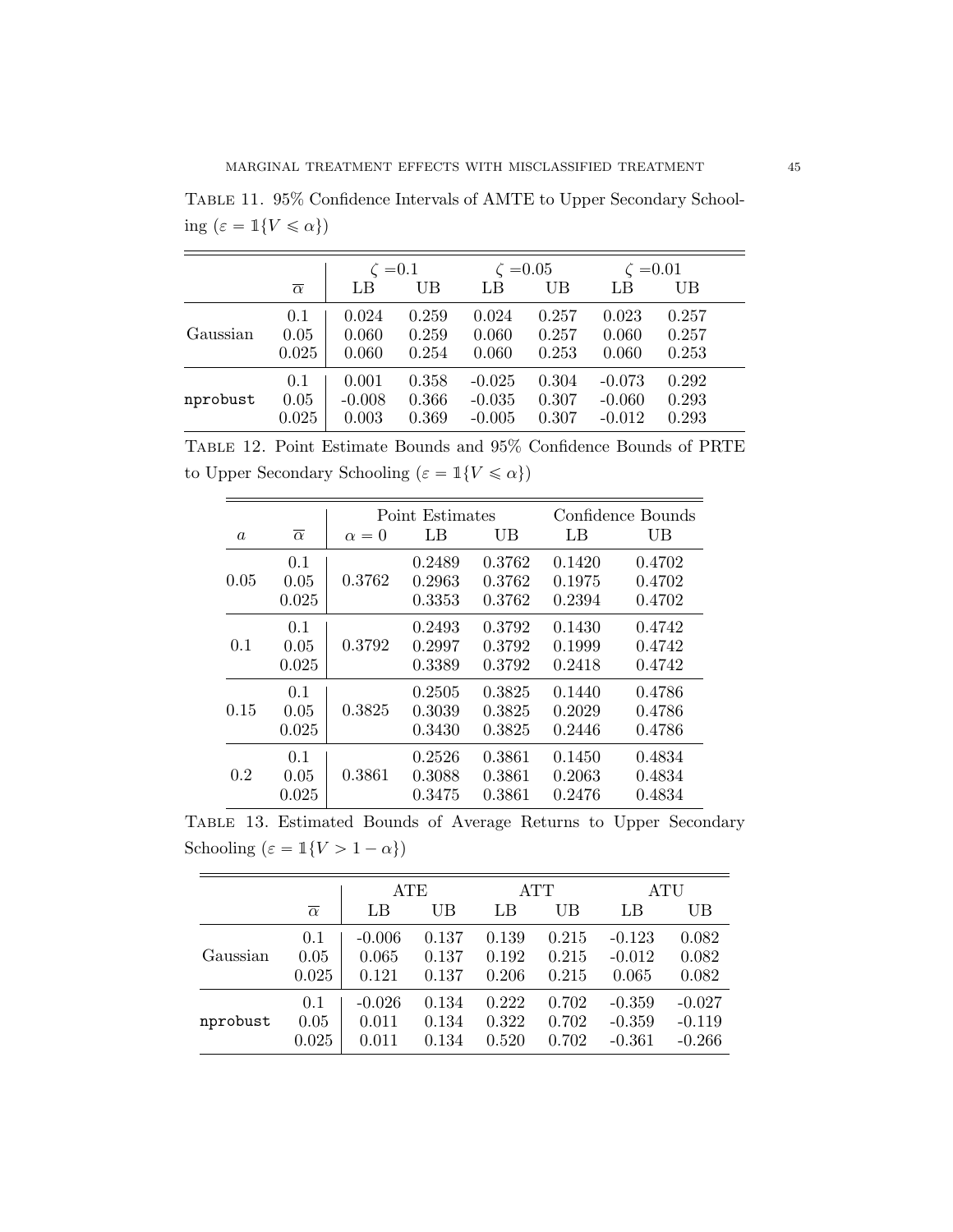

FIGURE 7. 95% Confidence Region for MTE  $(\varepsilon = \mathbb{1}{V > 1 - \alpha})$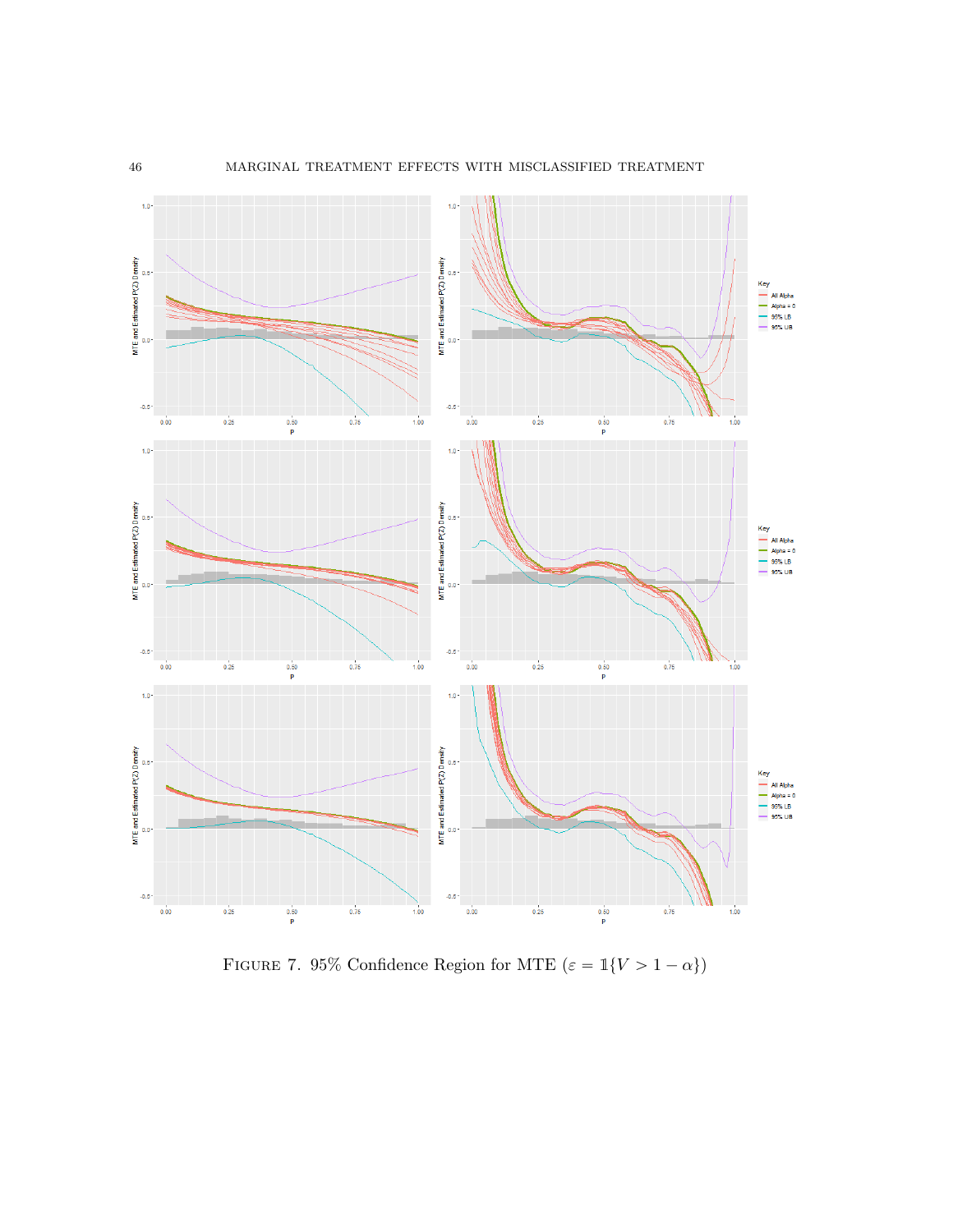Table 14. 95% Confidence Intervals of Average Returns to Upper Secondary Schooling ( $\varepsilon = \mathbbm{1}\{V > 1-\alpha\})$ 

|          |                     |          | ATE   |          | ATT   |          | ATU   |
|----------|---------------------|----------|-------|----------|-------|----------|-------|
|          | $\overline{\alpha}$ | LB       | UB    | LB       | UB    | LB       | UB    |
| Gaussian | 0.1                 | $-0.162$ | 0.260 | $-0.003$ | 0.384 | $-0.389$ | 0.320 |
|          | 0.05                | $-0.083$ | 0.260 | 0.033    | 0.384 | $-0.273$ | 0.320 |
|          | 0.025               | $-0.008$ | 0.254 | 0.044    | 0.384 | $-0.170$ | 0.306 |
| nprobust | 0.1                 | $-0.318$ | 0.455 | 0.056    | 1.215 | $-0.898$ | 0.252 |
|          | 0.05                | $-0.318$ | 0.455 | 0.079    | 1.215 | $-0.898$ | 0.252 |
|          | 0.025               | $-0.318$ | 0.455 | 0.189    | 1.215 | $-0.919$ | 0.259 |

TABLE 15. Estimated Bounds of AMTE to Upper Secondary Schooling ( $\varepsilon =$  $\mathbb{1}{V > 1 - \alpha}$ 

|          |                     | $\zeta = 0.1$ |       |       | $\zeta = 0.05$ |       | $\zeta = 0.01$ |
|----------|---------------------|---------------|-------|-------|----------------|-------|----------------|
|          | $\overline{\alpha}$ | LB            | UB    | LB    | UB             | LB    | UB             |
|          | 0.1                 | 0.089         | 0.155 | 0.093 | 0.155          | 0.094 | 0.155          |
| Gaussian | 0.05                | 0.120         | 0.155 | 0.123 | 0.155          | 0.124 | 0.155          |
|          | 0.025               | 0.148         | 0.155 | 0.149 | 0.155          | 0.149 | 0.155          |
|          | 0.1                 | 0.118         | 0.180 | 0.123 | 0.164          | 0.130 | 0.171          |
| nprobust | 0.05                | 0.138         | 0.180 | 0.137 | 0.164          | 0.132 | 0.159          |
|          | 0.025               | 0.142         | 0.180 | 0.137 | 0.156          | 0.132 | 0.153          |

Table 16. 95% Confidence Intervals of AMTE to Upper Secondary Schooling  $(\varepsilon = \mathbbm{1}{V > 1 - \alpha})$ 

|          |                     | $\zeta = 0.1$ |       | $\zeta = 0.05$ |       | $\zeta = 0.01$ |       |
|----------|---------------------|---------------|-------|----------------|-------|----------------|-------|
|          | $\overline{\alpha}$ | LB            | UB    | LB             | UB    | LB             | UB    |
|          | 0.1                 | $-0.009$      | 0.250 | $-0.005$       | 0.250 | $-0.004$       | 0.250 |
| Gaussian | 0.05                | 0.023         | 0.250 | 0.026          | 0.250 | 0.027          | 0.250 |
|          | 0.025               | 0.052         | 0.250 | 0.053          | 0.250 | 0.054          | 0.250 |
|          | 0.1                 | $-0.016$      | 0.350 | $-0.011$       | 0.304 | $-0.011$       | 0.329 |
| nprobust | 0.05                | $-0.016$      | 0.350 | $-0.011$       | 0.311 | $-0.011$       | 0.301 |
|          | 0.025               | $-0.016$      | 0.350 | $-0.011$       | 0.311 | $-0.011$       | 0.301 |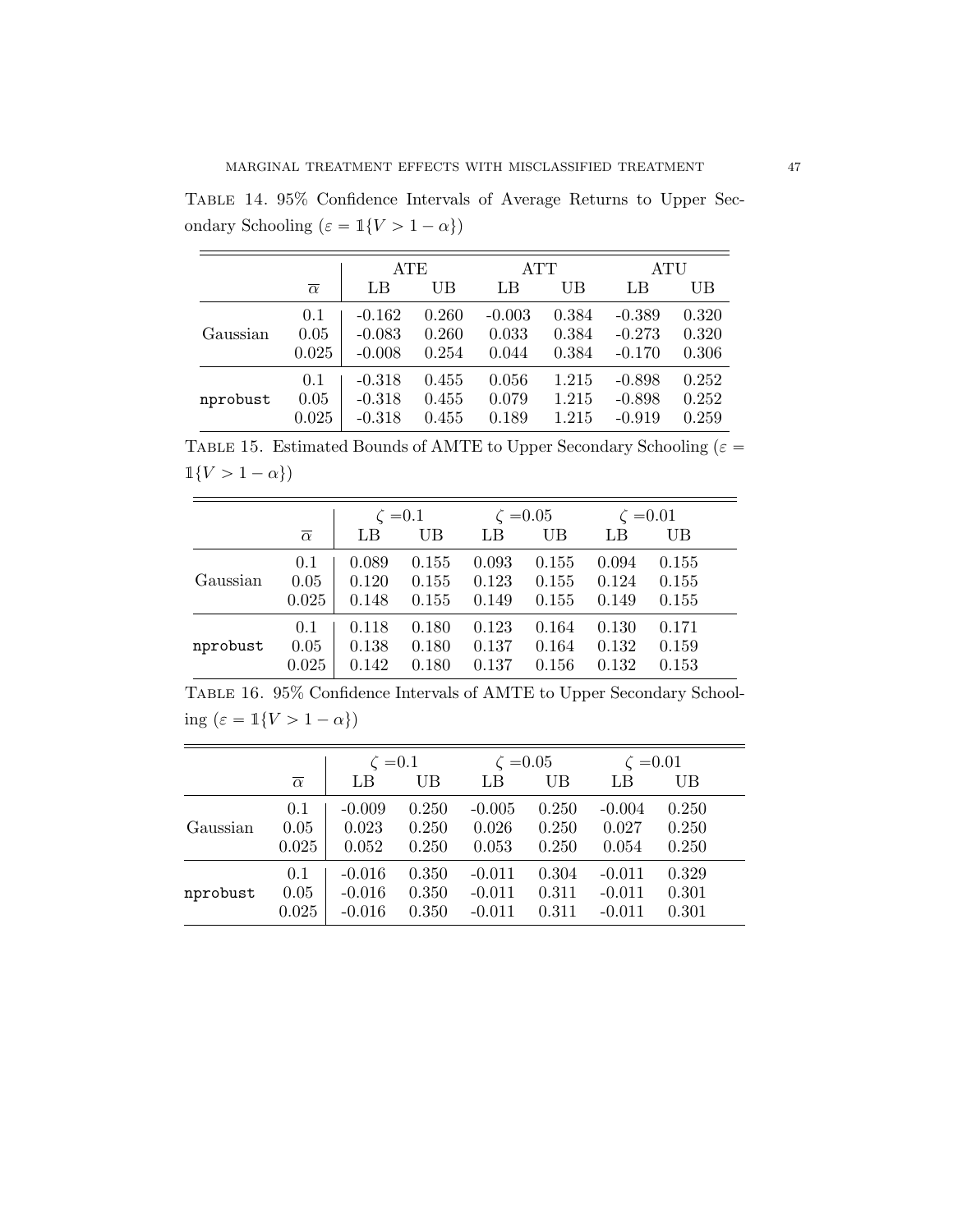|          |                      |              | Point Estimates            |                            |                            | Confidence Bounds          |
|----------|----------------------|--------------|----------------------------|----------------------------|----------------------------|----------------------------|
| $\alpha$ | $\overline{\alpha}$  | $\alpha = 0$ | LB                         | UB                         | LB                         | UВ                         |
| 0.05     | 0.1<br>0.05<br>0.025 | 0.3762       | 0.3762<br>0.3762<br>0.3762 | 0.4926<br>0.4517<br>0.4162 | 0.2822<br>0.2822<br>0.2822 | 0.5817<br>0.5419<br>0.5082 |
| 0.1      | 0.1<br>0.05<br>0.025 | 0.3792       | 0.3792<br>0.3792<br>0.3792 | 0.4909<br>0.4526<br>0.4182 | 0.2842<br>0.2842<br>0.2842 | 0.5799<br>0.5433<br>0.5110 |
| 0.15     | 0.1<br>0.05<br>0.025 | 0.3825       | 0.3825<br>0.3825<br>0.3825 | 0.4889<br>0.4535<br>0.4204 | 0.2864<br>0.2864<br>0.2864 | 0.5780<br>0.5448<br>0.5141 |
| 0.2      | 0.1<br>0.05<br>0.025 | 0.3861       | 0.3861<br>0.3861<br>0.3861 | 0.4866<br>0.4543<br>0.4227 | 0.2887<br>0.2887<br>0.2887 | 0.5758<br>0.5464<br>0.5175 |

Table 17. Point Estimate Bounds and 95% Confidence Bounds of PRTE to Upper Secondary Schooling $(\varepsilon = \mathbbm{1}\{V > 1-\alpha\})$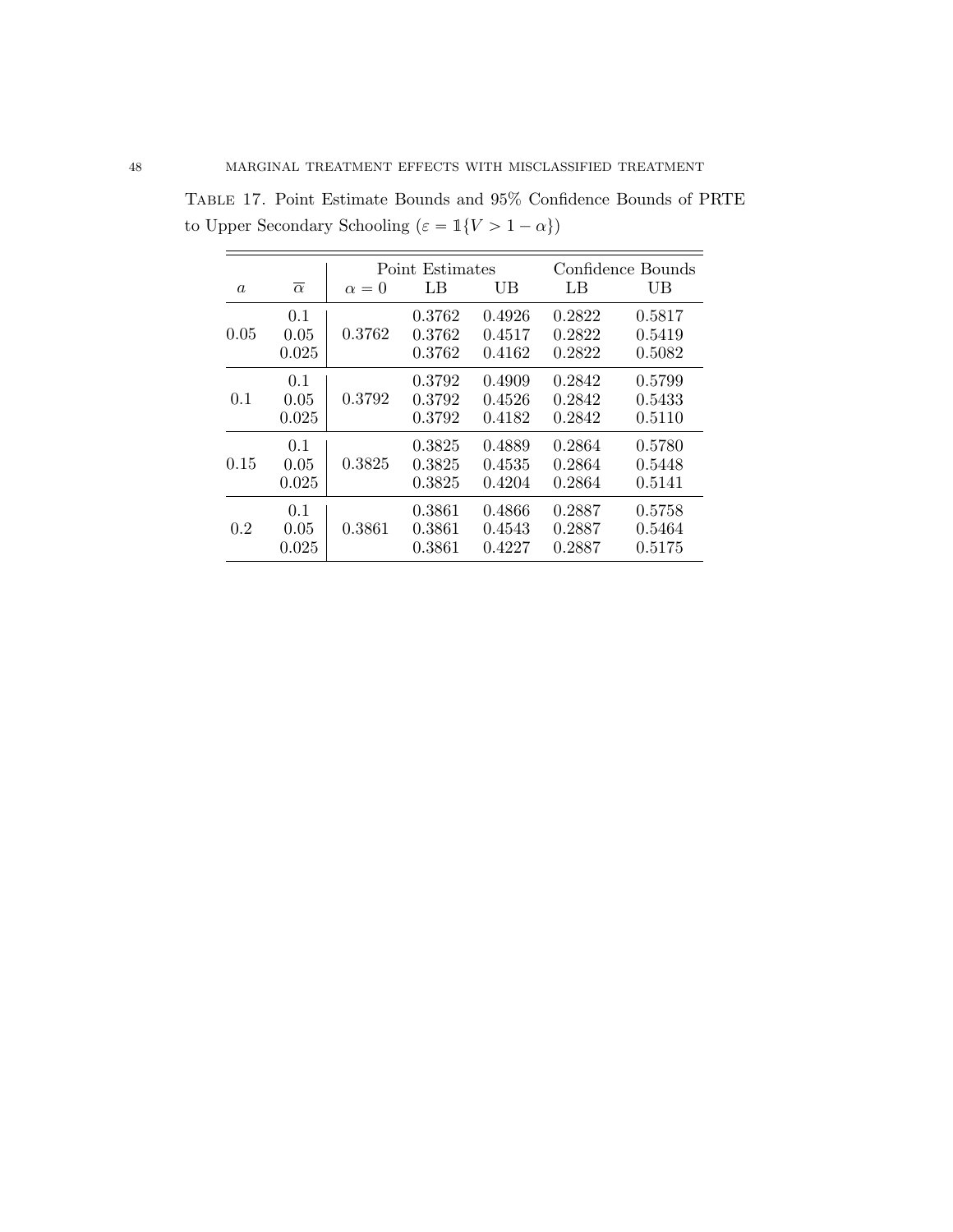<span id="page-48-0"></span>H.1. Allowing false positive/negative rates to depend on the instrument. Consider the following semi-parameterization of the misclassification rates  $\alpha_0(z)$  and  $\alpha_1(z)$ :

$$
\alpha_0(z) \equiv \alpha_0 \mathbb{P}(V > P(z))
$$
  
= 
$$
\alpha_0 (1 - P(z)),
$$
  

$$
\alpha_1(z) \equiv \alpha_1 \mathbb{P}(V \leq P(z))
$$
  
= 
$$
\alpha_1 P(z),
$$

for parameters  $\alpha_0$  and  $\alpha_1$ , where

$$
(\alpha_0, \alpha_1) \in \left[0, \frac{1}{2}\right)^2
$$

Hence, Equation [\(3.3\)](#page-7-2) implies

$$
\mathbb{P}(D = 1|Z = z) = (1 - \alpha_0(1 - P(z)) - \alpha_1 P(z))P(z) + \alpha_0(1 - P(z))
$$
  
=  $(\alpha_0 - \alpha_1)(P(z))^2 + (1 - 2\alpha_0)P(z) + \alpha_0,$ 

and we can solve for  $P(z)$ .

H.1.1. Case 1:  $\alpha_0 = \alpha_1$ .  $P(z)$  can be solved for:

$$
P(z) = \frac{\mathbb{P}(D=1|Z=z) - \alpha}{1 - 2\alpha},
$$

where  $\alpha \equiv \alpha_0 = \alpha_1$ .

Thus,  $\alpha$  is partially identified:

$$
\alpha \in \left\{ \left[0, \frac{1}{2}\right) : P(z) = \frac{\mathbb{P}(D = 1|Z = z) - \alpha}{1 - 2\alpha} \in [0, 1] \text{ for all } z \right\},\
$$

Note that we do not assume independence between  $\varepsilon$  and V, but the same results in Figure [4](#page-30-0) would be obtained.

H.1.2. Case 2:  $\alpha_0 > \alpha_1$ . We define the discriminant as

$$
\Delta(z) = (1 - 2\alpha_0)^2 - 4(\alpha_0 - \alpha_1)(\alpha_0 - \mathbb{P}(D = 1|Z = z)).
$$

Note that  $\Delta(z)$  should be non-negative to have  $P(z)$  real-valued, and

$$
P_1(z) = \frac{-(1 - 2\alpha_0) - \sqrt{\Delta(z)}}{2(\alpha_0 - \alpha_1)},
$$
  
\n
$$
P_2(z) = \frac{-(1 - 2\alpha_0) + \sqrt{\Delta(z)}}{2(\alpha_0 - \alpha_1)},
$$

are the two possible candidates for  $P(z)$ .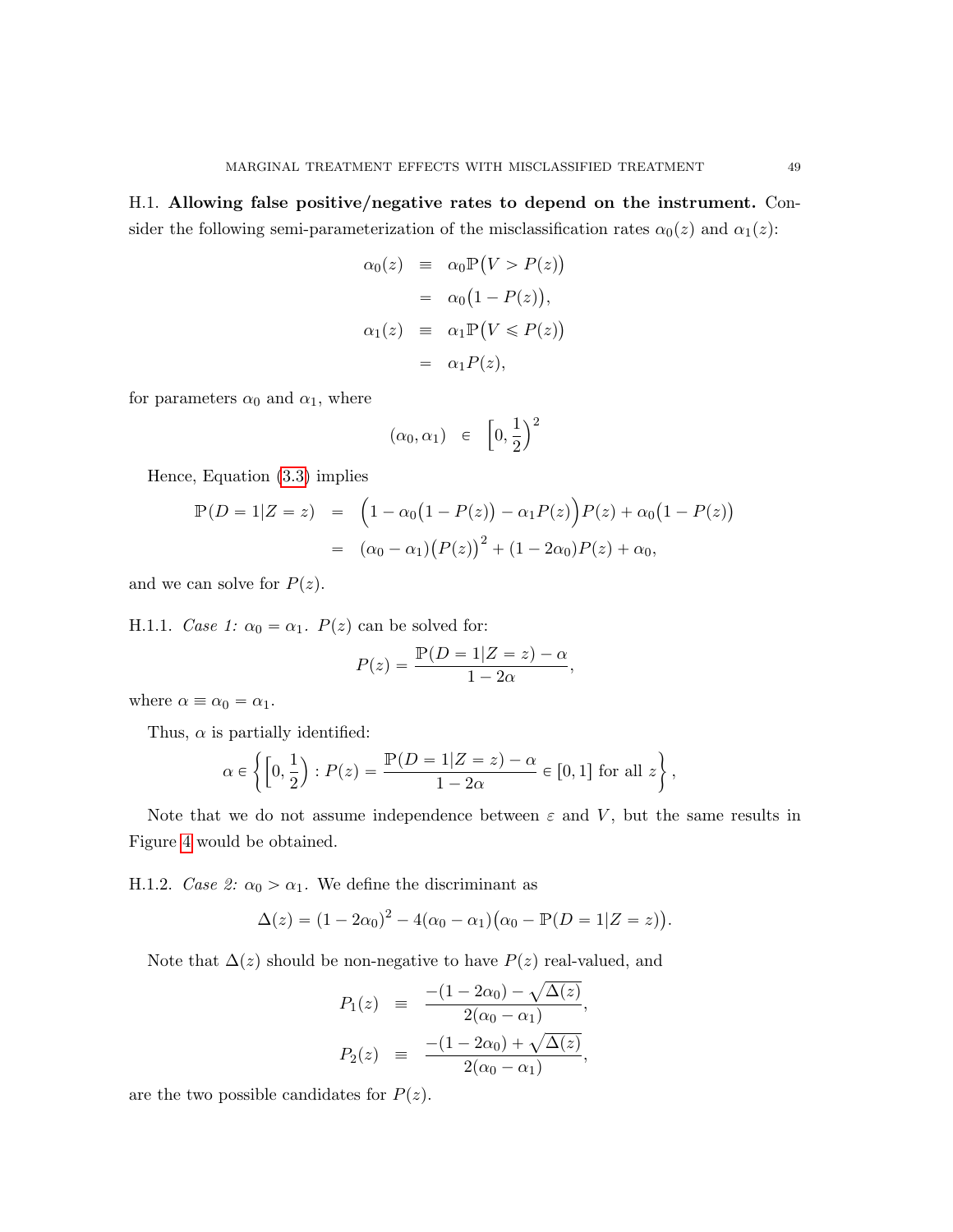\*

Hence, 
$$
\alpha_0
$$
 and  $\alpha_1$  are partially identified:  
\n
$$
(\alpha_0, \alpha_1) \in \left\{ \left[0, \frac{1}{2}\right)^2 : \alpha_0 > \alpha_1, \Delta(z) \ge 0, \text{ and } P_2(z) \in [0, 1] \text{ for all } z \right\},\
$$

and  $P(z) = P_2(z)$  as  $P_1(z) < 0$  given the other conditions.

Using each point in the identification region for  $(\alpha_0, \alpha_1)$ , we get  $P(z)$  and estimate MTE with the Gaussian kernal and lprobust package. The result is shown in Figure [8.](#page-49-0) If we impose the false negative rate  $\alpha_1$  is zero (i.e., anyone who has a least an upper secondary education reports correctly), then we obtain the below two graphs in Figure [8.](#page-49-0) The average parameter estimation results are summarized in Tables [18,](#page-50-0) [19,](#page-50-1) [20,](#page-50-2) and [21.](#page-50-3)



\* The solid line represents the naive MTE estimates with  $\alpha_0 = \alpha_1 = 0$ , and the dots are the estimates with different grid points of  $(\alpha_0, \alpha_1)$ , which are illustrated with different colors.

<span id="page-49-0"></span>FIGURE 8. 95% Confidence Region for MTE  $(\alpha_0 > \alpha_1)$ 

H.1.3. Case 3:  $\alpha_0 < \alpha_1$ . As  $P_1(z)$  and  $P_2(z)$  can be either positive or negative, now  $\alpha_0$  and \*

$$
\alpha_1 \text{ are partially identified as}
$$
  

$$
(\alpha_0, \alpha_1) \in \left\{ \left[0, \frac{1}{2}\right)^2 : \alpha_0 < \alpha_1, \Delta(z) \ge 0, \text{ and either } P_1(z) \text{ or } P_2(z) \in [0, 1] \text{ for all } z \right\},\
$$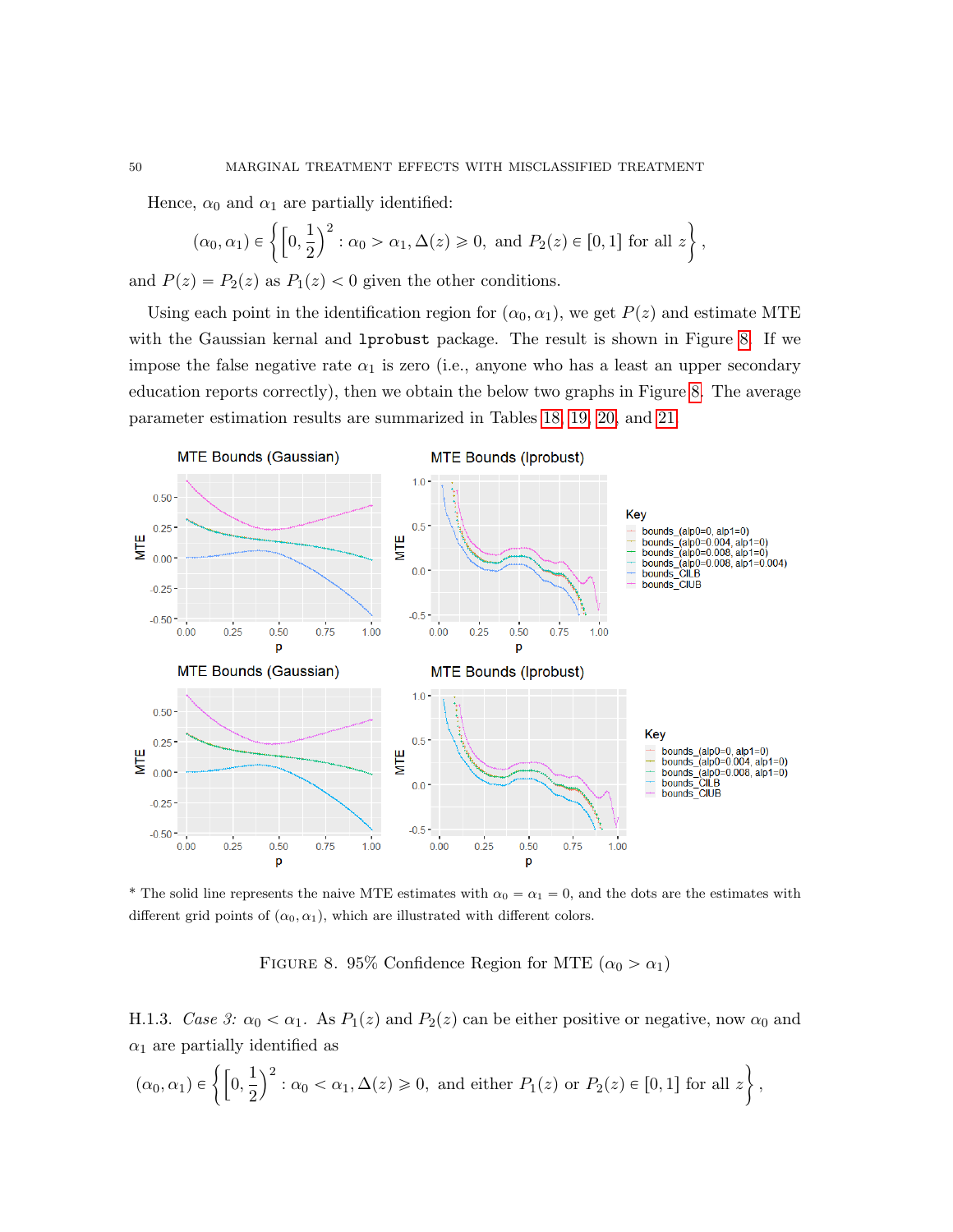<span id="page-50-0"></span>Table 18. Estimated Bounds of Average Returns to Upper Secondary Schooling  $(\alpha_0 > \alpha_1)$ 

|                                                               |                                                | ATE |       | ATT |       |                                                           | ATU   |
|---------------------------------------------------------------|------------------------------------------------|-----|-------|-----|-------|-----------------------------------------------------------|-------|
|                                                               |                                                |     | LB UB |     | LB UB | – LB                                                      | UB    |
| Gaussian                                                      | $\alpha_1 = 0$   0.136 0.137 0.212 0.215 0.082 |     |       |     |       | $\alpha_1 \geq 0$   0.135 0.137 0.212 0.215 0.081 0.082   | 0.082 |
| nprobust $\alpha_1 = 0$ 0.115 0.134 0.622 0.702 -0.272 -0.242 |                                                |     |       |     |       | $\alpha_1 \geq 0$   0.115 0.134 0.618 0.702 -0.272 -0.226 |       |

<span id="page-50-1"></span>Table 19. 95% Confidence Intervals of Average Returns to Upper Secondary Schooling  $(\alpha_0 > \alpha_1)$ 

|          |                                                                                                       | ATE |    | ATT  | ATU |                |
|----------|-------------------------------------------------------------------------------------------------------|-----|----|------|-----|----------------|
|          | LB                                                                                                    | UB  | LB | - UB | LB  | UB             |
| Gaussian | $\alpha_1 \geq 0$   0.020 0.253 0.046 0.384 -0.134<br>$\alpha_1 = 0$   0.020 0.253 0.046 0.384 -0.134 |     |    |      |     | 0.299<br>0.299 |
| nprobust | $\alpha_1 \geq 0$   -0.189 0.455 0.177 1.215 -0.771<br>$\alpha_1 = 0$ -0.189 0.455 0.180 1.215 -0.771 |     |    |      |     | 0.258<br>0.258 |

<span id="page-50-2"></span>Table 20. Estimated Bounds of AMTE to Upper Secondary Schooling  $(\alpha_0 > \alpha_1)$ 

|                                                                                                                      |                                                         |  | $\begin{array}{ c c c c c c }\n\hline\n&\zeta = 0.1 & \zeta = 0.05 & \zeta = 0.01 \\ \hline\nLB & UB & LB & UB & LB & UB\n\end{array}$ |  |  |  |
|----------------------------------------------------------------------------------------------------------------------|---------------------------------------------------------|--|----------------------------------------------------------------------------------------------------------------------------------------|--|--|--|
| $\alpha_1 \geq 0$ 0.153 0.155 0.155 0.155 0.153 0.155<br>Gaussian $\alpha_1 = 0$ 0.153 0.155 0.154 0.155 0.154 0.155 |                                                         |  |                                                                                                                                        |  |  |  |
|                                                                                                                      |                                                         |  |                                                                                                                                        |  |  |  |
|                                                                                                                      | $\alpha_1 \geq 0$   0.174 0.181 0.153 0.157 0.148 0.152 |  |                                                                                                                                        |  |  |  |
| nprobust $\alpha_1 = 0$ 0.174 0.181 0.153 0.157 0.148 0.152                                                          |                                                         |  |                                                                                                                                        |  |  |  |

<span id="page-50-3"></span>Table 21. 95% Confidence Intervals of AMTE to Upper Secondary Schooling  $(\alpha_0 > \alpha_1)$ 

|          |                                                              | $\zeta = 0.1$ |                | $\zeta = 0.05$ |                | $\zeta = 0.01$ |                |
|----------|--------------------------------------------------------------|---------------|----------------|----------------|----------------|----------------|----------------|
|          |                                                              | LB            | $_{\rm UB}$    |                | UB             | LB             | UВ             |
| Gaussian | $\alpha_1 \geqslant 0$   0.059<br>$\alpha_1 = 0$ 0.060 0.250 |               | 0.250          | 0.059<br>0.060 | 0.250<br>0.250 | 0.059<br>0.059 | 0.250<br>0.250 |
| nprobust | $\alpha_1 \geq 0$   0.011<br>$\alpha_1=0$                    | 0.011         | 0.350<br>0.350 | 0.001<br>0.001 | 0.308<br>0.308 | 0.003<br>0.005 | 0.296<br>0.296 |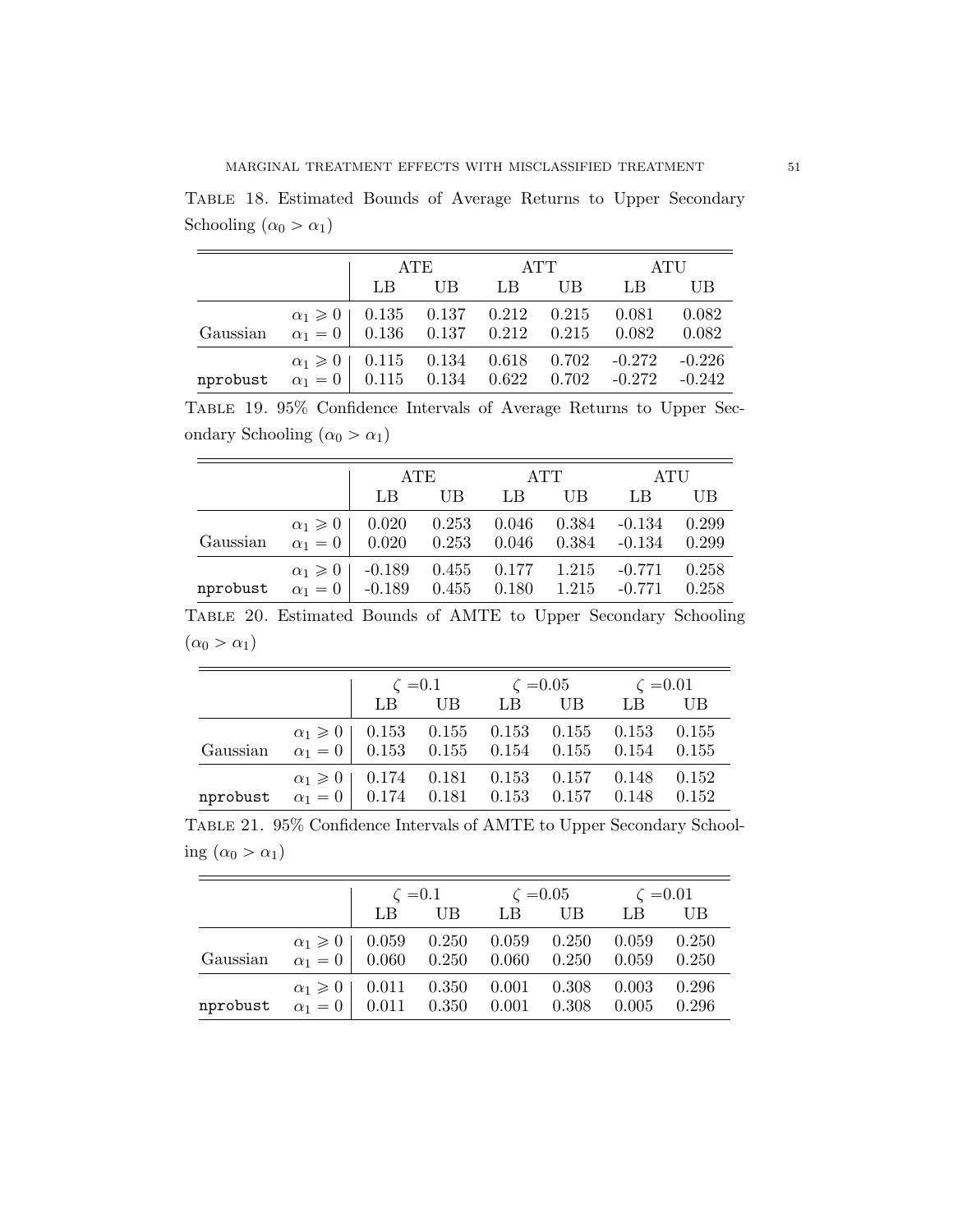and  $P(z)$  can be either  $P_1(z)$  or  $P_2(z)$  given  $(\alpha_0, \alpha_1, z)$ .<sup>[12](#page-51-0)</sup>

Likewise, we get  $P(z)$  and estimate MTE with the Gaussian kernal and the 1probust package. The results are shown in Figures [9](#page-51-1) where the graphs with  $\alpha_0 = 0$  are located below. The average parameter estimation results are summarized in Tables [22,](#page-52-0) [23,](#page-52-1) [24,](#page-52-2) and [25.](#page-52-3)



\* The solid line represents the naive MTE estimates with  $\alpha_0 = \alpha_1 = 0$ , and the dots are the estimates with different grid points of  $(\alpha_0, \alpha_1)$ , which are illustrated with different colors.

<span id="page-51-1"></span>FIGURE 9. 95% Confidence Region for MTE  $(\alpha_0 < \alpha_1)$ 

<span id="page-51-0"></span><sup>&</sup>lt;sup>12</sup>If there were some non-empty range of z such that  $0 \le P_1(z) \le 1$  and  $0 \le P_2(z) \le 1$ , we would obtain two different sets of MTE estimates using either  $P_1(z)$  or  $P_2(z)$  for those z range, and take the union of the two sets of MTE estimates. However, in our illustration, we have only one of  $P_1(z)$  and  $P_2(z)$  that is in  $[0, 1].$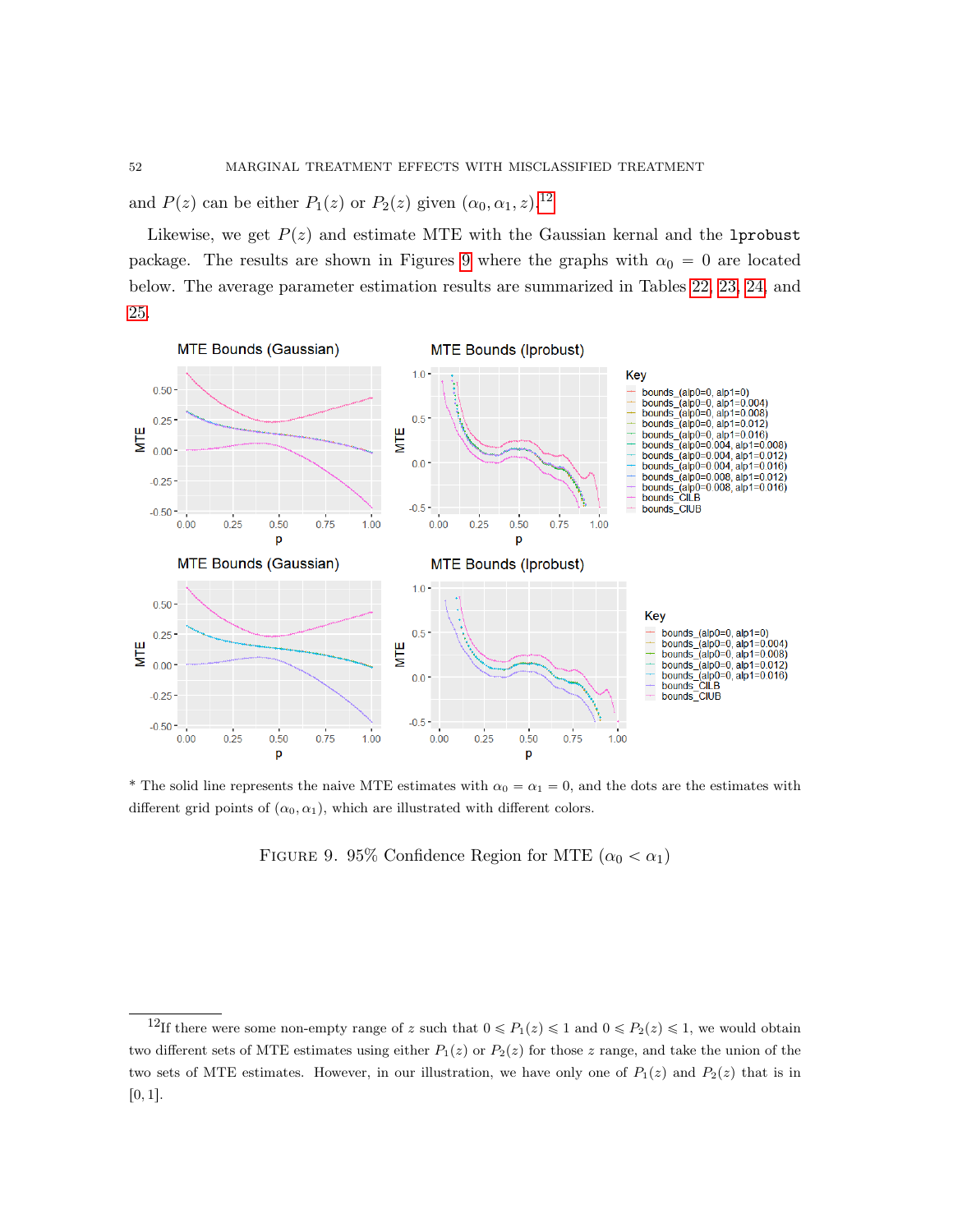<span id="page-52-0"></span>Table 22. Estimated Bounds of Average Returns to Upper Secondary Schooling  $(\alpha_0<\alpha_1)$ 

|                                                               |                                              | ATE   |  | <b>ATT</b> | ATU                                                       |       |
|---------------------------------------------------------------|----------------------------------------------|-------|--|------------|-----------------------------------------------------------|-------|
|                                                               |                                              | LB UB |  | LB UB      | – LB                                                      | UB    |
| Gaussian                                                      | $\alpha_0 = 0$ 0.136 0.137 0.214 0.215 0.079 |       |  |            | $\alpha_0 \geq 0$   0.134 0.137 0.211 0.215 0.079 0.082   | 0.082 |
| nprobust $\alpha_0 = 0$ 0.134 0.157 0.678 0.702 -0.272 -0.222 |                                              |       |  |            | $\alpha_0 \geq 0$   0.134 0.157 0.611 0.702 -0.272 -0.194 |       |

<span id="page-52-1"></span>Table 23. 95% Confidence Intervals of Average Returns to Upper Secondary Schooling  $(\alpha_0 < \alpha_1)$ 

|          | ATE                                                                                                   |    | ATT |       | ATU      |                |
|----------|-------------------------------------------------------------------------------------------------------|----|-----|-------|----------|----------------|
|          | LB                                                                                                    | UB | LB  | UB.   | LB       | UB             |
| Gaussian | $\alpha_0 \geq 0$   0.022 0.253 0.046<br>$\alpha_0 = 0$ 0.022 0.253 0.046 0.384 -0.134                |    |     | 0.384 | $-0.134$ | 0.299<br>0.299 |
| nprobust | $\alpha_0 \geq 0$   -0.187 0.455 0.171 1.215 -0.771<br>$\alpha_0 = 0$ -0.187 0.455 0.171 1.215 -0.771 |    |     |       |          | 0.249<br>0.226 |

<span id="page-52-2"></span>Table 24. Estimated Bounds of AMTE to Upper Secondary Schooling  $(\alpha_0 < \alpha_1)$ 

|                                                             |                                                         | $\zeta = 0.1$ $\zeta = 0.05$ $\zeta = 0.01$<br>LB UB LB UB LB U |  |  | - UB  |
|-------------------------------------------------------------|---------------------------------------------------------|-----------------------------------------------------------------|--|--|-------|
|                                                             | $\alpha_0 \geq 0$   0.151 0.155 0.151 0.155 0.151 0.155 |                                                                 |  |  |       |
| Gaussian $\alpha_0 = 0$ 0.152 0.155 0.152 0.155 0.152 0.155 |                                                         |                                                                 |  |  |       |
|                                                             | $\alpha_0 \geq 0$   0.178 0.184 0.150 0.156 0.141 0.150 |                                                                 |  |  |       |
| nprobust $\alpha_0 = 0$ 0.180 0.183 0.150 0.153 0.141       |                                                         |                                                                 |  |  | 0.148 |

<span id="page-52-3"></span>Table 25. 95% Confidence Intervals of AMTE to Upper Secondary Schooling  $(\alpha_0 < \alpha_1)$ 

|          |                                  | $\zeta = 0.1$                   |           |          | $\zeta = 0.05$ |          | $\zeta = 0.01$ |
|----------|----------------------------------|---------------------------------|-----------|----------|----------------|----------|----------------|
|          |                                  | LB                              | <b>UB</b> |          | UB             | LB       | UB             |
|          |                                  | $\alpha_0 \geq 0$   0.058 0.250 |           | 0.058    | 0.250          | 0.058    | 0.250          |
| Gaussian | $\alpha_0 = 0$ 0.059 0.250 0.059 |                                 |           |          | 0.250          | 0.058    | 0.250          |
|          | $\alpha_0 \geqslant 0$   0.011   |                                 | 0.351     | $-0.001$ | 0.306          | $-0.001$ | 0.294          |
| nprobust | $\alpha_0 = 0$                   | $0.011$ $0.351$ $-0.001$        |           |          | 0.304          | $-0.001$ | 0.292          |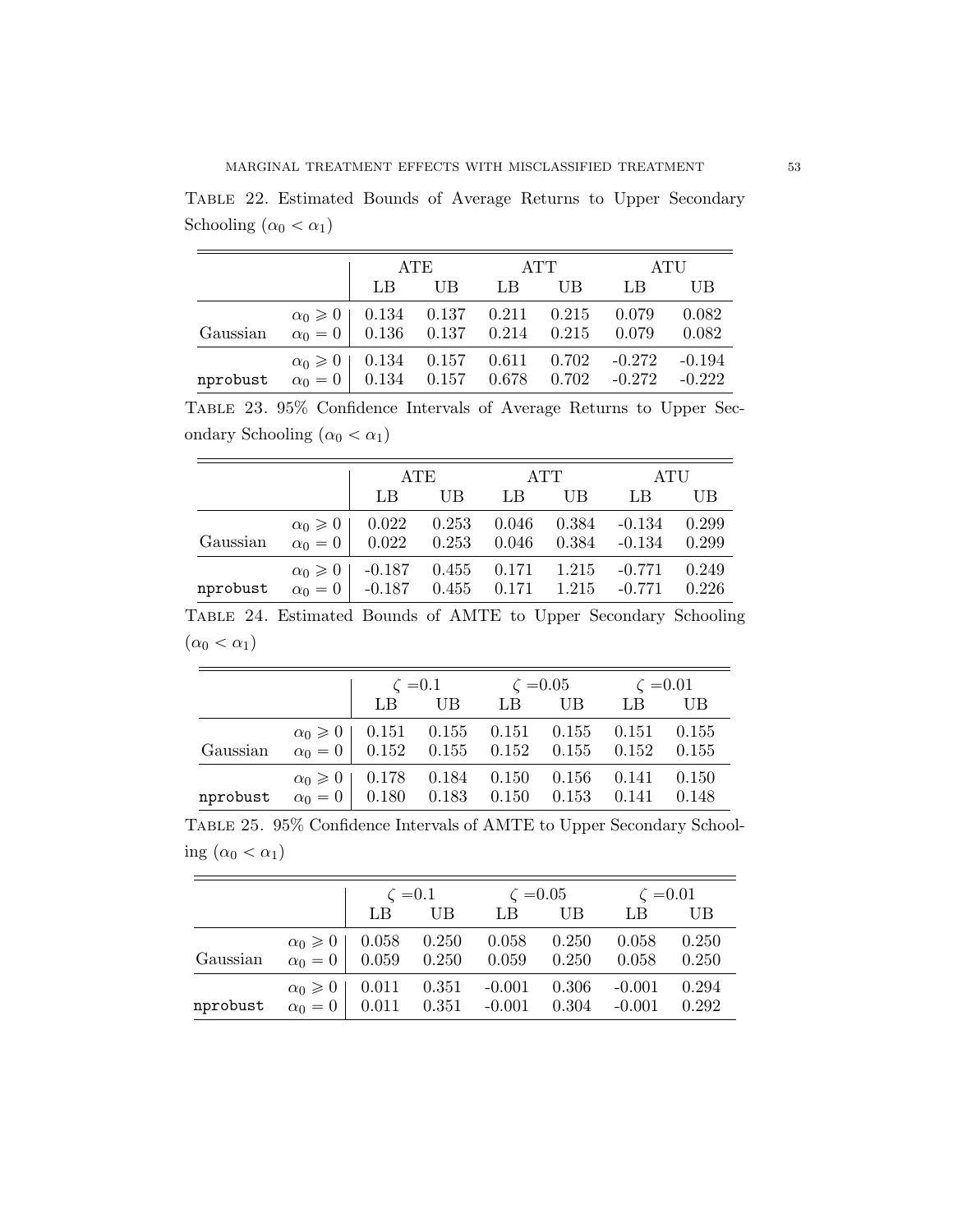Appendix I. Details on the numerical illustrations

<span id="page-53-0"></span>I.1. Numerical illustration in Section [3.3.](#page-14-1) In this example, we have:

$$
\mathbb{E}[Y|P(Z) = P(z)] = \mathbb{E}[\beta D^*|P(Z) = P(z)] + \mathbb{E}[U|P(Z) = P(z)],
$$
  
\n
$$
= \mathbb{E}[\beta \mathbb{1}\{V \le P(z)\}] + \mathbb{E}[U],
$$
  
\n
$$
= \mathbb{E}[\beta|V \le P(z)]\mathbb{P}(V \le P(z)) + \mathbb{E}[U],
$$
  
\n
$$
= \int_0^{P(z)} \mathbb{E}[\beta|V = v]dv + \mathbb{E}[U],
$$
  
\n
$$
= \int_0^{P(z)} \mathbb{E}[\beta|V^* = \Phi^{-1}(v)]dv + \mathbb{E}[U].
$$

Hence,  $MTE(P(z)) = \mathbb{E}$  $\beta |V^* = \Phi^{-1}(P(z)) = -0.5\Phi^{-1}(P(z)) + 2.$ 

Moreover, note that

$$
\mathbb{P}(\varepsilon = 1) = \mathbb{P}(\xi \leq \alpha) = \alpha,
$$

and thus it can be shown that

$$
F_{V|\varepsilon=1}(p) = \mathbb{P}(V \le p|\varepsilon=1),
$$
  
= 
$$
\frac{\mathbb{P}(V \le p, \xi \le \alpha)}{\mathbb{P}(\xi \le \alpha)},
$$
  
= 
$$
\alpha^{-1} \Phi_2[\Phi^{-1}(p), \Phi^{-1}(\alpha); \rho],
$$
  
\equiv 
$$
\alpha^{-1} C(p, \alpha; \rho),
$$

where  $\Phi_2[\cdot,\rho]$  is the bivariate normal distribution function with a correlation coefficient of  $\rho$ , and  $C(p, \alpha; \rho)$  is the bivariate normal copula.

Similarly, we have

$$
F_{V|\varepsilon=0}(p) = \mathbb{P}(V \le p|\varepsilon=0),
$$
  
\n
$$
= \frac{\mathbb{P}(V \le p, \xi > \alpha)}{\mathbb{P}(\xi > \alpha)},
$$
  
\n
$$
= (1 - \alpha)^{-1} \Big\{ \Phi_2[\Phi^{-1}(p), \Phi^{-1}(1); \rho] - \Phi_2[\Phi^{-1}(p), \Phi^{-1}(\alpha); \rho] \Big\},
$$
  
\n
$$
= (1 - \alpha)^{-1} \Big\{ \Phi[\Phi^{-1}(p)] - \Phi_2[\Phi^{-1}(p), \Phi^{-1}(\alpha); \rho] \Big\},
$$
  
\n
$$
= (1 - \alpha)^{-1} [p - C(p, \alpha; \rho)],
$$

and note that these two conditional distributions satisfy [\(2.2\)](#page-6-3).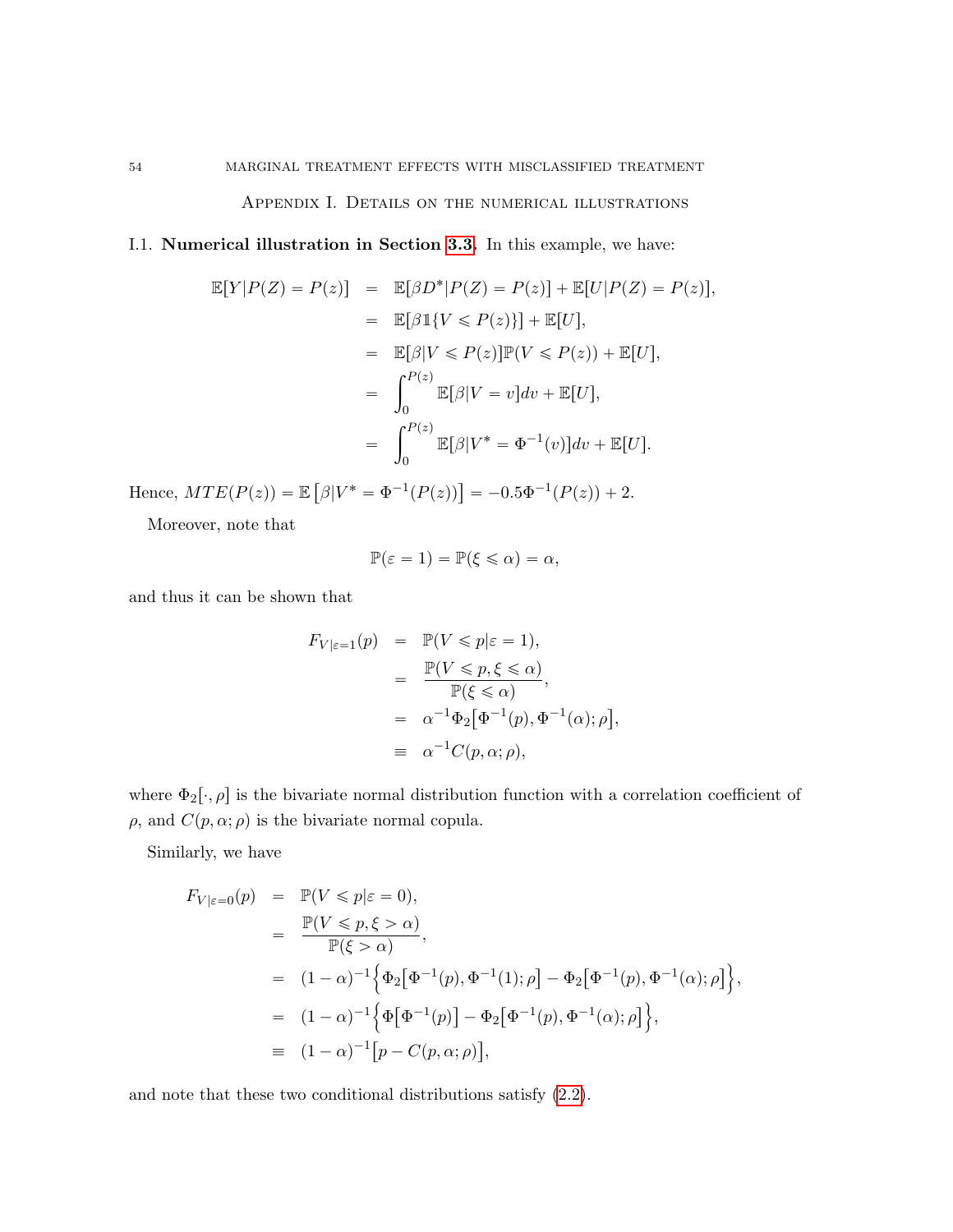Thus, using [\(3.4\)](#page-8-0), we have

$$
\mathbb{E}[D|Z=z] = (1-\alpha)F_{V|\varepsilon=0}(P(z)) + \alpha[1 - F_{V|\varepsilon=1}(P(z))],
$$
  
= 
$$
P(z) + \alpha - 2C(P(z), \alpha; \rho),
$$

and

$$
\Delta_{YZ}(z', z) = \mathbb{E}[Y|Z = z] - \mathbb{E}[Y|Z = z'],
$$
  
\n
$$
= \int_{P(z')}^{P(z)} \mathbb{E}[\beta|V^* = \Phi^{-1}(v)]dv,
$$
  
\n
$$
\Delta_{DZ}(z', z) = \mathbb{E}[D|Z = z] - \mathbb{E}[D|Z = z'],
$$
  
\n
$$
= P(z) - P(z') - 2\Big\{C(P(z), \alpha; \rho) - C(P(z'), \alpha; \rho)\Big\},
$$

Hence, we have the upper bound of  $MTE^{13}$  $MTE^{13}$  $MTE^{13}$  as follows:<sup>[14](#page-54-1)</sup>

$$
\lim_{z' \uparrow z} \frac{\Delta_{YZ}(z', z)}{|\Delta_{DZ}(z', z)|} = \lim_{p' \uparrow p} \frac{\int_{p'}^p \mathbb{E}[\beta | V^* = \Phi^{-1}(v)] dv}{|p - p' - 2[C(p, \alpha; \rho) - C(p', \alpha; \rho)]|},
$$

or using L'Hôpital rule and properties of the copula  $C$  [\(Meyer, 2013\)](#page-59-14),

$$
\lim_{z' \uparrow z} \frac{\Delta_{YZ}(z', z)}{|\Delta_{DZ}(z', z)|} = \lim_{p' \uparrow p} \frac{\Delta_{DZ}(z', z)}{|\Delta_{DZ}(z', z)|} \cdot \frac{\frac{1}{2} \Phi^{-1}(p') - 2}{\left|-1 + 2\Phi\left[\frac{\Phi^{-1}(\alpha) - \rho \Phi^{-1}(p')}{\sqrt{1 - \rho^2}}\right]\right|},
$$

whenever the limit exists. Note that the limit does not exist if  $p = \alpha = \frac{1}{2}$  $\frac{1}{2}$  or if  $\Phi^{-1}(\alpha) =$  $\rho\Phi^{-1}(p).$ 

MTE bounds and LIV estimand.

<span id="page-54-1"></span><span id="page-54-0"></span><sup>&</sup>lt;sup>13</sup>Note that this upper bound does not exploit the information from  $TV_{(Y,D=d)}(z',z)$ .

<sup>&</sup>lt;sup>14</sup>This implicitly assumes that  $P(z)$  is known to be monotone because it states that as z' increases p' also increases (same direction).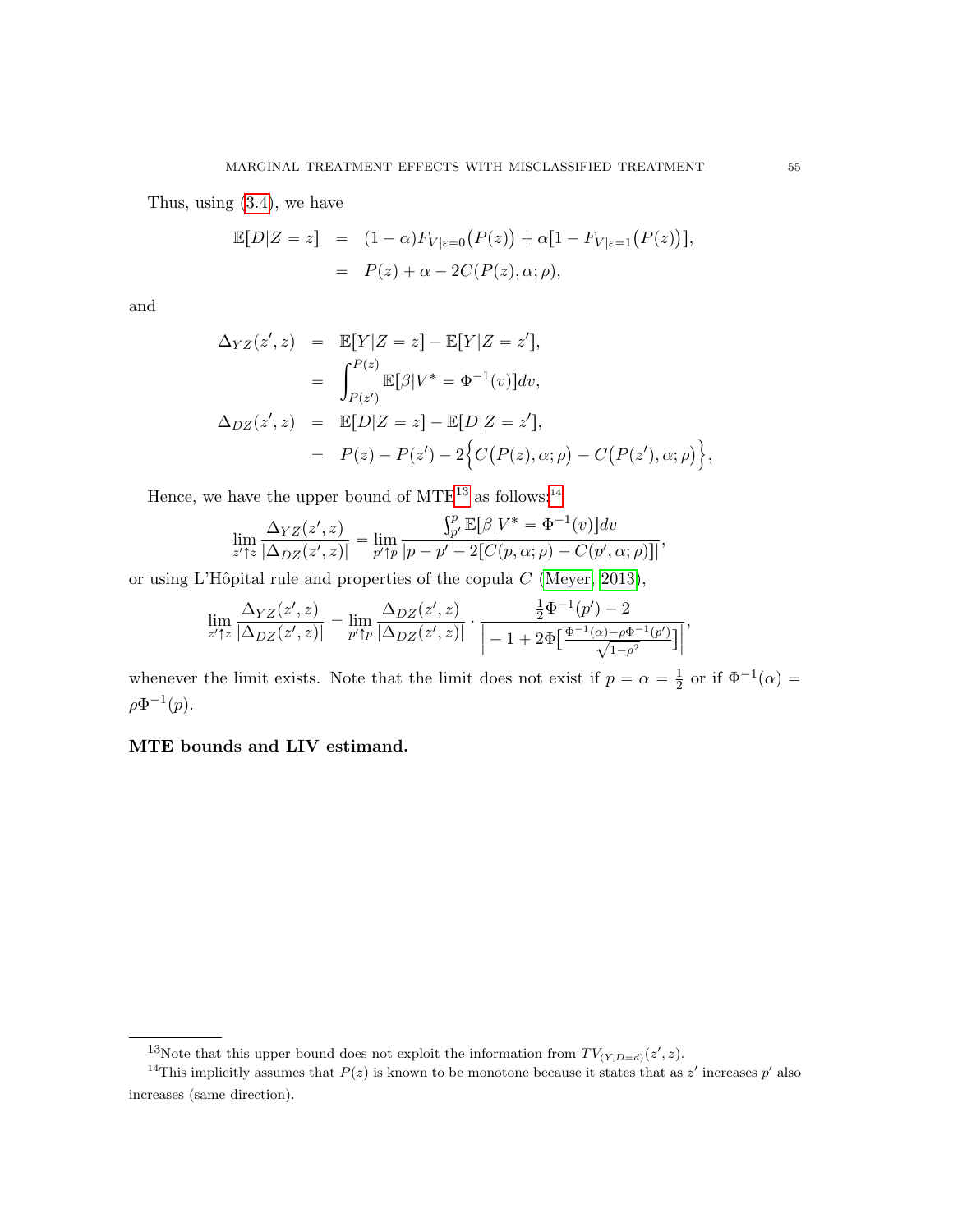

\* The black line represents the true MTE from the model.

\* The red circles (blue triangles) are the approximated upper (lower) bound at each grid point of p.

 $^\ast$  The green squares are the local IV estimand at each grid point of  $p.$ 

<span id="page-55-0"></span>Figure 10. Numerical illustration of the MTE bounds and the LIV estimand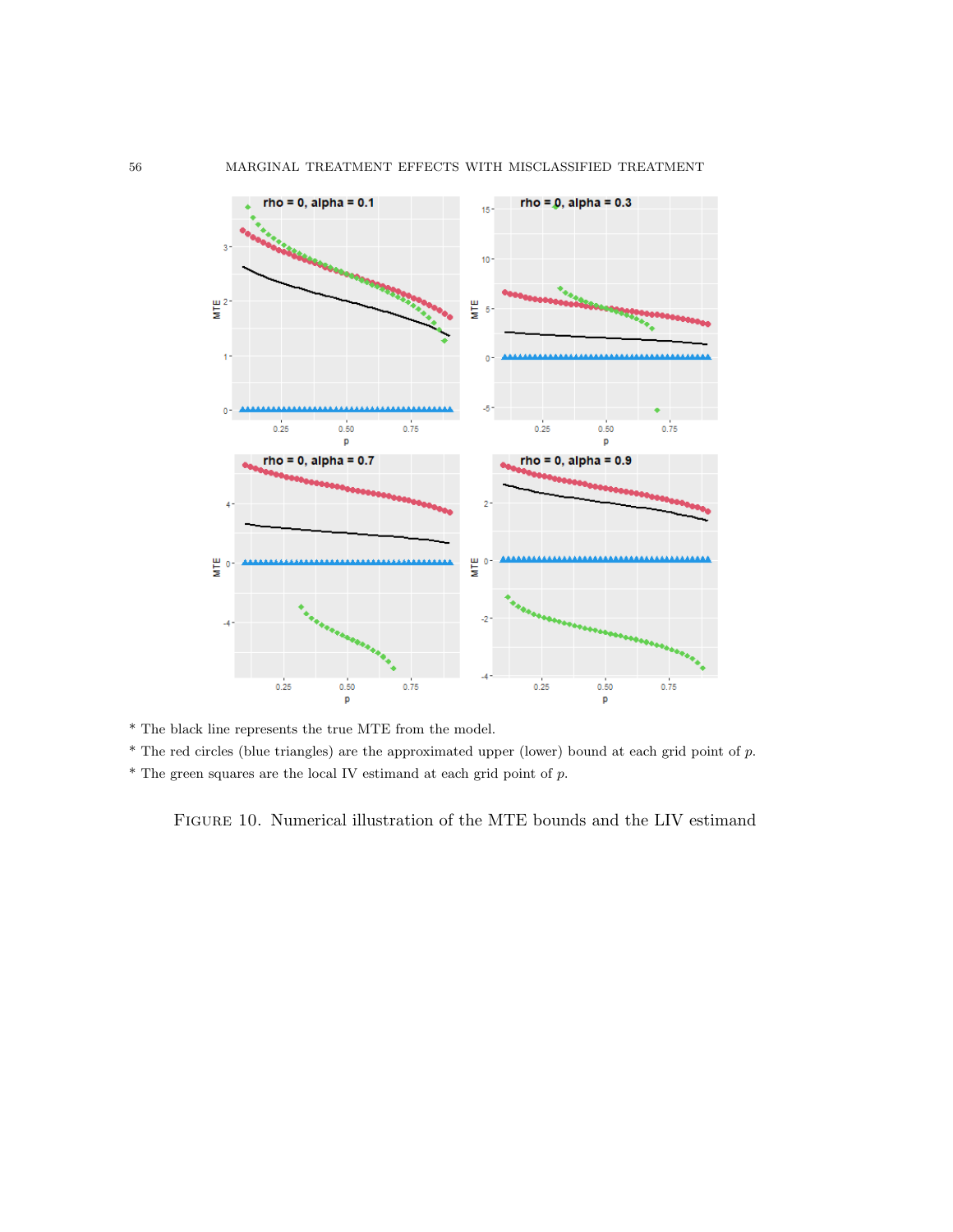<span id="page-56-0"></span>I.2. Details on the numerical illustration of the special case. We assume in this illustration that the researcher knows that the rate of misclassification  $\alpha$  is less than 1/2. Consider the same example from the previous section [\(3.14\)](#page-14-0) where  $\rho = 0$  (i.e.,  $\varepsilon$  is independent of  $V$ ). Note that

$$
\mathbb{P}(D = 1|Z = z) = P(z) + \alpha - 2P(z)\alpha
$$

$$
= P(z)(1 - 2\alpha) + \alpha
$$

because we have  $\lim_{\rho\to 0^+} C(P(z), \alpha; \rho) = P(z)\alpha$  [\(Meyer, 2013\)](#page-59-14). Hence, the following can be verified for the identification region for  $\alpha$ :

$$
\inf_{z} \mathbb{P}(D = 1|Z = z) = \inf_{z} \mathbb{P}(D = 0|Z = z) = \alpha,
$$
  
\n
$$
\sup_{z} \mathbb{P}(D = 1|Z = z) = \sup_{z} \mathbb{P}(D = 0|Z = z) = 1 - \alpha.
$$

Moreover, because we have

$$
\mathbb{E}[Y|\mathbb{P}(D=1|Z) = p] = \mathbb{E}[\beta D^* + U|P(Z)(1 - 2\alpha) + \alpha = p]
$$
  
\n
$$
= \mathbb{E}\left[\beta D^* + U|Z = \frac{1}{2}\Phi^{-1}\left(\frac{1}{1 - 2\alpha}(p - \alpha)\right)\right]
$$
  
\n
$$
= \int_0^{P(\frac{1}{2}\Phi^{-1}(\frac{1}{1 - 2\alpha}(p - \alpha)))} \mathbb{E}[\beta|V^* = \Phi^{-1}(v)]dv + \mathbb{E}[U]
$$
  
\n
$$
= \int_0^{\frac{1}{1 - 2\alpha}(p - \alpha)} \left[-\frac{1}{2}\Phi^{-1}(v) + 2\right]dv
$$

and

$$
LIV(p) = \frac{\partial \mathbb{E}[Y|\mathbb{P}(D=1|Z) = p]}{\partial p}
$$
  
= 
$$
\frac{1}{1 - 2\alpha} \left( -\frac{1}{2} \Phi^{-1} \left( \frac{1}{1 - 2\alpha} (p - \alpha) \right) + 2 \right)
$$

for  $\alpha \neq \frac{1}{2}$  $\frac{1}{2}$ , we verify the true MTE lies within the identification region as follows:

$$
MTE(p; \tilde{\alpha}) = (1 - 2\tilde{\alpha})LIV((1 - 2\tilde{\alpha})p + \tilde{\alpha})
$$
  
= 
$$
\frac{1 - 2\tilde{\alpha}}{1 - 2\alpha} \left( -\frac{1}{2} \Phi^{-1} \left( \frac{1}{1 - 2\alpha} \left( (1 - 2\tilde{\alpha})p + \tilde{\alpha} - \alpha \right) \right) + 2 \right)
$$
  
= 
$$
-\frac{1}{2} \Phi^{-1}(p) + 2 \quad \text{if} \quad \tilde{\alpha} = \alpha
$$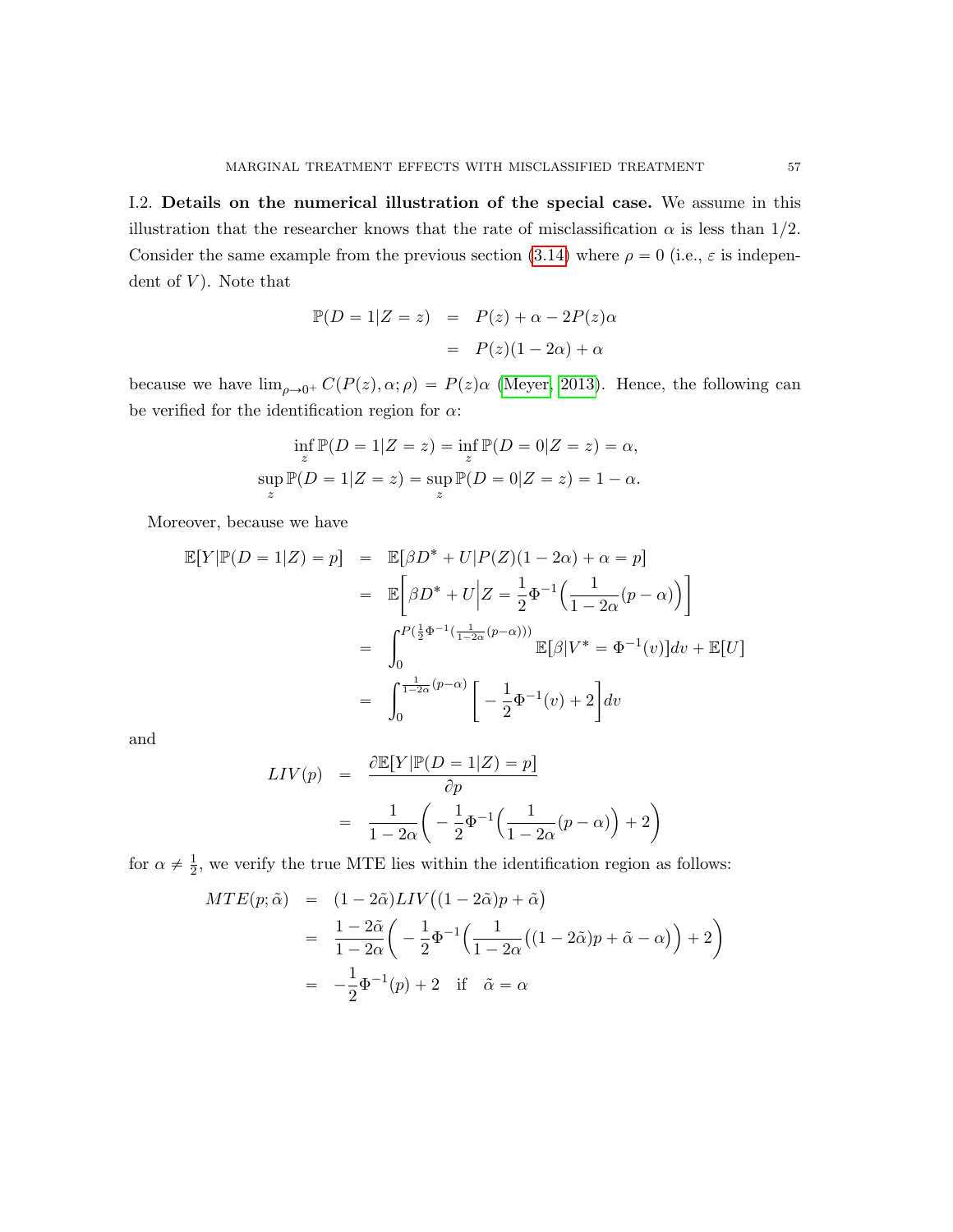### **REFERENCES**

- <span id="page-57-9"></span>Acerenza, S. 2021. "Partial Identification of Marginal Treatment Effects with Discrete Instruments and Misreported Treatment." Working Paper .
- <span id="page-57-1"></span>Aigner, D. J. 1973. "Regression with a Binary Independent Variable Subject to Errors of Observation." Journal of Econometrics 1:49–60.
- <span id="page-57-10"></span>Balke, Alexander and Judea Pearl. 1997. "Bounds on Treatment Effects from Studies with Imperfect Compliance." Journal of the American Statistical Association 92 (439):1171– 1176.
- <span id="page-57-4"></span>Battistin, E., M. De Nadai, and B. Sianesi. 2014. "Misreported schooling, multiple measures and returns to educational qualifications." Journal of Econometrics 181:136–150.
- <span id="page-57-3"></span>Battistin, E. and B. Sianesi. 2011. "Misclassified Treatment. Status and Treatment Effects: An application to Returns to Education in the United Kingdom." The Review of Economics and Statistics 93 (2):495–509.
- <span id="page-57-5"></span>Black, D., S. Sanders, and L. Taylor. 2003. "Measurement of Higher Education in the Census and CPS." Journal of the American Statistical Association 98:463:545–554.
- <span id="page-57-2"></span>Bollinger, C. R. 1996. "Bounding mean regressions when a binary regressor is mismeasured." Journal of Econometrics 73 (2):387–399.
- <span id="page-57-12"></span>Calonico, Sebastian, Matias D. Cattaneo, and Max H. Farrell. 2019. "nprobust: Nonparametric Kernel-Based Estimation and Robust Bias-Corrected Inference." arXiv e-prints :arXiv:1906.00198.
- <span id="page-57-0"></span>Calvi, C., A. Lewbel, and D. Tommasi. 2018. "Women's Empowerment and Family Health: Estimating LATE with Mismeasured Treatment." Journal of Business and Economic Statistics (forthcoming) .
- <span id="page-57-11"></span>Carneiro, P., M. Lokshin, and N. Umapathi. 2017. "Average and Marginal Returns to Upper Secondary Schooling in Indonesia." Journal of Applied Econometrics 32:16–36.
- <span id="page-57-7"></span>Carneiro, Pedro, James J Heckman, and Edward Vytlacil. 2010. "Evaluating Marginal Policy Changes and the Average Effect of Treatment for Individuals at the Margin." Econometrica 78 (1):377–394.
- <span id="page-57-8"></span>-. 2011. "Estimating Marginal Returns to Education." American Economic Review 101 (6):2754–2781.
- <span id="page-57-6"></span>Carneiro, Pedro and Sokbae Lee. 2009. "Estimating distributions of potential outcomes using local instrumental variables with an application to changes in college enrollment and wage inequality." Journal of Econometrics 149:191–208.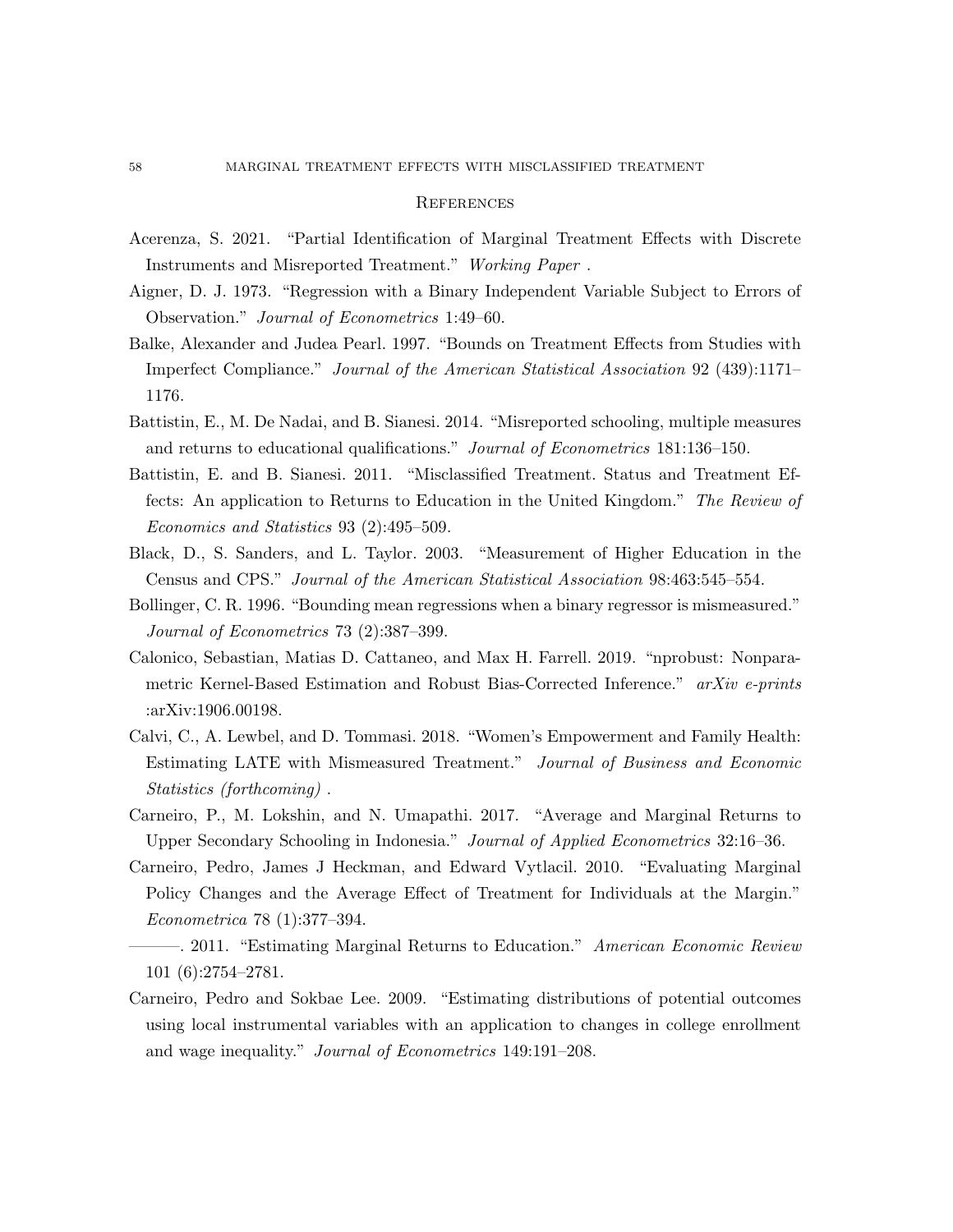- <span id="page-58-5"></span>Chalak, K. 2017. "Instrumental Variables Methods with Heterogeneity and Mismeasured Instruments." Econometric Theory 33:69—-104.
- <span id="page-58-4"></span>DiTraglia, Francis J. and Camilo Garcia-Jimeno. 2019. "Identifying the effect of a misclassified, binary, endogenous regressor." Journal of Econometrics 209:376–390.
- <span id="page-58-16"></span>Fan, Jianqing and Irene Gijbels. 1996. Local polynomial modelling and its applications: monographs on statistics and applied probability 66, vol. 66. CRC Press.
- <span id="page-58-14"></span>Haider, S. J. and M. Stephens Jr. 2020. "Correcting for Misclassified Binary Regressors Using Instrumental Variables." NBER Working Paper No. 27797 .
- <span id="page-58-1"></span>Hausman, J. A., J. Abrevaya, and F. M. Scott-Morton. 1998. "Misclassification of the dependent variable in a discrete-response setting." Journal of Econometrics 87:239–269.
- <span id="page-58-8"></span>Heckman, James J and Edward Vytlacil. 1999. "Local Instrumental Variable and Latent Variable Models for Identifying and Bounding Treatment Effects." Proceedings of the National Academy of Sciences 96:4730–4734.
- <span id="page-58-9"></span>-. 2001. "Local Instrumental Variables." *in Nonlinear Statistical Modeling: Proceed*ings of the Thirteenth International Symposium in Economic Theory and Econometrics: Essays in Honor of Takeshi Amemiya :1–46.
- <span id="page-58-10"></span>———. 2005. "Structural Equations, Treatment Effects, and Econometric Policy Evaluation." Econometrica 73 (3):669–738.
- <span id="page-58-11"></span>Horowitz, Joel L. and Charles F. Manski. 1995. "Identification and Robustness with Contaminated and Corrupted Data." Econometrica 63 (2):pp. 281–302.
- <span id="page-58-2"></span>Hu, Y. 2008. "Identification and estimation of nonlinear models with misclassification error using instrumental variables: A general solution." Journal of Econometrics 144:27–61.
- <span id="page-58-13"></span>Hu, Y. and Arthur Lewbel. 2012. "Returns to lying? identifying the effects of misreporting when the truth is unobserved." Front. Econ. China  $7(2)$ :163-192.
- <span id="page-58-3"></span>Hu, Y. and S. M. Schennach. 2008. "Instrumental variable treatment of nonclassical measurement error models." Econometrica 76 (1):195–216.
- <span id="page-58-6"></span>Jiang, Z. and P. Ding. 2020. "Measurement errors in the binary instrumental variable model." Biometrika 107 (1):238–245.
- <span id="page-58-7"></span>Kasahara, H. and K. Shimotsu. 2021. "Identification of Regression Models with a Misclassified and Endogenous Binary Regressor." Econometric Theory (forthcoming).
- <span id="page-58-15"></span><span id="page-58-0"></span>Kitagawa, Toru. 2015. "A Test for Instrument Validity." Econometrica 83:2043–2063.
- Kreider, B. 2010. "Regression coefficient identification decay in the presence of infrequent classification errors." The Review of Economics and Statistics 92 (4):1017–1023.
- <span id="page-58-12"></span>Kreider, B. and J. V. Pepper. 2007. "Disability and Employment: Reevaluating the Evidence in Light of Reporting Errors." Journal of American Statistical Association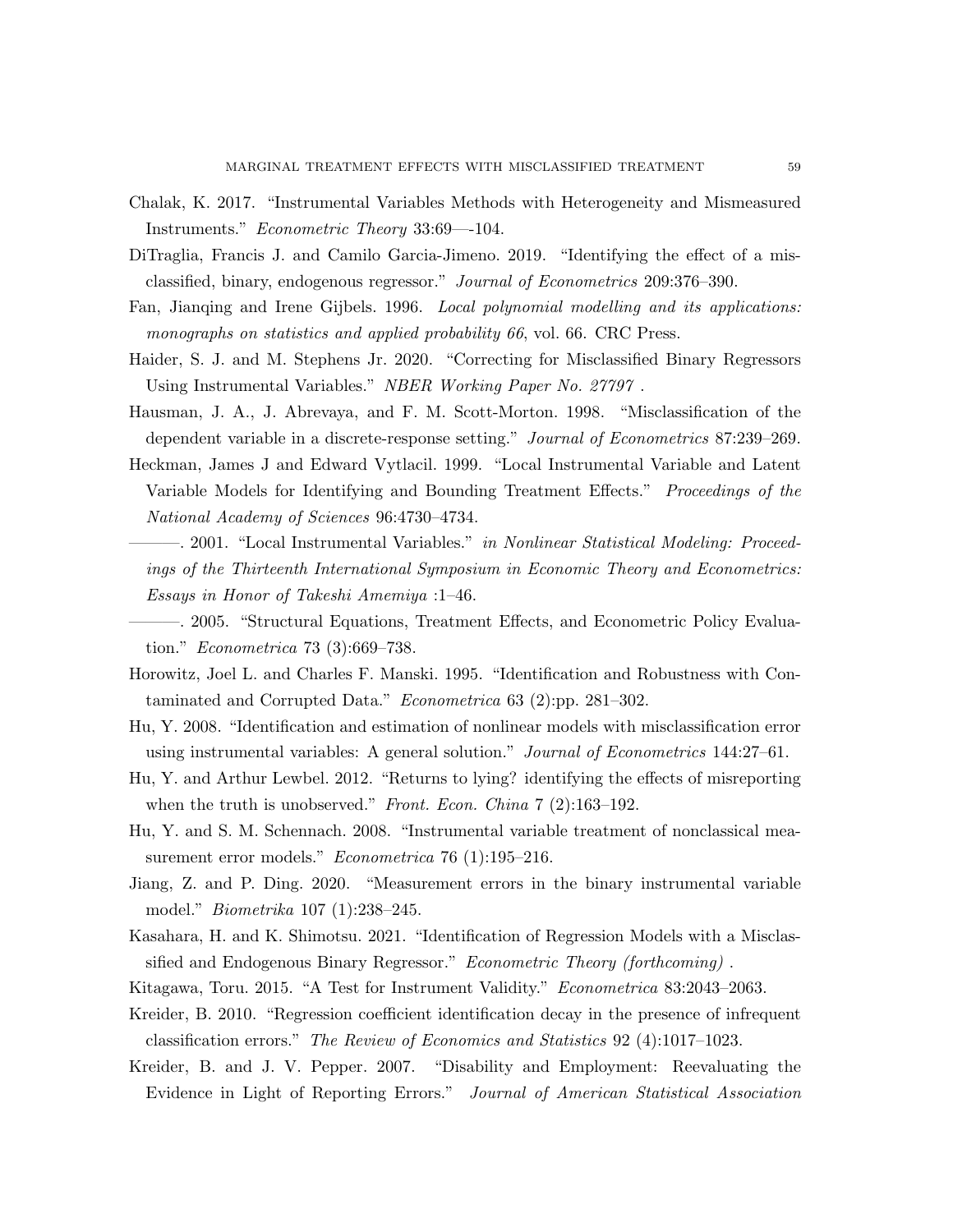102 (478):432–441.

- <span id="page-59-7"></span>Kreider, B., J. V. Pepper, C. Gundersen, and D. Jolliffe. 2012. "Identifying the effects of SNAP (food stamps) on child health outcomes when participation is endogenous and misreported." Journal of American Statistical Association 107:958–975.
- <span id="page-59-4"></span>Lewbel, Arthur. 2007. "Estimation of Average Treatment Effects with Misclassification." Econometrica 75 (2):537–551.
- <span id="page-59-3"></span>Mahajan, Aprajit. 2006. "Identification and Estimation of Regression Models with Misclassification." *Econometrica* 74 (3):631–665.
- <span id="page-59-14"></span>Meyer, Christian. 2013. "The bivariate normal copula." Communications in Statistics-Theory and Methods 42 (13):2402–2422.
- <span id="page-59-6"></span>Millimet, D. 2011. "The elephant in the corner: a cautionary tale about measurement error in treatment effects models." In Missing Data Methods: Cross-Sectional Methods and Applications. In: Advances in Econometrics Advances in Econometrics, Emerald Group Publishing Limited 27:1–39.
- <span id="page-59-9"></span>Mogstad, Magne, Andres Santos, and Alexander Torgovitsky. 2018. "Using Instrumental Variables for Inference about Policy Relevant Treatment Effects." Econometrica 86 (5):pp. 1589–1619.
- <span id="page-59-2"></span>Molinari, F. 2008. "Partial identification of probability distributions with misclassified data." Journal of Econometrics 144:81–117.
- <span id="page-59-10"></span>Mourifié, I., M. Henry, and R. Méango. 2020. "Sharp Bounds and Testability of a Roy Model of STEM Major Choices." Journal of Political Economy 8 (128):3220-3283.
- <span id="page-59-11"></span>Mourifié, I. and Y. Wan. 2017. "Testing Local Average Treatment Effect Assumptions." The Review of Economics and Statistics 99 (2):305–313.
- <span id="page-59-5"></span>Nguimkeu, P., A. Denteh, and R. Tchernis. 2019. "On the estimation of treatment effects with endogenous misreporting." Journal of Econometrics 208:487-506.
- <span id="page-59-8"></span>Possebom, V. 2021. "Crime and Mismeasured Punishment: Marginal Treatment Effect with Misclassification." Working Paper .
- <span id="page-59-12"></span>Robinson, P M. 1988. "Root-N-Consistent Semiparametric Regression." Econometrica 56 (4):931.
- <span id="page-59-13"></span>Sasaki, Y. and T. Ura. 2021. "Estimation and inference for policy relevant treatment effects." Journal of Econometrics (forthcoming) .
- <span id="page-59-1"></span>Tommasi, D. and L. Zhang. 2020. "Bounding Program Benefits When Participation Is Misreported." Discussion Working Paper series, IZA DP No. 13430 .
- <span id="page-59-0"></span>Ura, Takuya. 2018. "Heterogeneous Treatment Effects with Mismeasured Endogenous Treatment." Quantitative Economics 9 (3):1335–1370.